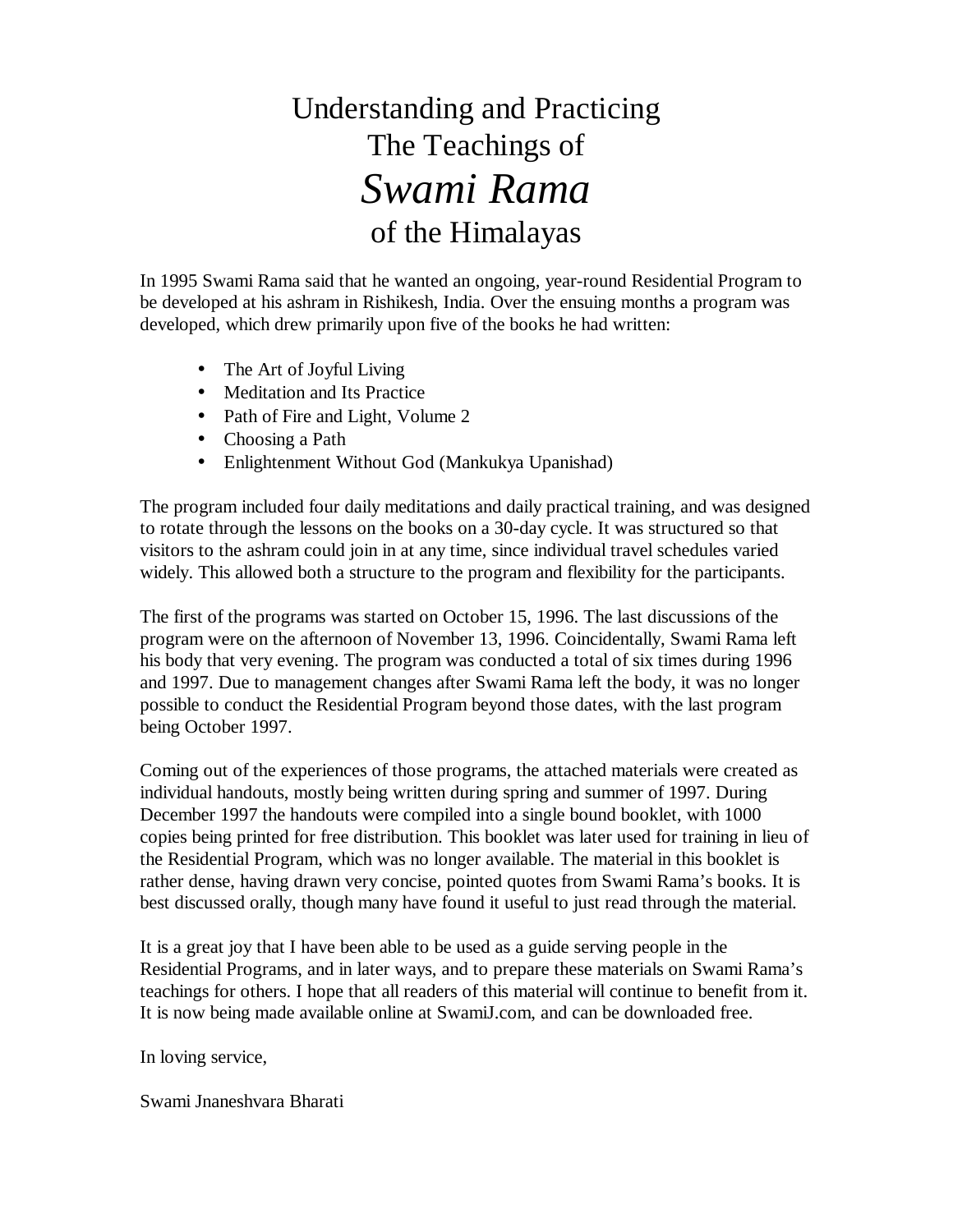# Understanding and Practicing The Teachings of *Swami Rama*  of the Himalayas

*For thousands of years, the science of meditation has been practiced and studied by aspirants who sought to make their lives more serene, creative, and fulfilling.* 

*Meditation will give you the capacity to improve your health, your relationships, and the skillfulness of all your activities.* 

*This is because meditation can give you something that no other technique can accomplish—it introduces you to yourself on all levels, and finally leads you to the center of consciousness within, from where consciousness flows.* 

—from the Preface to *Meditation and Its Practice* 

# **Practice is divided into three main stages:**

*1. Initial:* At this stage, the student thinks that he is practicing, but actually he is preparing himself for the practice. His so-called practice consists of collecting the necessary means and resources to begin and to stay on the path.

*2. Intermediate:* At this stage, a student is fully equipped with all the resources he needs to practice. His time and energy are not involved in collecting means and learning methods, rather he spends his time in practice.

*3. Last stage—achievement:* At this stage, a student experiences the Truth. He may have only a momentary glimpse of the Truth, but at least it is a direct experience, which helps him understand the greatness of the Truth. Now, sadhana consists of trying to maintain that state. As his practice matures, he becomes an adept; then he need not try, for the experience of non-dual Reality is maintained effortlessly and spontaneously.

—*A Call to Humanity*, pp. 22-23

You really do not need to know many things, but you definitely need to practice what you know.

—*The Art of Joyful Living*, pp. 47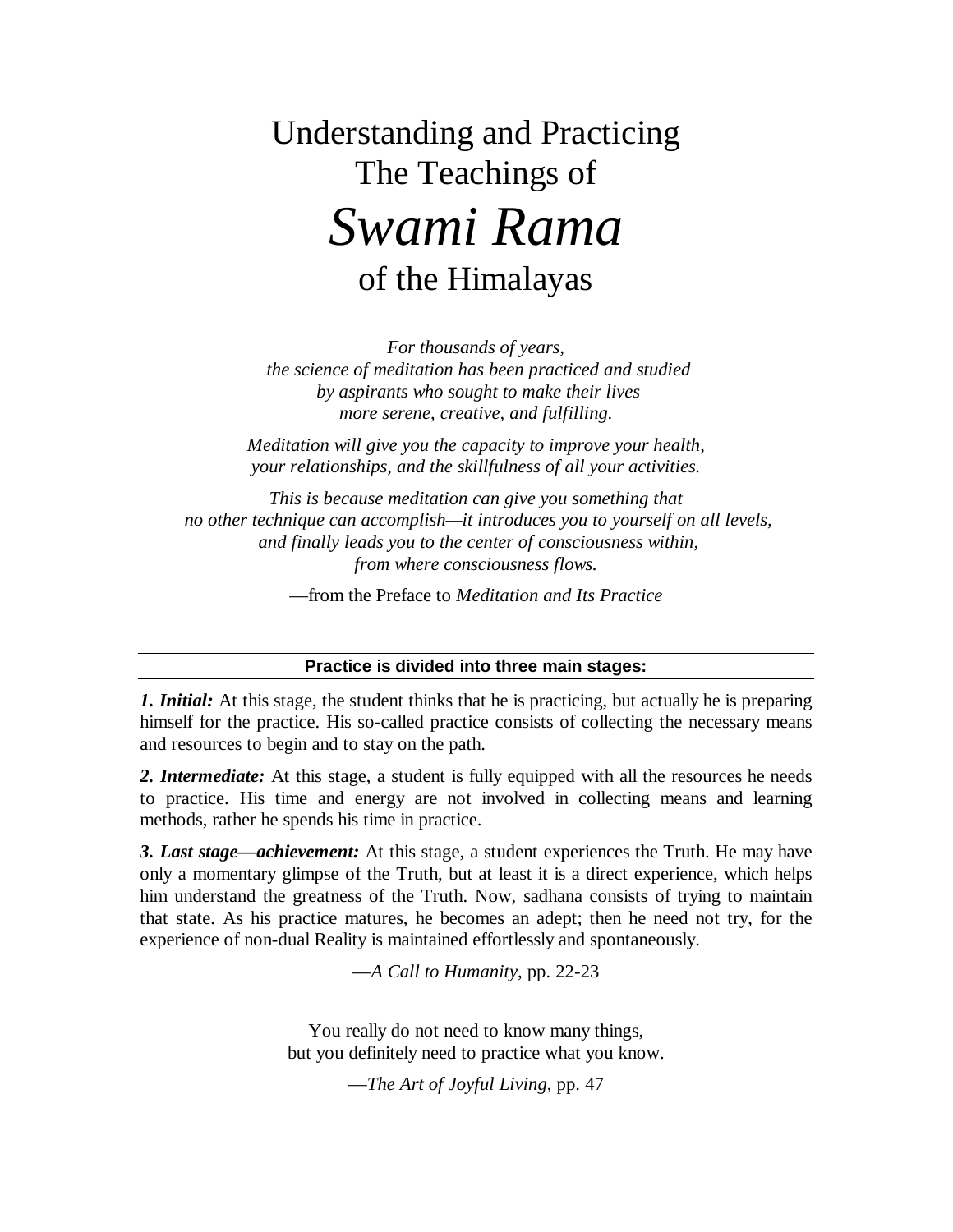*The sun, the moon, the stars, and all the lights that you can imagine in the entire external world are but fragments of that one great Light that is within you.* 

*It is the light of knowledge, the light of discrimination, the light of understanding, the light of life, the light of sharing and love, the light of Being that you are. "Thou art that."* 

*The light within is like a ripple in the vast ocean of bliss that which we call Brahman, the Absolute, Infinity, the Highest.* 

*You yourself are that ripple; you are a wave.* 

*You should always have confidence that the light of life really is within you.* 

*Physics corroborates this philosophy; it also says that life is like a particle, like a wave. It repeats the ancient philosophy that tells us that life is a wave born from the ocean of bliss, playing in it, and subsiding again into it.*

*—Path of Fire and Light, Vol. II*, p. 1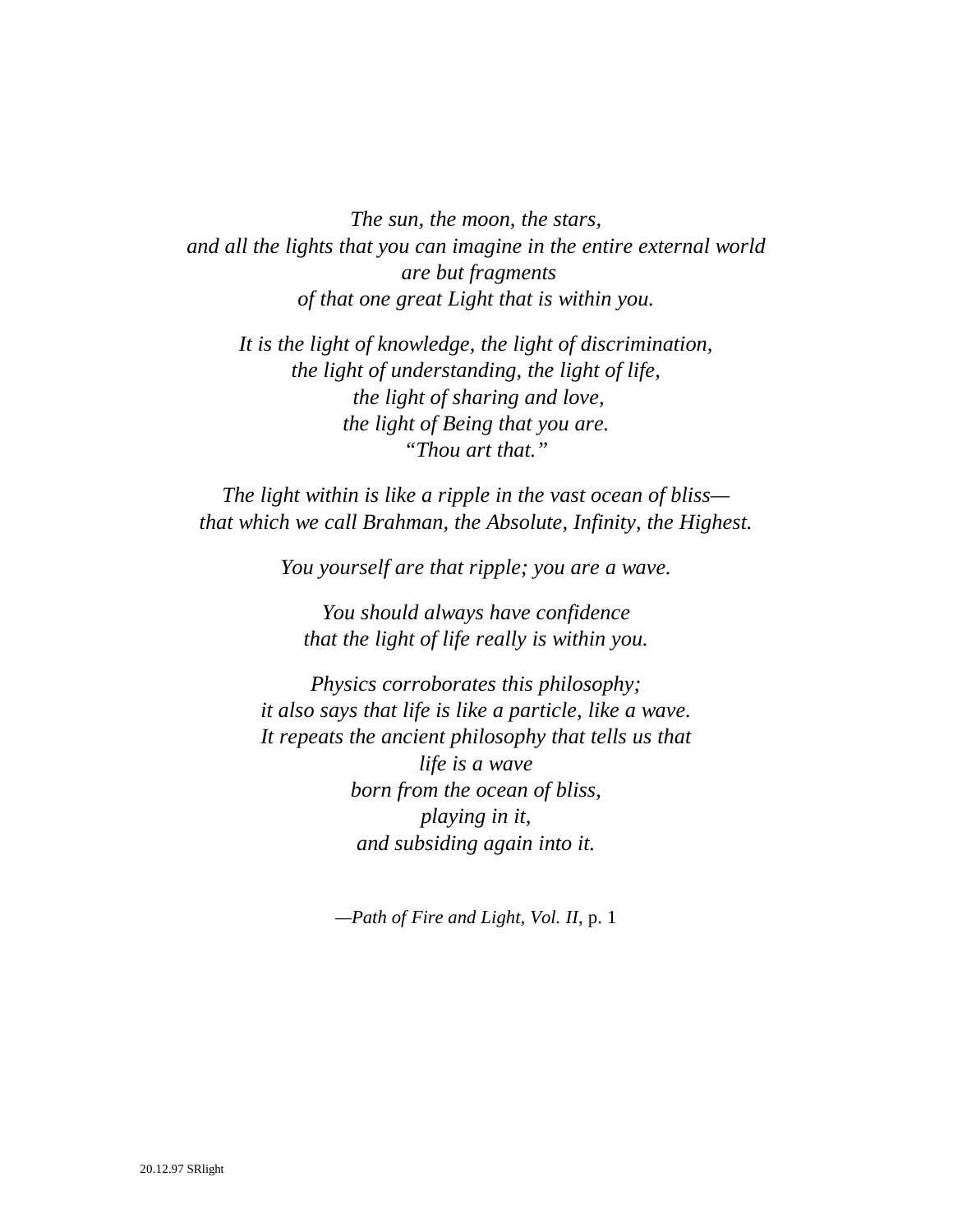The simple method to enlightenment is to first know yourself. \_\_\_\_\_\_\_\_\_\_\_\_\_\_\_\_\_

There was once a swami who used to teach students every day. One of the students listened attentively and heard the swami speaking about *vairagya,* the philosophy of non-attachment, and the student took off for a forest dwelling and there, he was enlightened.

After dwelling there for twelve years, he wondered what had happened and what had been the fate of his friends, with whom he used to learn.

> So he returned to that place, and everyone was still sitting there exactly like before, and the swami was still lecturing. What a waste of time!

The point is that you don't need much external information; you already have true knowledge within. You need to learn how to apply the knowledge that you have.

You are taught: "Be good, be nice, be gentle, be loving." You have all been taught that, but you should learn to practice, understand, and to apply that knowledge to yourself.

> You need to understand how you function, and the process that results in your actions.

> > \_\_\_\_\_\_\_\_\_\_\_\_\_\_\_\_\_

There is only one real book to study and learn from the greatest of all books and that is the very manuscript that you, yourself, are.

\_\_\_\_\_\_\_\_\_\_\_\_\_\_\_\_\_

Above all else, remember this one thing: It is easy to meet that Infinity within you to attain that awareness, you just have to be silent and quiet.

\_\_\_\_\_\_\_\_\_\_\_\_\_\_\_\_\_

The best and deepest of the teachings is not communicated through books, speech or actions, but through silence. That special teaching is understood only when you are silent.

\_\_\_\_\_\_\_\_\_\_\_\_\_\_\_\_\_

I am telling you to face this reality: the path to enlightenment and unfoldment is not really so austere, abstruse, or difficult—it's actually very easy. The easiest way to make progress is just to "know thyself" to accept and understand yourself on all levels.

*—Swami Rama*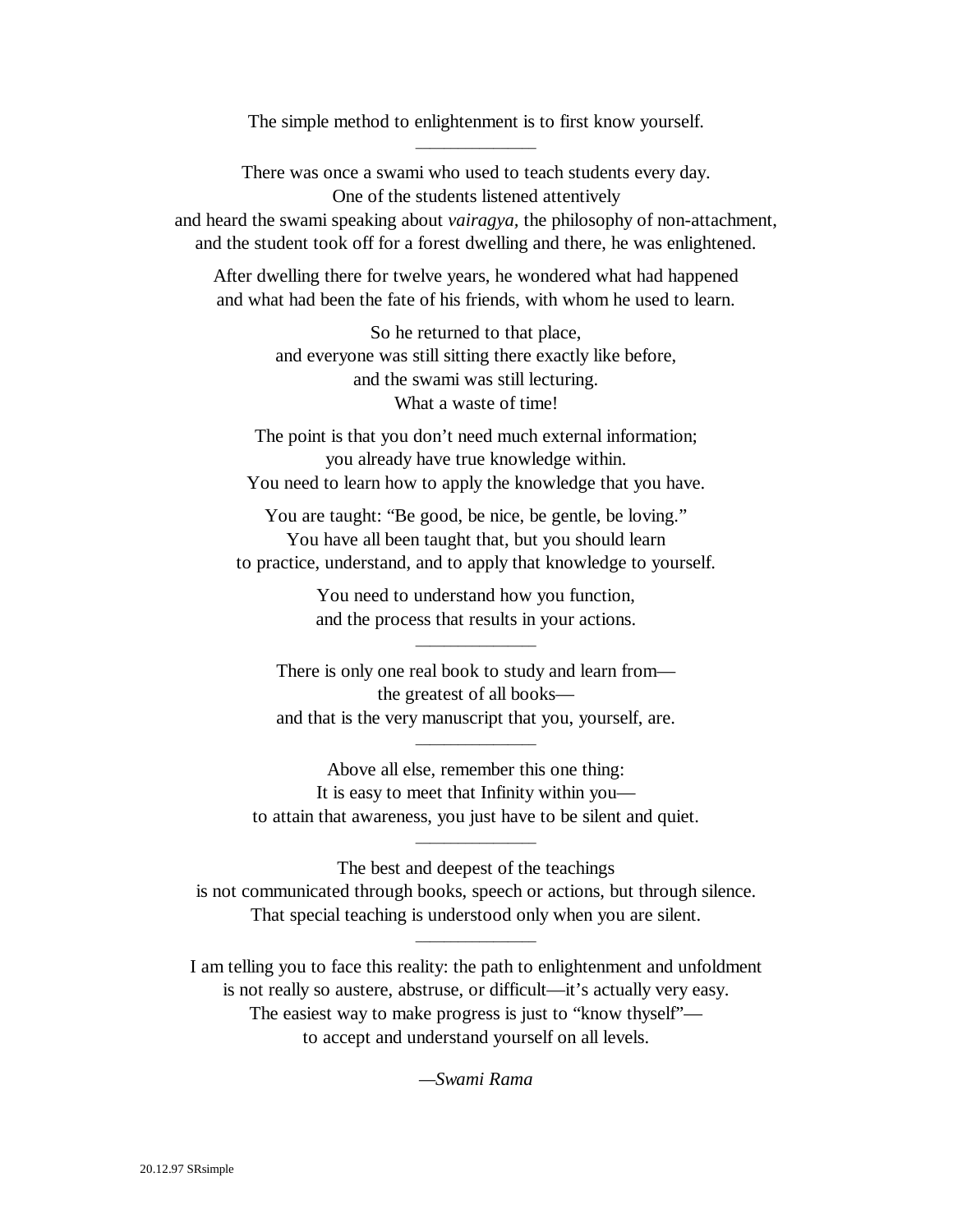This guide has been developed to help aspirants in understanding and practicing meditation as taught by the Himalayan masters through Swami Rama. Though you should find it comprehensive, it is not a replacement for thoroughly studying the original texts, nor is it a substitute for direct training.

You should find this guide helpful to you, whether as a self-study aid or as a tool for explaining concepts and practices to others. It should be useful in one-to-one training, facilitated or informal study groups, in classrooms, or to enhance talks or lectures.

You may wish to photocopy individual pages or the entire guide. You may prefer to print out originals on your computer, which may then be photocopied or printed. In any case, please enjoy, learn, and grow from using these materials.

Most importantly, as Swami Rama has often said to students of meditation, you need to "practice, … practice, … practice."

| <b>Contents</b> |                                              |  |                                         |  |  |  |
|-----------------|----------------------------------------------|--|-----------------------------------------|--|--|--|
|                 |                                              |  |                                         |  |  |  |
| 1.              | <b>Introduction and Contents</b>             |  | 18. Sushumna Awakening                  |  |  |  |
| 2.              | In Order to Meditate                         |  | 19. Introspection                       |  |  |  |
| 3.              | A Program for Progress in Meditation         |  | 20. Fear on the Inner Journey           |  |  |  |
| 4.              | <b>Flexibility in the Practice Sequence</b>  |  | 21. Experimenting                       |  |  |  |
| 5.              | Preparation for Choosing a Path              |  | 22. Guru                                |  |  |  |
| 6.              | The Four Functions of Mind                   |  | 23. Thoughts and Questions              |  |  |  |
| 7.              | The Nature of the Aspects of your self       |  | 24. Use of Mantra                       |  |  |  |
| 8.              | The Sources of Actions, Speech, and Thoughts |  | 25. Subtle Mantra; Mind                 |  |  |  |
| 9.              | The Ten Senses                               |  | 26. Self-Study, Advancing in Meditation |  |  |  |
| 10.             | The Mind                                     |  | 27. Summary of Practices                |  |  |  |
|                 | 11. Four States of Consciousness             |  | 28. Yoga Nidra                          |  |  |  |
|                 | 12. Words and Objects                        |  | 29. 61-Points; Agnisara                 |  |  |  |
|                 | 13. Jiva                                     |  | 30. Nadi Shodhana; Memory               |  |  |  |
|                 | 14. Expansion and One-pointedness            |  | 31. Observing Yourself                  |  |  |  |
|                 | 15. Eight Steps of the Inward Journey        |  | 32. Daily Goals                         |  |  |  |
|                 | 16. Internal Dialogue                        |  | 33. Daily Internal Dialogues            |  |  |  |
|                 | 17. Self-counseling and Contemplation        |  | 34. Final Step of Meditation            |  |  |  |
|                 |                                              |  |                                         |  |  |  |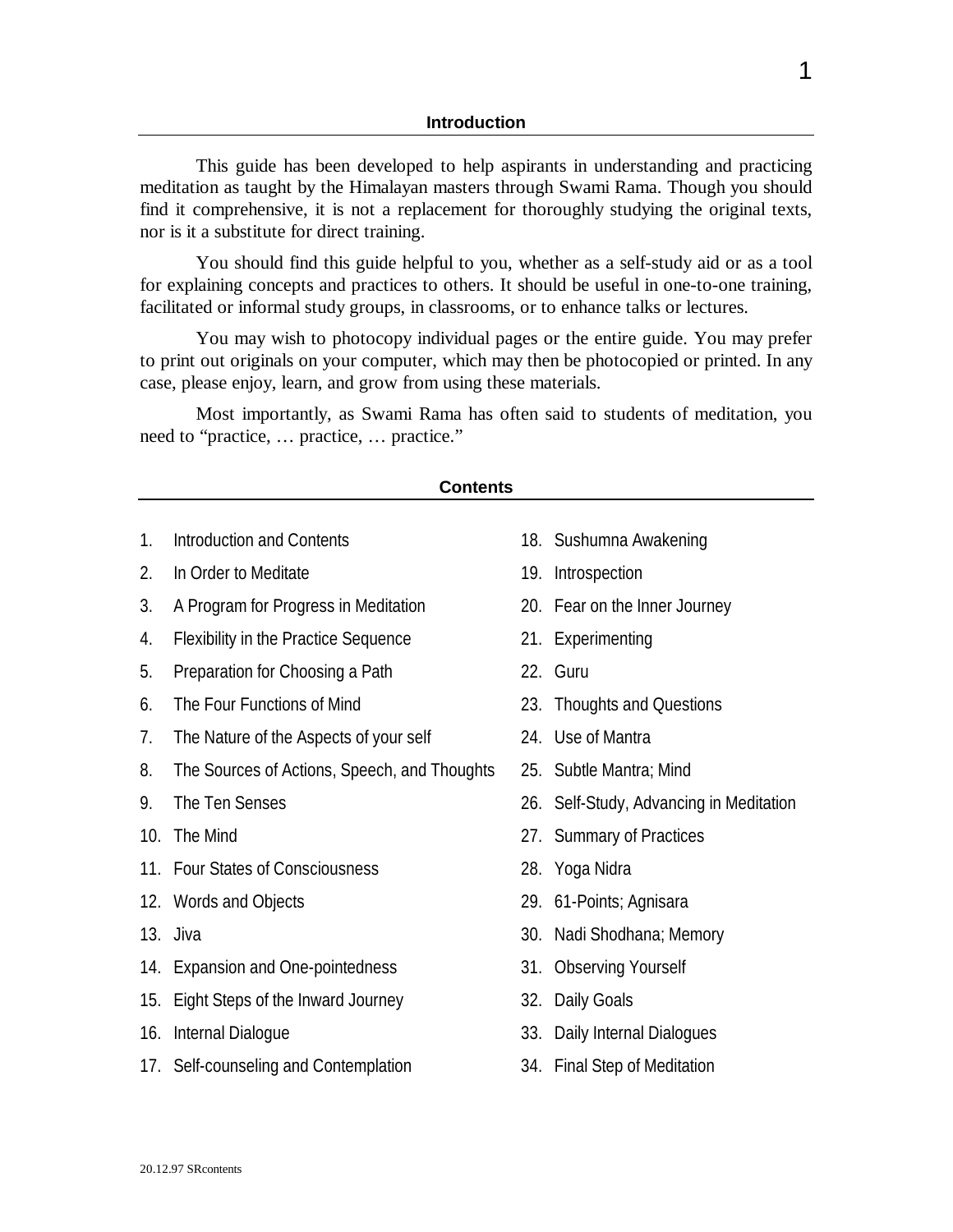# *Threefold purpose of meditation:*

- First, to calm the conscious mind
- Second, to teach us how not to be disturbed by the flood of images arising from the subconscious mind
- Third, to go beyond the conscious and subconscious mind to the highest state of samadhi

*—Freedom from the Bondage of Karma*, p. 27

# *Six things you will need to learn in order to meditate:*

- How to relax the body
- How to sit in a comfort, steady posture for meditation
- How to make your breathing process serene
- How to witness the objects in the train of the mind
- How to inspect the quality of thoughts and learn to promote or strengthen those which are positive and helpful in your growth
- How not to allow yourself to become disturbed in any situation, whether you judge it to be either bad or good

*—Meditation and Its Practice*, pp. 13-14

# *Five steps of a meditation session:*

- First Step: Preparing for a Meditation Session
- Second Step: Relax and Stretch the Muscles
- Third Step: Relaxation Practices to Prepare for Meditation
- Fourth Step: Calming the Mind and Nervous System with Breathing Practices
- Fifth Step: Sitting in Meditation

*—Meditation and Its Practice*, pp. 18-22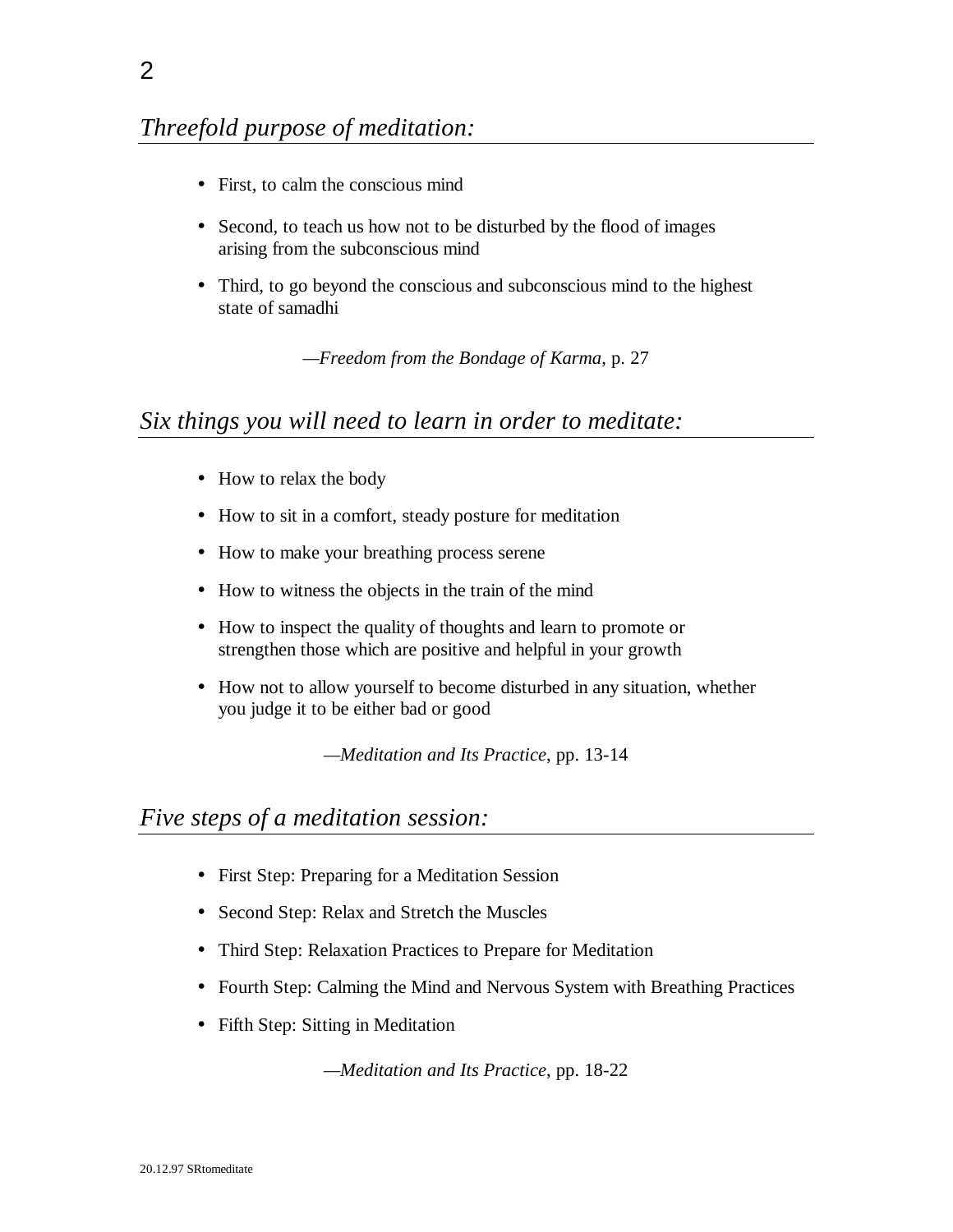# **A Program for Progress in Meditation**

In Chapter 6, "A Program for Progress in Meditation" of *Meditation and Its Practice*, Swami Rama succinctly describes the inward journey, along with some approximate time frames.

## **For the first month (or two):**

- Sit at the same time every day, allowing this to become a habit. Learn to ignore shakes, perspiration, numbness, or twitching. To start, 15-20 minutes is sufficient.
- Attain a still, comfortable posture, with head, neck and trunk aligned. For the first month you may use a wall for support, but after that sit independently of support.
- Survey the body as explained in "Exercise 1," pp. 81-82, using attention and breath.
- Practice breath awareness, observing your breathing to see if you notice any problems with the four irregularities of jerkiness, shallowness, noise or extended pauses.
- Pray to the Lord of Life within that your meditation will continue to become better and will create the motivation to again sit in meditation, so that you await your meditation time with great desire.
- Learn the functioning of the four functions of mind (manas, buddhi, ahamkara, chitta) and learn to coordinate them. To establish coordination, watch the mind's functioning through actions and speech, and at the same time, observe the thinking process within.

### **For the second month:**

- After doing your stretching and limbering exercises, then do your breathing exercises (diaphragmatic breathing, two-to-one breathing, complete breath, kapalabhati, bhastrika, nadi shodhana).
- Even Breathing and Alternate Nostril Breathing are very healthy preparatory practices, but during meditation itself, the only exercise recommended is Breath Awareness.
- During the second month, add the practice of focusing the mind on the breath moving from the base of the spine to the crown of the head, and back, as explained in "Exercise 2," pp. 87-88.
- Learn to open blocked nostrils by paying attention to the flow of breath at that nostril.

### **Two to three more months:**

• Add the Sushumna Awakening practice of focusing the mind on the breath as it is felt between the two nostrils. Both nostrils flowing freely is a sign of sushumna awakening. Once this can be maintained for five minutes, the student has crossed a great barrier, and the mind has attained some one-pointedness.

### **Three to four more months:**

- Another three to four months of regular meditative practice will allow you enough time to learn to deal with the conscious aspect of the mind.
- Learn to let go of the habitual thoughts arising in the conscious mind, by which the conscious mind is trained to form a new habit and the personality is transformed.
- Then, the next step is to learn to witness the thoughts going on in your mental train, practicing and learning to remain undisturbed, unaffected, and uninvolved.

### **Beyond a total of seven to nine months:**

- Deal with the latent, dormant levels of mind which normally remain unknown.
- Learn to examine all your fears; begin the process of contemplation with analysis.
- Gradually, you will acquire the power to inspect your own thinking process, while remaining undisturbed. Such a mind attains clarity and is then prepared to attain samadhi.

Some other places where aspects of the inward journey are summarized are: *Meditation and Its Practice*, pp. 13-14, 18-22, 79-94; *Path of Fire and Light, Vol. II*, pp. 99-136, 200-201; *Lectures on Yoga*, pp. 138-141; *Wisdom of the Ancient Sages*, pp. 127-128; *Book of Wisdom*, pp. 31-34; *Inspired Thoughts of Swami Rama*, pp. 37-39; *Inspired Thoughts of Swami Rama*, pp. 154-156 or *Science of Breath*, pp. 128- 129; *A Practical Guide to Holistic Health*, p. 91; *Freedom From the Bondage of Karma*, p. 74; *Perennial Psychology of the Bhagavad Gita*, pp. 193-194, 238-241.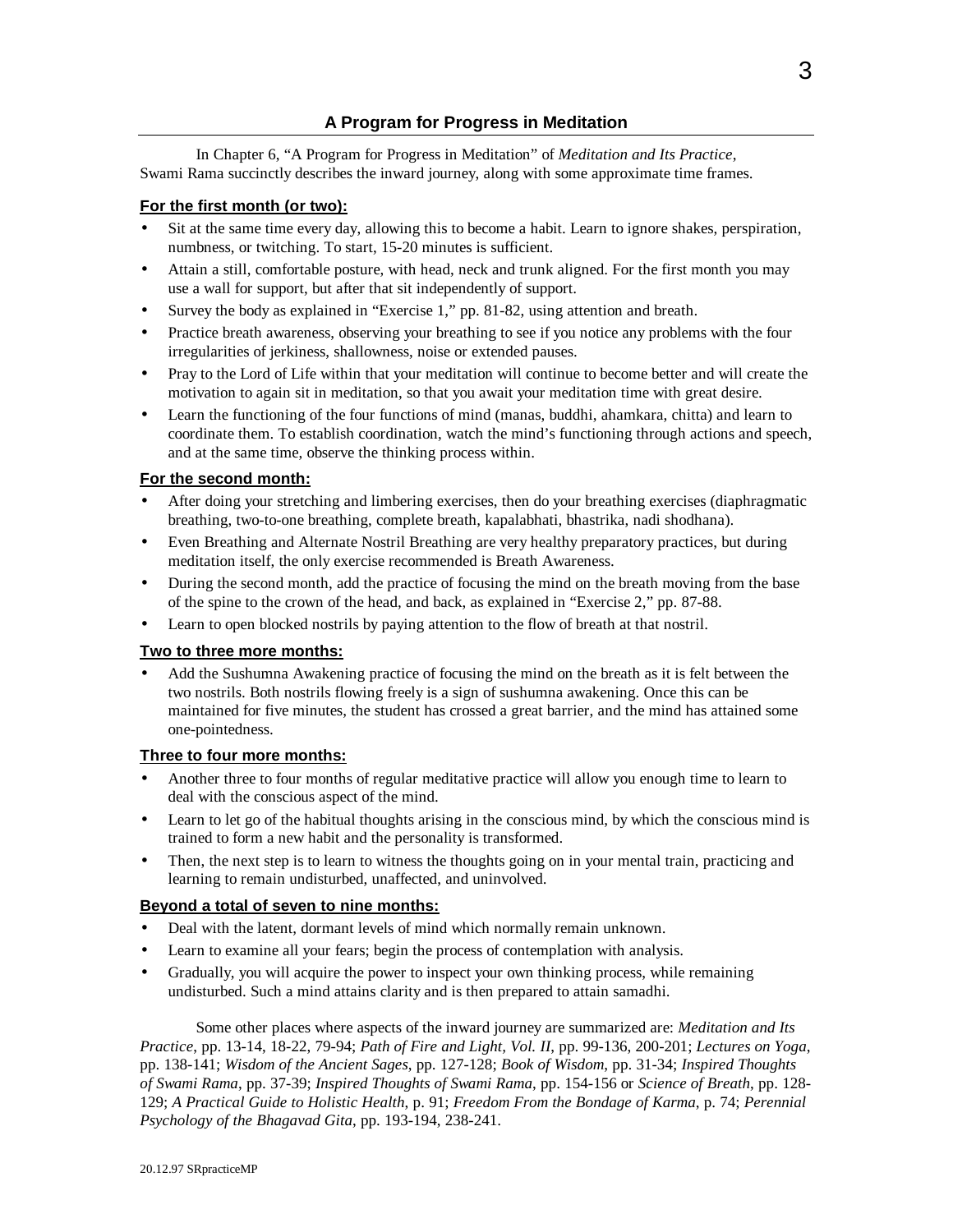4

# **Flexibility in the Practice Sequence**

Meditation can be done at any time of night or day, but traditionally, the "best" times, when the circumstances are most conducive to meditation, are early mornings or late evenings, when the environment begins to "quiet down" and you are not likely to be interrupted by others.

At first, try to select one or two<sup>1</sup> brief periods  $(5-15)$  minutes when you can meditate without inconveniencing others, being disturbed, ignoring you duties or feeling rushed or preoccupied by other tasks.

*Your emphasis in practice may be different…* 



If you rise a little earlier in the morning or meditate just prior to bed at night, you may find it easiest to adjust your routine. Some people seem to be "naturally" freshest and more alert in the morning or in the evening. That may be your own best time to meditate.

However, your schedule and your personal responsibilities may also have a great impact on when you meditate.

*Meditation and Its Practice*, pp. 17-22

<sup>1</sup> Just as one eats morning, noon, afternoon and night, so also will one have to meditate four times a day if one wants to realize truth quickly. When one meditates one will develop divine virtues, and a spiritual path is constructed in the mind. If one does not practice regularly and becomes lax, the spiritual path will be washed away by a flood of impure thoughts. Regularity in meditation is of paramount importance. *Lectures on Yoga*, p. 159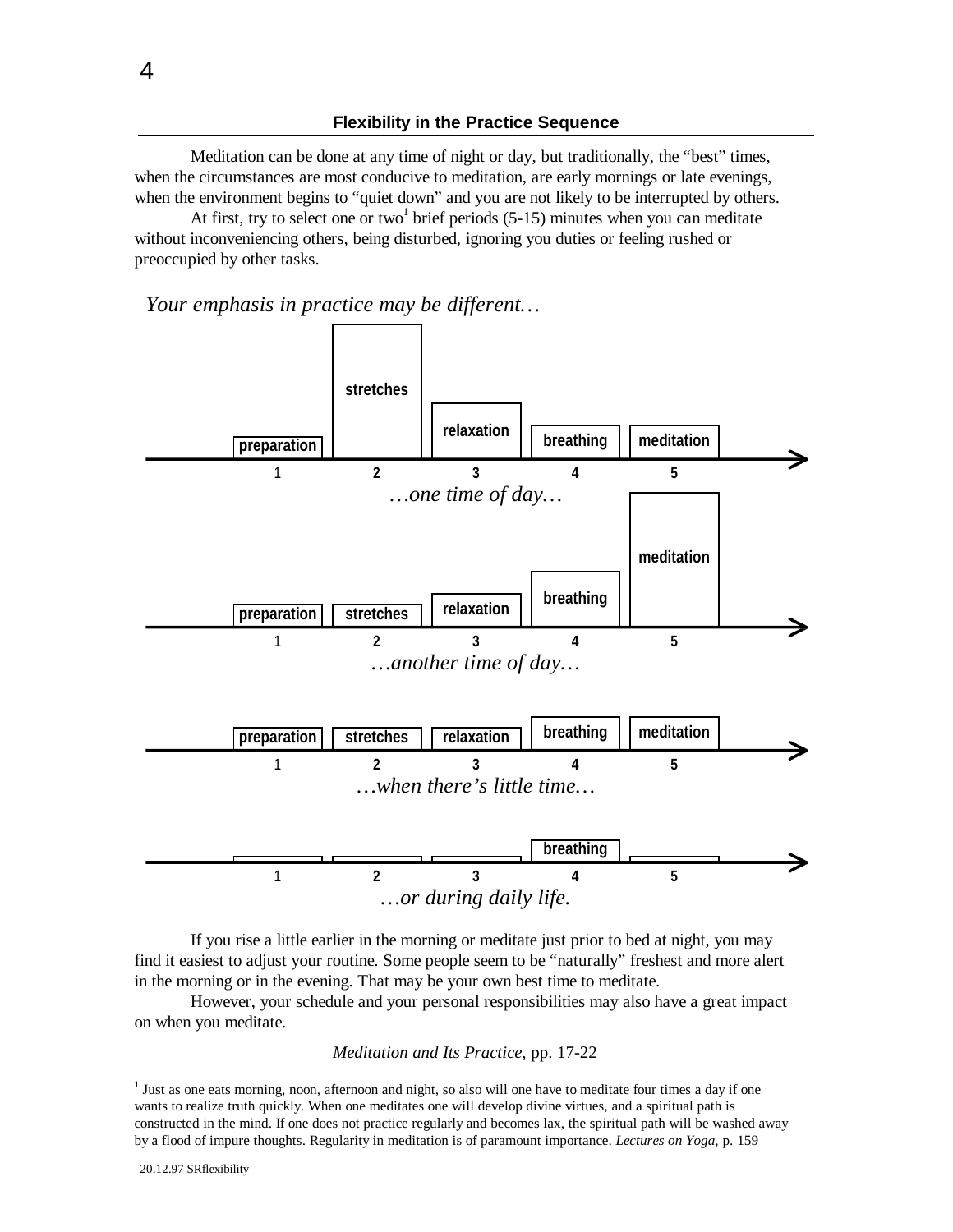### **Preparation for Choosing a Path**

The book *Choosing a Path* has six chapters which each cover a separate path of yoga. These are: jnana yoga (the path of knowledge), bhakti yoga (the path of devotion), karma yoga (the path of action and selfless service), raja yoga (the path of discipline and meditation), laya yoga (the path of fusion), and kundalini yoga (the path of the primal force, including sections on awakening kundalini through hatha yoga or tantra). However, Chapter 1 of *Choosing a Path* is entitled "Preparation for Choosing a Path." This chapter outlines elements of preparation which are common to *all* of the paths of yoga which are described in the book.

| jnana<br>yoga | bhakti<br>yoga | karma<br>yoga | raja<br>yoga | laya<br>yoga | kundalini<br>yoga |
|---------------|----------------|---------------|--------------|--------------|-------------------|
| е             | е              | е             | е            | е            | е                 |
|               | preparation    |               | for choosing | path<br>a a  |                   |

Regardless of which path, or blending of paths is most fitting for each individual person, the recommendations in Chapter 1 form a suggested foundation for *all* aspirants, and include:

- Learn the philosophical and psychological foundations of the various paths. (p. 3)
- Build your own practical philosophy of life. (p. 3)
- Examine your fears, to find that they are based on imagination. (p. 3-4)
- Understand the importance of attaining clarity of mind. (p. 4)
- Realize that you are a citizen of two worlds: that within and that outside. (pp. 5-7)
- Learn to discriminate which desires are helpful and which are not helpful. (p. 6)
- Learn about your body and the five elements: earth, water, fire, air, space. (pp. 7-8)
- Know the five cognitive senses (hearing, touching, seeing, tasting, smelling), and the five active senses (speaking, grasping, moving, reproducing, eliminating). (pp. 7-8)
- Study the two caretakers of life, inhalation and exhalation. (p. 9)
- Study, understand and train the mind—the greatest friend and foe. (pp. 9-12)
- Learn about the inner being, *antahkarana*. (p. 11)
- Attain a purified, free, and one-pointed mind for inner study. (p. 13-17)
- Know the needs, motivations, and desires moving you to action. (p. 15)
- Train your mind to go inward and examine itself. (p. 16)
- Have a strong, burning desire to know yourself from within. (p. 16)
- Understand the states of waking, dreaming, sleeping, and *turiya*. (p. 18)
- Don't create problems or obstacles for yourself or others; then there will be enough time, and the mind will have enough ability to study the inner life. (p. 23)
- First have a commitment toward the purpose of life; *then* choose a path. (p. 25)

As you study the many books of Swami Rama, you will find that much of the teachings are actually devoted to giving practical advice and practices on how to fulfill the above suggestions, which go along with each of the paths of yoga.

In the closing of this chapter on preparation for choosing a path, Swami Rama states, "The gist of my advice is that one should learn to discipline oneself. Discipline means guiding one's energy properly in three directions: mind, action, and speech. Discipline does not mean arresting oneself, repressing oneself, suppressing oneself, or torturing oneself. It means learning to guide the energies that one has and learning to be positive in life. Negativity does not help. It is like slow poison. But positive thinking is like nectar, and it definitely helps.

"It is important for all seekers and aspirants to choose a definite path and practice it. Without practice nothing can be attained. Blessed are those who are on the path. One day they will reach their goal and attain freedom from all pains and miseries."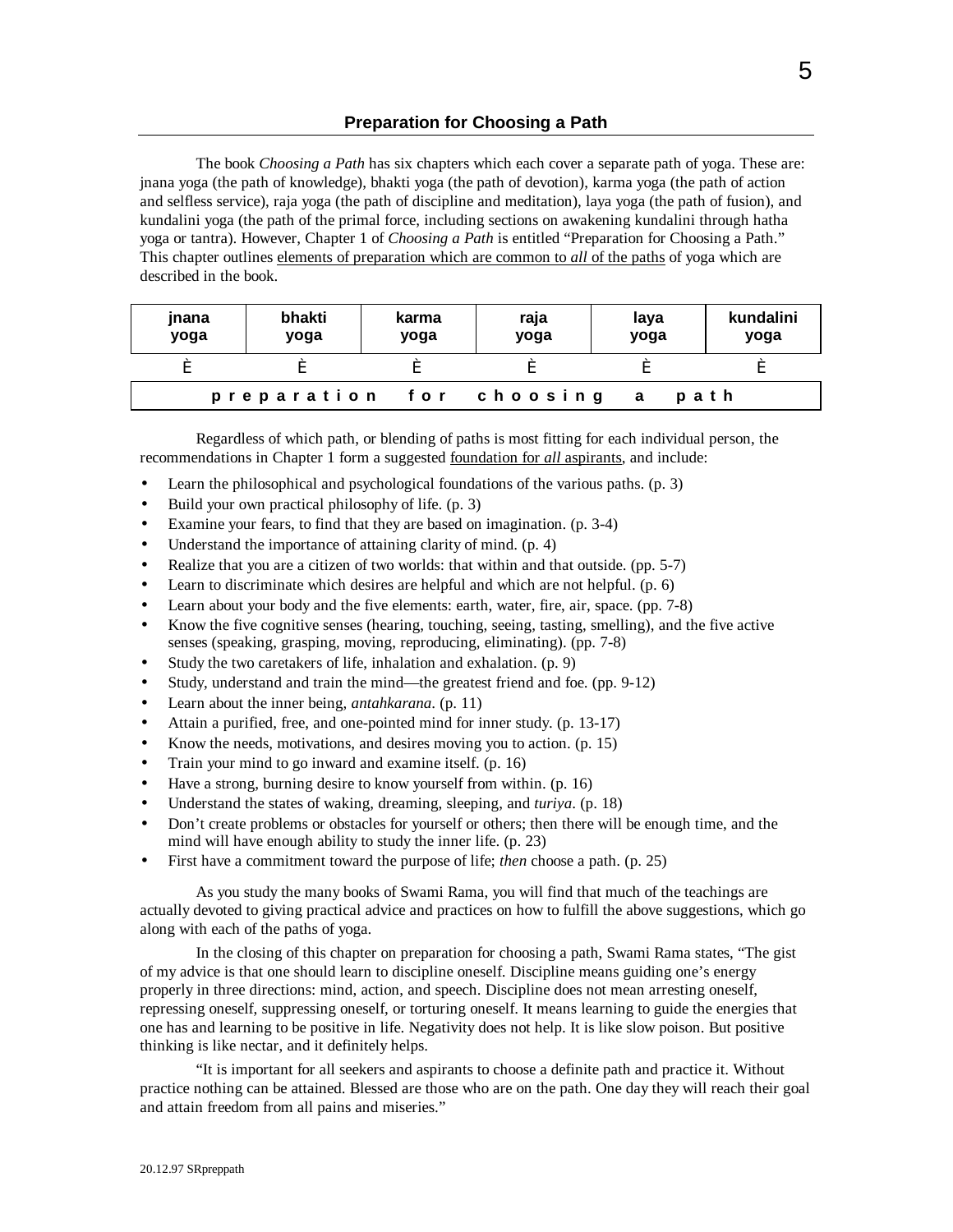6

One simply has to become aware of this fact, that the mind is in direct control of the senses, breath, and body. It is the mind that influences the senses and causes them to function in the external world. It is the mind that desires to perceive the world through the senses and to conceptualize and categorize those sense perceptions.

All sadhanas (spiritual practices), techniques, and disciplines are actually means to train the mind. And the foremost part of the training is to make the mind aware that Reality lies beyond itself, and that is the immortality of the soul.

The mind is the finest instrument that we possess. If it is understood well, the mind can be helpful in our sadhana; however, if the mind is not well-ordered and disciplined, it can distract and dissipate all our potentials.

> There are four distinct functions of mind: *manas*, *buddhi*, *ahamkara*, and *chitta*. These four should be understood and their functioning should be coordinated.



1) watch the mind's functioning *through* actions and speech, and 2) at the same time, observe the thinking process *within*.

*Meditation and Its Practice*, pp. 82-84

When you fully understand these functions, you will know how to work with yourself.

(*The Art of Joyful Living*, pp. 2-3, 26, 54, 79, 166, 172)

The external frame of a wheel moves because of the spokes, yet the center hub remains steady. Your hub is within and the external wheel is outside, and yet if there are no spokes the wheel will not move.

Reality is your center hub, but to know that inner cause of all your movements, you first have to know the nature of these faculties which make you move.

You have to know yourself by first understanding your internal states; you cannot know the center hub unless you know the wheel.

Free thinking will come when you fully understand all the faculties of mind and the modifications of your mind, when you understand each part of the whole wheel of the mind separately.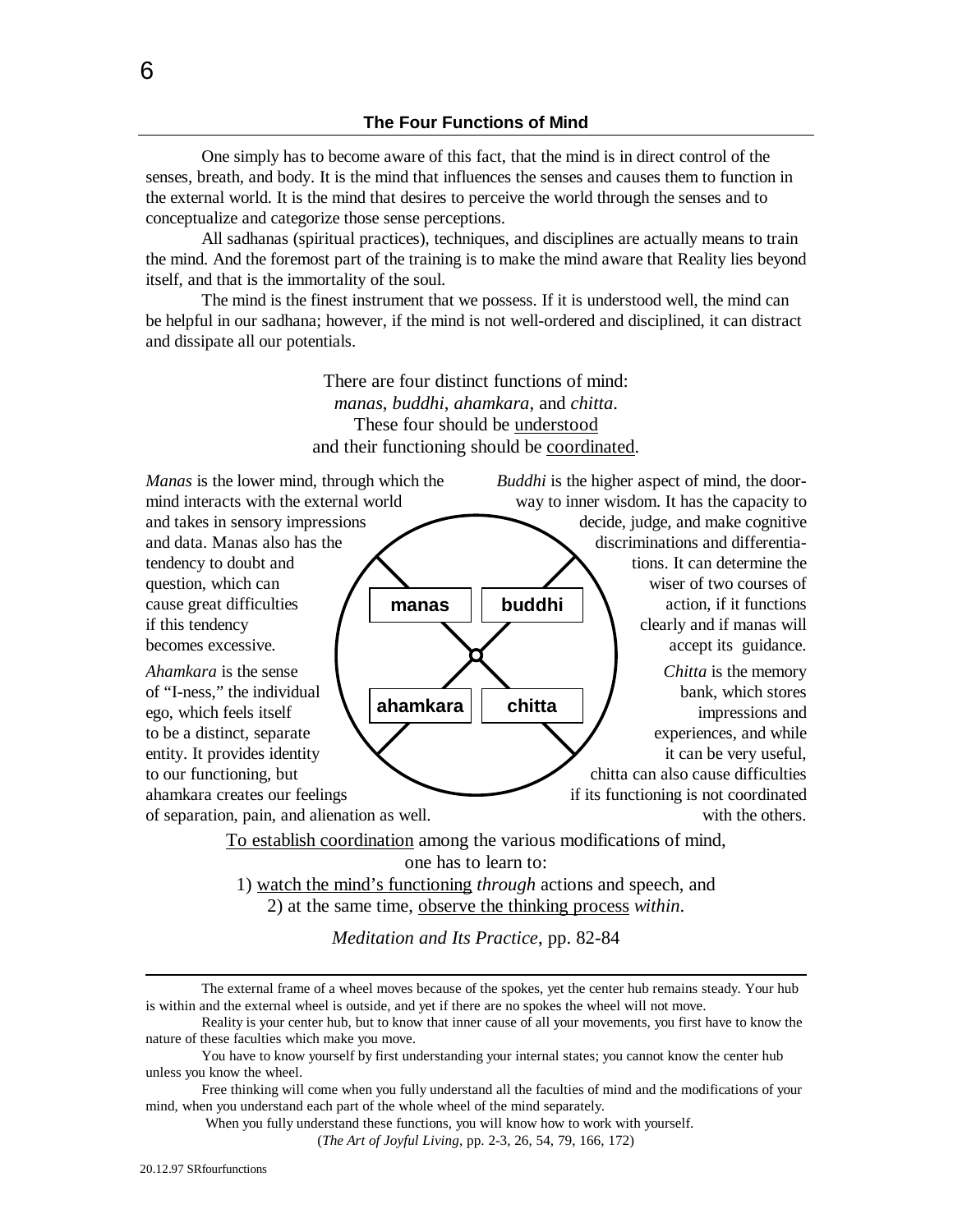### **The Nature of the Aspects of the your self**

#### **Senses**

We are sensing beings, with ten senses: five senses of cognition—hearing, touching, seeing, tasting, and smelling—and five senses of action—speaking, grasping, moving, reproducing, and eliminating. These ten senses function because the are employed by the mind to express oneself in the external world.

#### **Body**

We have a body, and it is a compound of five elements, or *tattvas*—earth, water, fire, air, and space. We think, and then we act; the body moves according to our thinking and feeling. So we are not only physical beings, we are thinking beings too. Among the faculties of mind, four are very important: *buddhi*, the intellect; *manas*, the sensory-motor mind; *ahankara*, the ego, and *chitta*, the bed of memory through which consciousness flows directly from its source.

#### **Breath**

Between the body and the mind there is a link, breath, and without that link, the body and mind cannot exist or function together. There is a force more subtle than breath which is called *prana*.



#### **Conscious Mind**

The first layer of a human being is the body, the second is prana or vital energy, the third is the mind. There are two compartments of thinking: one is called the conscious mind, and the other is called the unconscious mind. Only a small part of us, the conscious mind is being trained by our so-called educational system, so we have to train ourselves.

#### **Unconscious Mind**

The unconscious mind is a vast reservoir into which we continually pour all the things we do—all our memories of the past, all our imaginings of the future, and everything we are doing in the present. Anything we have sensed, imagined, or thought makes an impression in the storehouse of the unconscious mind. We suffer because we do not know how to utilize the energy, the resources, that are already within us. We all have the resources, but don't know how to use them to attain the purpose of life.

#### **Center of Consciousness**

There is a center of consciousness, the Self, which is the source from which all consciousness flows.

*Inspired Thoughts of Swami Rama*, pp. 111-121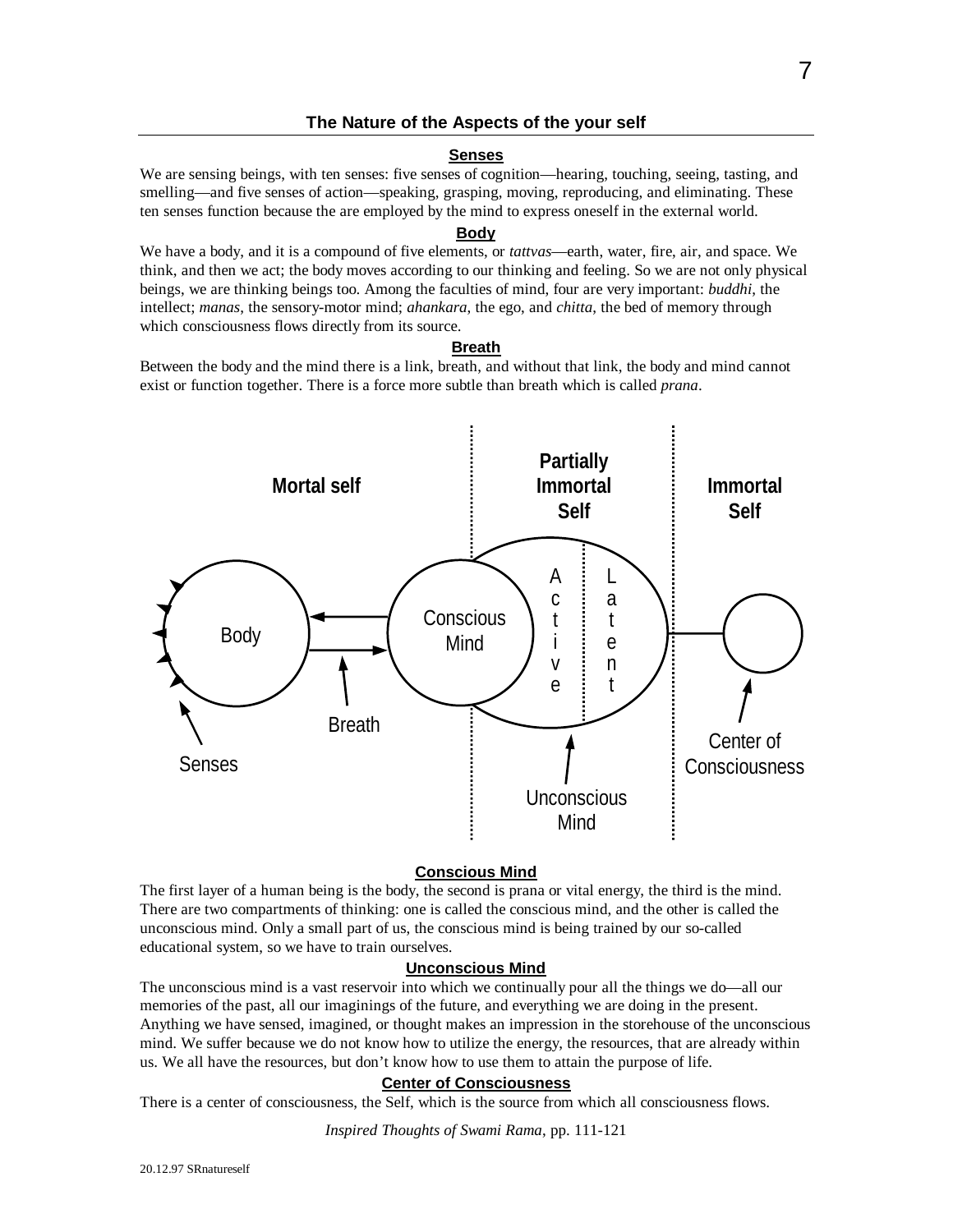#### **The Sources of Actions, Speech, and Thoughts**

### **Actions and Speech**

Actions and speech involve the use of the five cognitive senses of hearing, touching, seeing, tasting, and smelling, and the five active senses of speaking, grasping, moving, reproducing, and eliminating.

The mind functions through these ten senses. Whenever an event takes place that relates to an impression in your mind, then the impression or samskara becomes active. The conscious mind is actually controlled by the unconscious, and that's why we human beings cannot easily make progress. All actions leave an impression in your unconscious mind; those impressions become your samskaras and control your life. (*The Art of Joyful Living*, p. 107)

# é **Thoughts**

No action can ever be performed unless you think or want it on some level of mind. Your personality has been woven by your habit patterns, and your habit patterns are your repetitive actions. If you really examine yourself closely you will realize that your habits *are* your personality. The real motivation for each action is your thought. All your actions are controlled by your thoughts, and all your thoughts are controlled by your emotions. By

comparison with your emotions, thought has little power. (*The Art of Joyful Living*, pp. 29, 197)

# é **Emotions<sup>1</sup>**

Egoism, or *ahamkara*, is one of the two primary emotions (along with desire, kama). Egoism increases when desires are either fulfilled or not fulfilled. Because of ahamkara, you are an individual, but then ahamkara also separates you from the whole. This "I" refers to yourself and not others, and becomes the center of your life.

To understand the origin of ahamkara, you will have to understand the four functions of mind. You are like a wheel, which needs both spokes and a hub to rotate. The hub is the still Center of Consciousness and the spokes are the four functions of mind, one of which is ahamkara (ahamkara, manas, buddhi, and chitta).

Intelligence has no power before bhava, the power of emotion. But intelligence, if properly handled, can channel emotional power so that we can use it positively. Learning to use bhava properly is essential to successful living. If you can use that emotional power, you can attain the highest state of ecstasy in a second's time.

If *kama* is *not* fulfilled, then you become frustrated and angry, which is called *krodha*. Anger results from unfulfilled desires that you have not learned how to arrange, to pacify, or to understand. It means that there is a desire that needs to be understood and resolved. Jealousy, *matsarya*, comes when one doesn't have something that he wants and someone else does.

ì ë If your desire *is* achieved and kama is fulfilled, then pride, or *muda* results. When you attain what you long for, then you become attached to it; this attachment is called *moha*. Moha is the sense, "This is mine!" When you are attached to something, you become greedy, which is called *lobha*. Once you are attached to something, you can never have enough.

# ë ì

*Kama*, desire, is one of the two primary emotions (along with ahamkara), and is the mother of all other desires. It gives rise to both the desire to satisfy the senses, and the beneficial desire to help others selflessly. Kama is the prime desire, and from it arise all the other desires. It is kama which motivates you to do anything and everything.

Kama is blind desire; it has no sense of discrimination, judgment or understanding. It motivates you to do something simply to fulfill that desire—because it exists.

# é **Samskaras**

There are many layers and levels of samskaras, the impressions of your actions and desires, asleep in your unconscious. These samskaras become active every now and then, and then they motivate and control your mind and your emotions. To make progress, your samskaras need to be purified. (*The Art of Joyful Living*, p. 106-107)

# é **Four Primitive Fountains**

#### (Food, Sleep, Sex, Self-preservation)

All the strains of your negative emotions arise in some fashion from the primitive fountains. You need to understand these primitive fountains and their effect on you. In order to do that, you need to learn to observe your mind and to counsel with yourself. Then, you can be free of the burden and unhappiness created by your own desires. (*The Art of Joyful Living*, p. 104-105)

 $\overline{a}$ 

<sup>1</sup> See *The Art of Joyful Living*, pp. 19, 29, 67-86, 96-98, 105, 107; *Choosing a Path*, pp. 120-130; *A Practical Guide to Holistic Health*, pp. 97-108; *Inspired Thoughts of Swami Rama*, pp. 67-69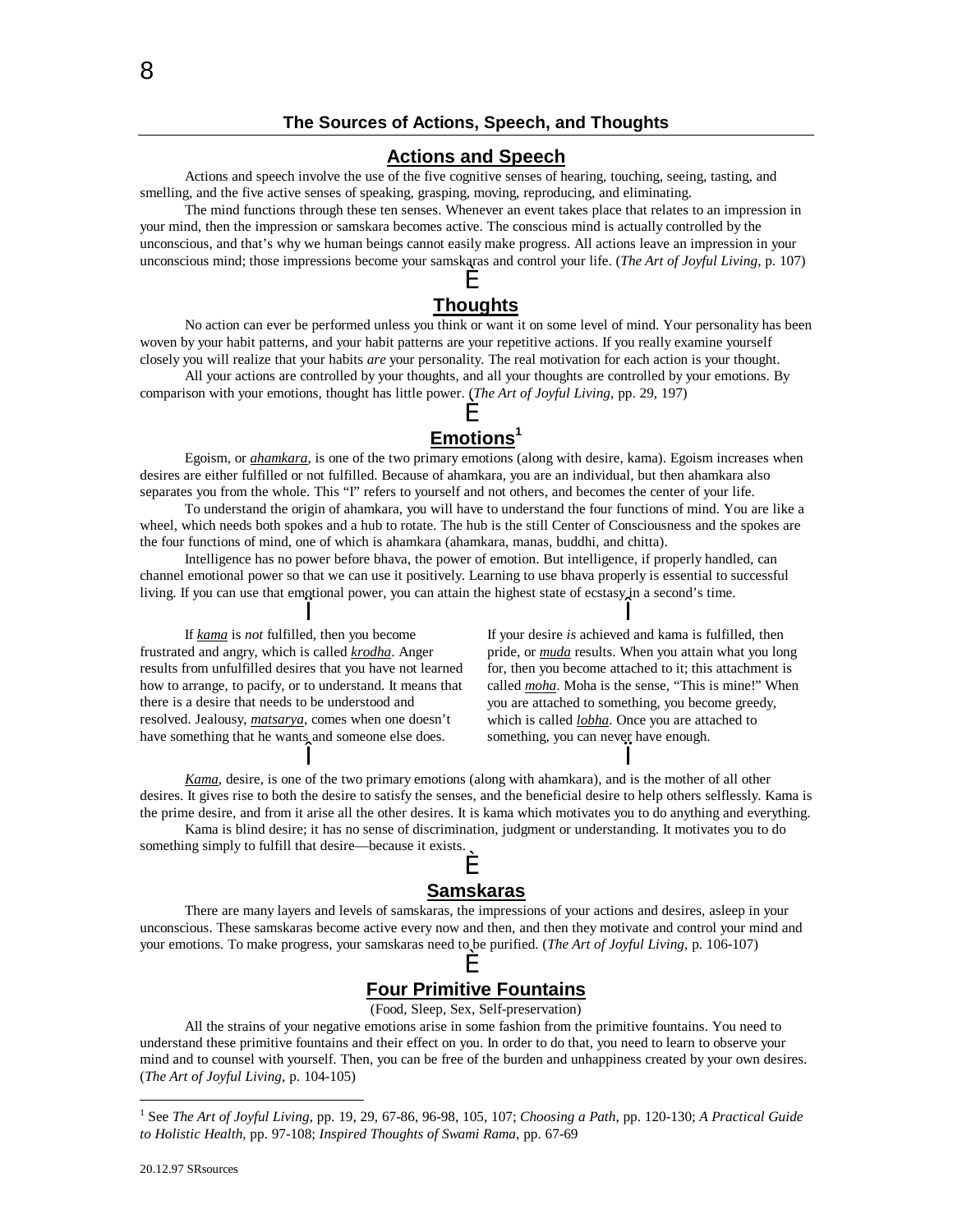

meditation. In meditation, the mind starts flowing spontaneously and uninterruptedly, but this flow of concentrated mind is inward because of pratyahara.

*Choosing a Path*, pp. 137-138

1 For descriptions of the eight rungs, see *Choosing a Path*, pp. 120-144, and *Lectures on Yoga*, pp. 1-163,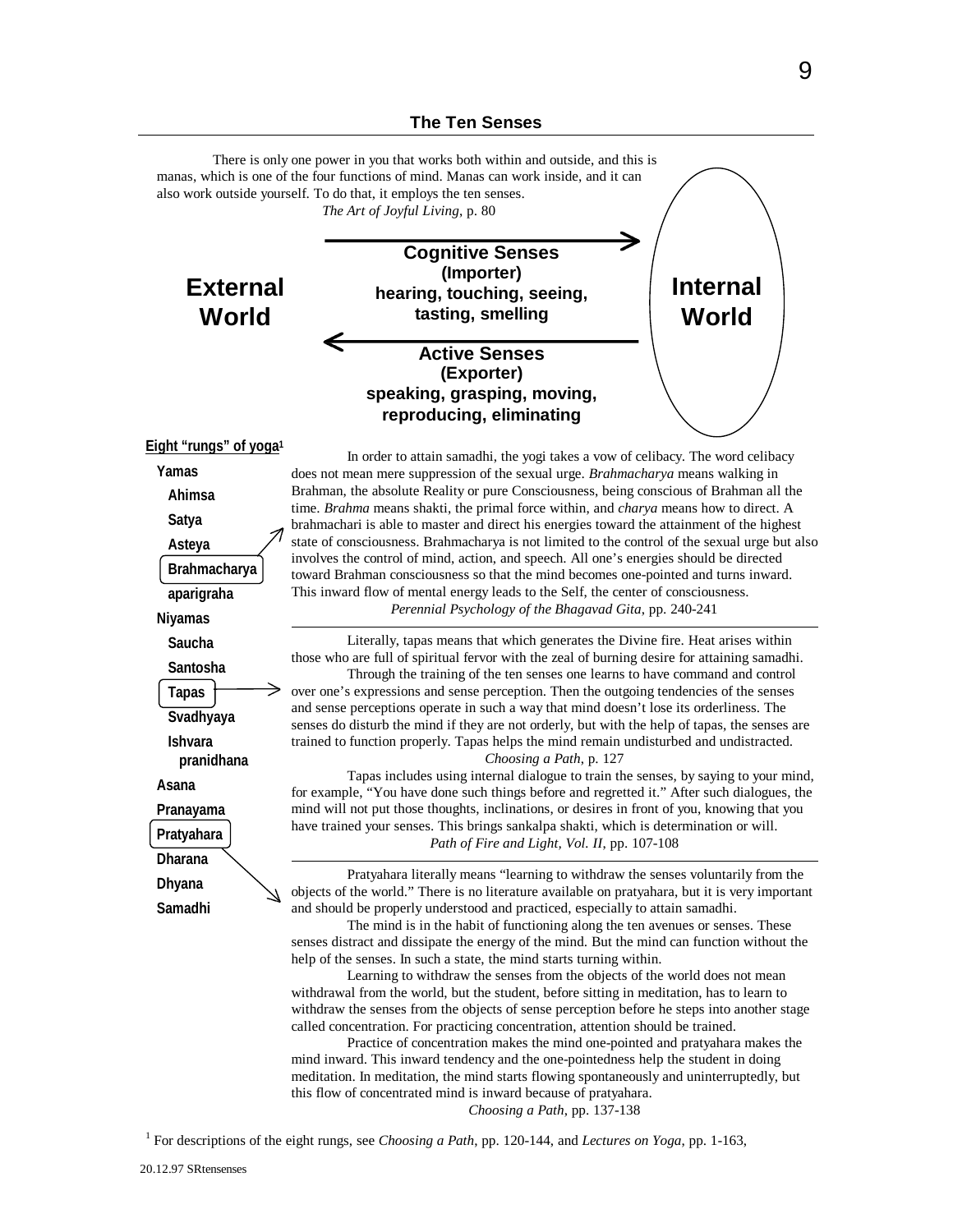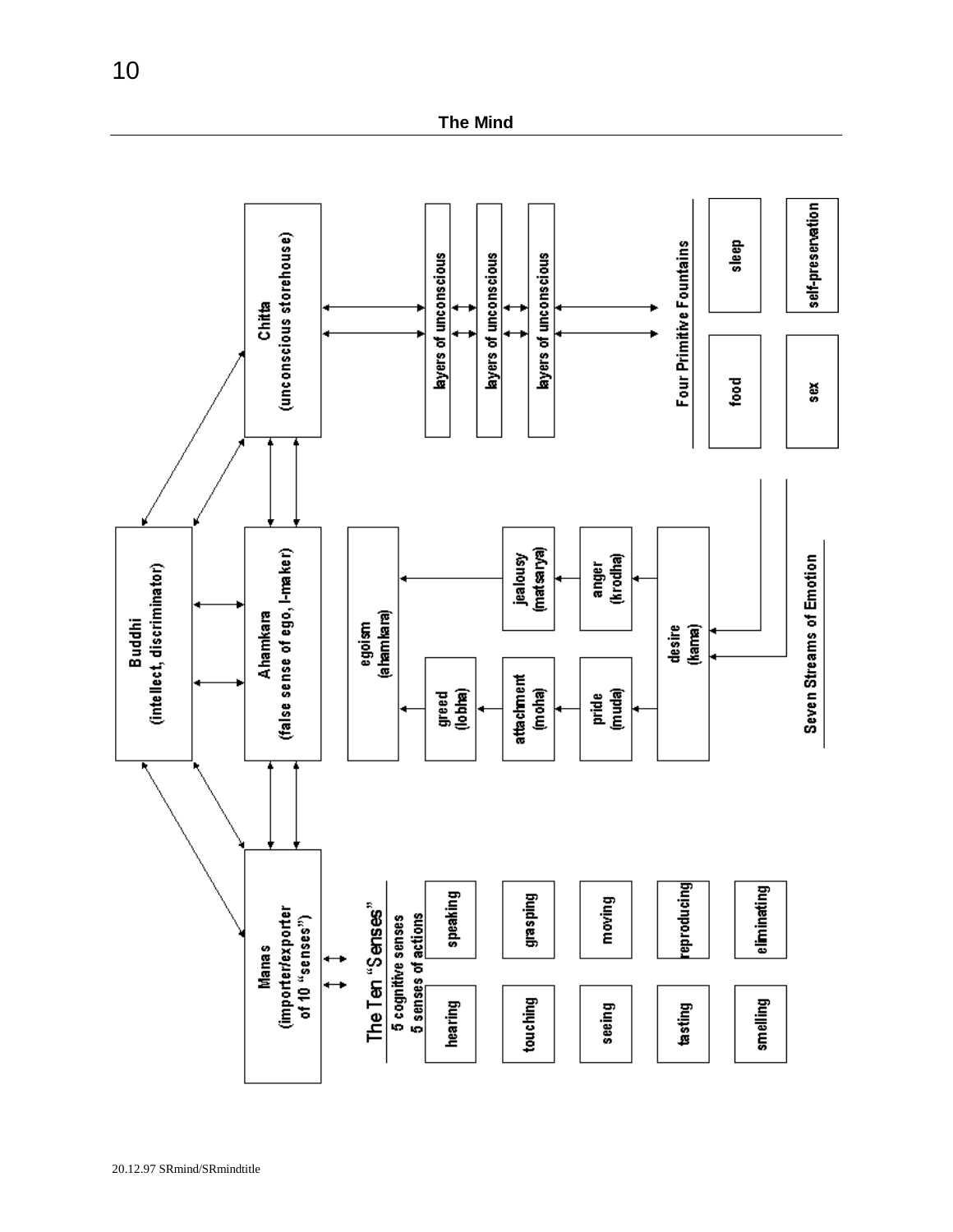*The 3 levels of waking, dreaming, and deep sleep are one and the same with the 3 levels of consciousness conscious, active unconscious, and latent unconscious. They are like a river, which also has 3 parts a surface, a flowing undercurrent, and a bed. The fourth state is the enlightened state of turiya, the state beyond, which is aware of all of the other three.* 

(Different names are sometimes used for the same levels of consciousness.)



In the river of life all our actions, thoughts, and sensations are like pebbles which settle on the bed of the river, and we soon lose conscious awareness of them. These pebbles or sensations thrown into the river create very tiny bubbles in the depths of the river which come up and burst at the surface. All our samskaras reside in the latent bed of memory. Without focusing on the subtle traces of our mind stuff, that is, on the samskaras in their latent form rather than their manifestation at the surface, salvation is not possible.

All these bubbles actually *originate* in the *bed* of the river of the mind where disturbing pebbles are constantly settling. One often resists these disturbances and can become disgusted with himself on account of them. If the student is patient and determined he will cease to struggle with these thoughts and will start to study them. It is natural for all the hidden tendencies of our unconscious mind to come to the surface, and it is also natural for a student to be disturbed by them. Yet if the student remains aware of his goal, which lies beyond the unconscious mind, then he will learn to study these thought forms without discomfort. Past samskaras do create problems and disturbances for the student of meditation, but sincere effort, determination and one-pointedness can help him maintain awareness of his goal.

Constant and exclusive study of the thinking process at the *conscious* level is *not* a sound way to follow the path of meditation. It is self-study of the *unconscious* mind stuff which is important. Many strange thoughts rise to the surface during our thinking process and it is *not* possible for anyone to analyze and get rid of them at the *conscious* level, for these bubbles *form* deep in the unconscious mind.

*Freedom from the Bondage of Karma*, pp. 49-50

In meditation, the harmful and injurious dreams that strain and distract the mind and its energy can be analyzed and resolved. All conflicts that are at the root of dreams can also be resolved. *Enlightenment Without God*, p. 91



The aspirant learns to analyze or resolve all his desires, thoughts, and feelings through the practice of yoga nidra. He learns to consciously place his mind in deep rest.

*Enlightenment Without God*, p. 61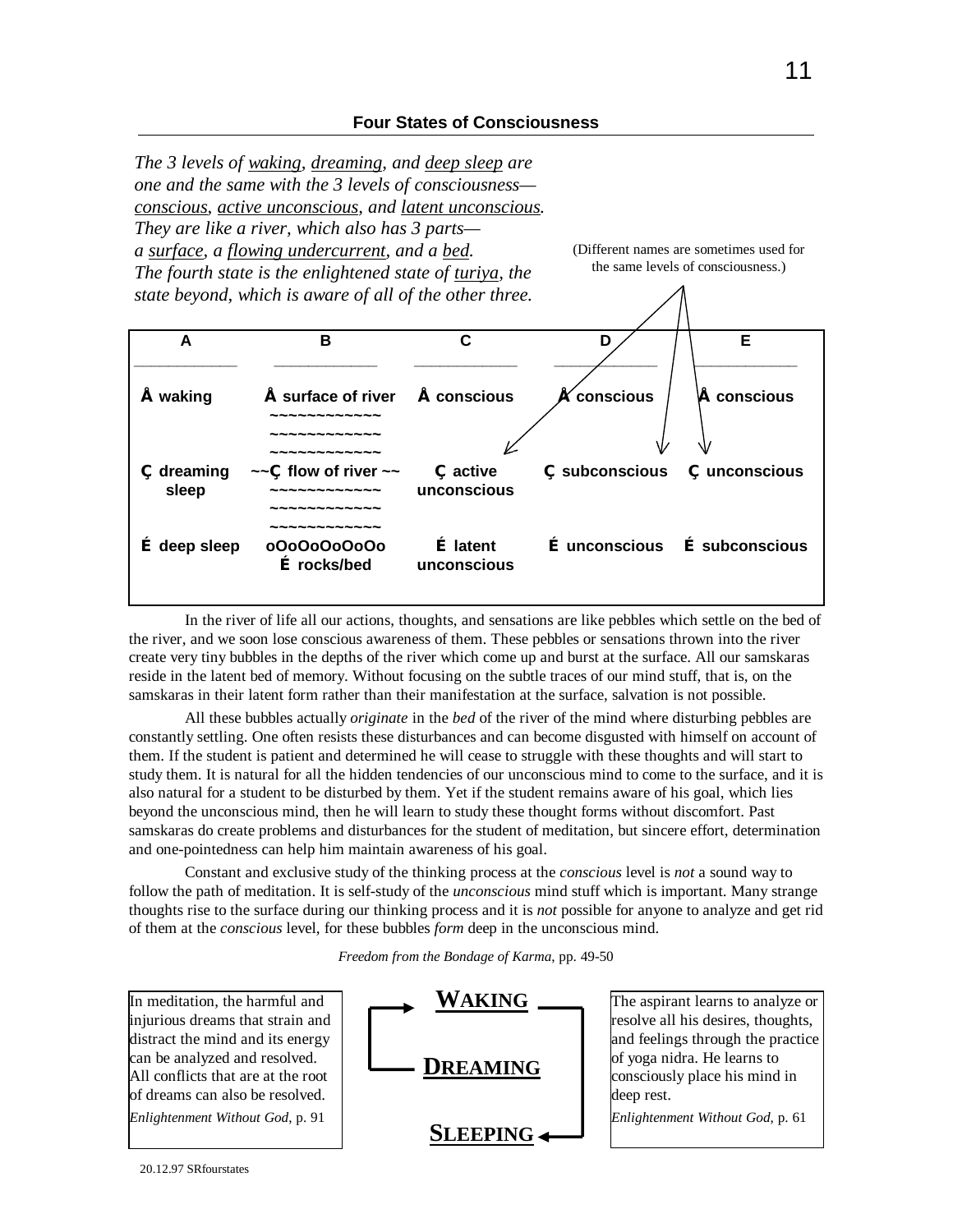In the Kathopanishad, the King of Death describes the process by which the aspirant can realize the true Self. He says, "Merge the words into thoughts." By words he means the power of speech. The words that are uttered by us are the expressions of our thoughts. No word is uttered without a thought behind it. In fact, words and thoughts are one and the same, but thoughts are finer and subtler, while words are gross. Similarly, all the external objects of the world are closely linked to the images that are in our minds. External objects can be brought back to their finer state of thoughts, the mind can be merged into the intellect, and the power of discrimination merged into the ego. Finally, the ego is merged into the real Self, the Atman.

*Life Here and Hereafter*, pp. 110-111



We can approach the process of discrimination by introspection into the procession of symbols, ideas, images and fantasies in the mind. We see right away that the participants in this mental procession are not independent of one's life. Symbols are forms or representations of things within the imagination. These symbols have certain meanings for us. We color them ourselves, and we cannot trust them without correctly analyzing them. So there is right knowledge and there is wrong knowledge. Yoga science never asks us to follow anything blindly, but rather to discriminate and to analyze. Learning to discriminate between useful and harmful knowledge is an important facet in the process of introspection. *Freedom from the Bondage of Karma*, p. 30

!!!!! *Some of the objects in the mind have been colored as "mine" or "not mine." With buddhi, you can discriminate between what is "useful" and "not useful."* 

We come to realize that we are not the same as our thinking process and our minds. We learn to discriminate between the thinker and the thinking process. We tend to identify with the symbols, ideas, imaginings, fantasies and fancies, to feel that they are part of us, and yet we know that in some basic way they are of a different order of reality. We know that there is something in us, an identity which is distinct and separate from all of our mental objects.

*Freedom from the Bondage of Karma*, pp. 71-72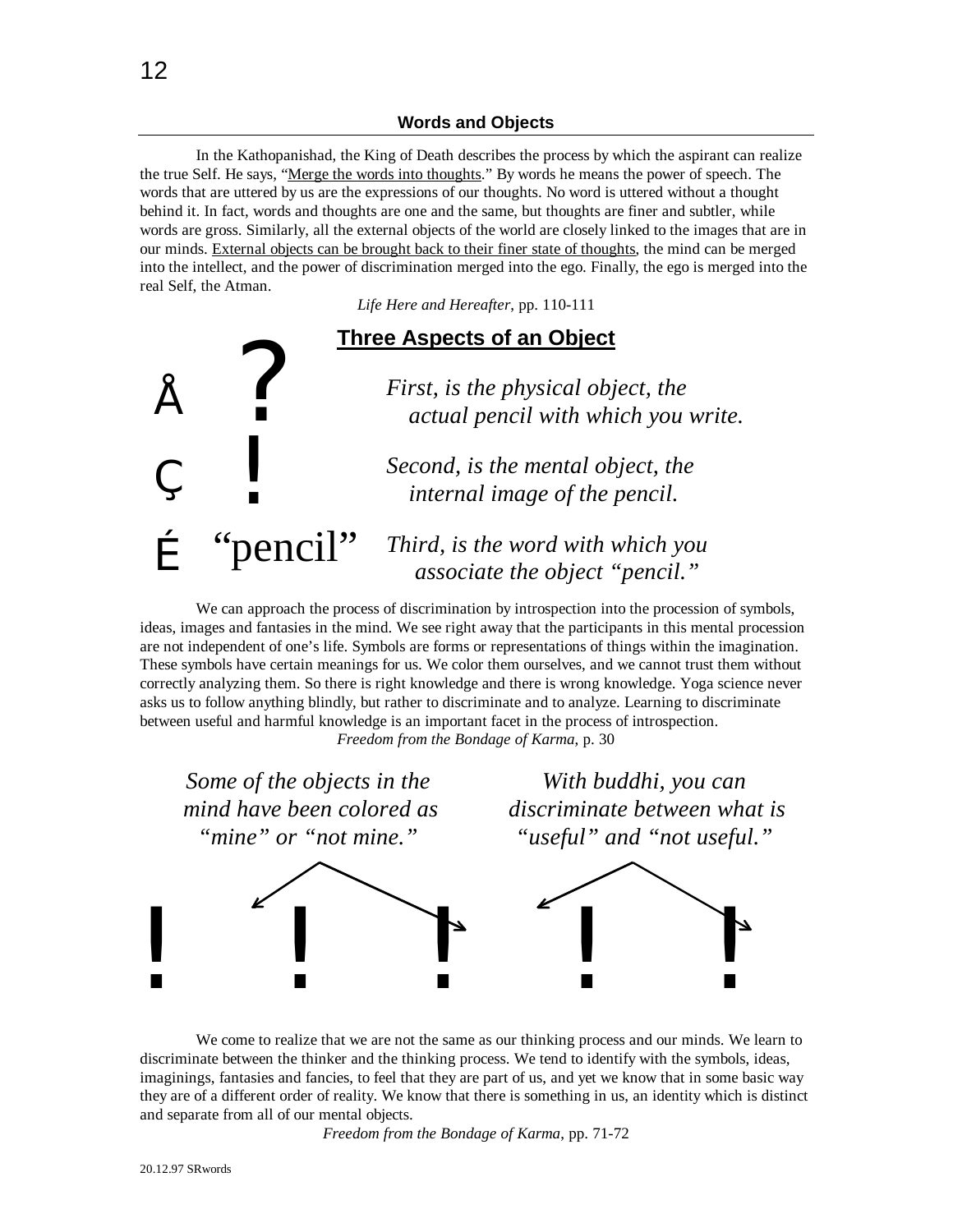When the soul or jiva departs, it is followed by the vital energy, prana. When the prana departs, all the other life supporting organs follow. The breathing system is the vehicle of prana. Physical death is a change, but it does not annihilate the subconscious mind and soul.

The subtle powers of the five organs of action and of the five organs of sense perception, the pranas, the manas, and the buddhi constitute the subtle body. At the time of its rebirth, the soul is accompanied by the subtle body. The gross body dissolves at death, but the subtle body continues to exist.

The subconscious mind, which is the storehouse of merits and demerits, becomes the vehicle for the jiva, or the soul. All the samskaras of our many lives remain in the storehouse of our subconscious mind in a latent state like seeds. The relation between the subtle body and the gross body is akin to that of the seed and the plant. As the seed contains all the qualities of the plant in the seed germ, so the subconscious mind retains all the samskaras of our previous lives.

Jiva, the individual soul suffers because the fire of kundalini at the base of the spine is dormant and covered with ashes, and thus remains in a sleeping state. Since the great spiritual fire within every human lies sleeping, the jiva, the individual soul, cannot utilize this higher spiritual energy, and because of this has become a brute.

Whenever the jiva learns of kundalini-shakti, it is a great help. With the help of this force, the jiva attains the highest state of consciousness called paramshiva.

*Path of Fire and Light, Vol. II*, pp. 152-154

The unconscious mind is used as a vehicle for the individual self, but when the individual self drops all attachments to the unconscious mind, the individual self establishes itself in its essential nature and realizes that its self is the Self of all. Such a state of realization is called liberation, turiya, the very origin of pure consciousness.

*Enlightenment Without God*, p. 38



It is not the mind that goes through the waking, dreaming, and sleeping states. The mind shares the experiences, but it is actually the jiva, the individual self, which is quite different from the ego, that experiences the waking, dreaming, and sleeping states.

The individual self uses a particular vehicle called the unconscious, which is the reservoir of all the past impressions of mind, action, and speech. As long as the self uses the unconscious as a vehicle, it is called jiva, but the moment the Self renounces the vehicle, it is called pure consciousness. Final liberation takes place when the jiva unites itself with the pure Self, which is the Self of all, exactly as a drop of water unites with and becomes one with the ocean.

No power can cut the eternal Atman into pieces and make a small fragment into a jiva. When we see a particular human being, his form and size, he appears to be separated from the whole, and we call him an individual. But that experience of separation occurs because the ego is not in the habit of acknowledging the whole. That makes one think that the individual soul is only a fragment of the whole. In reality it is not.

When the yogi fathoms all the boundaries from gross to subtle to subtlemost and crosses all the boundaries of individuality, he realizes that there is nothing but the real Self, which is the Self of all.

> *Perennial Psychology of the Bhagavad Gita*, pp. 92, 223, 398

What will happen to us after death? Who experiences hell and heaven? It is that unique experience called the individual soul, the unconscious mind, that experiences them. The soul is pure; it is our essential nature; it is pure atman. You are inside a vehicle, the jiva that experiences pain and pleasure. The jiva is the union of atman and the unconscious mind.

The jiva is a vehicle full of memories, desires, and wishes. Atman, when linked to the unconscious mind, is called the jiva. Without the unconscious mind, you are pure atman. That is called moksha, or liberation. The moment you realize that this is your essential nature, that you are pure atman, you are free.

When this occurs you have not lost your identity; you still have your individual identity. You are a nucleus and this universe is your expansion. You are not merely a part of the universe. Atman is not a mere part of Brahman. It is not just a small spark. Atman cannot be diminished.

You are essentially atman, but you need expansion into para-atman. You need to realize this, and not merely through mental analysis. To realize this you have to practice, and to practice you have to understand what creates problems for you and what becomes obstacles in your life. Suffering is a result of ignorance. To know your final goal is to finally leave behind the world of suffering.

*Path of Fire and Light, Vol. II*,

pp. 40-42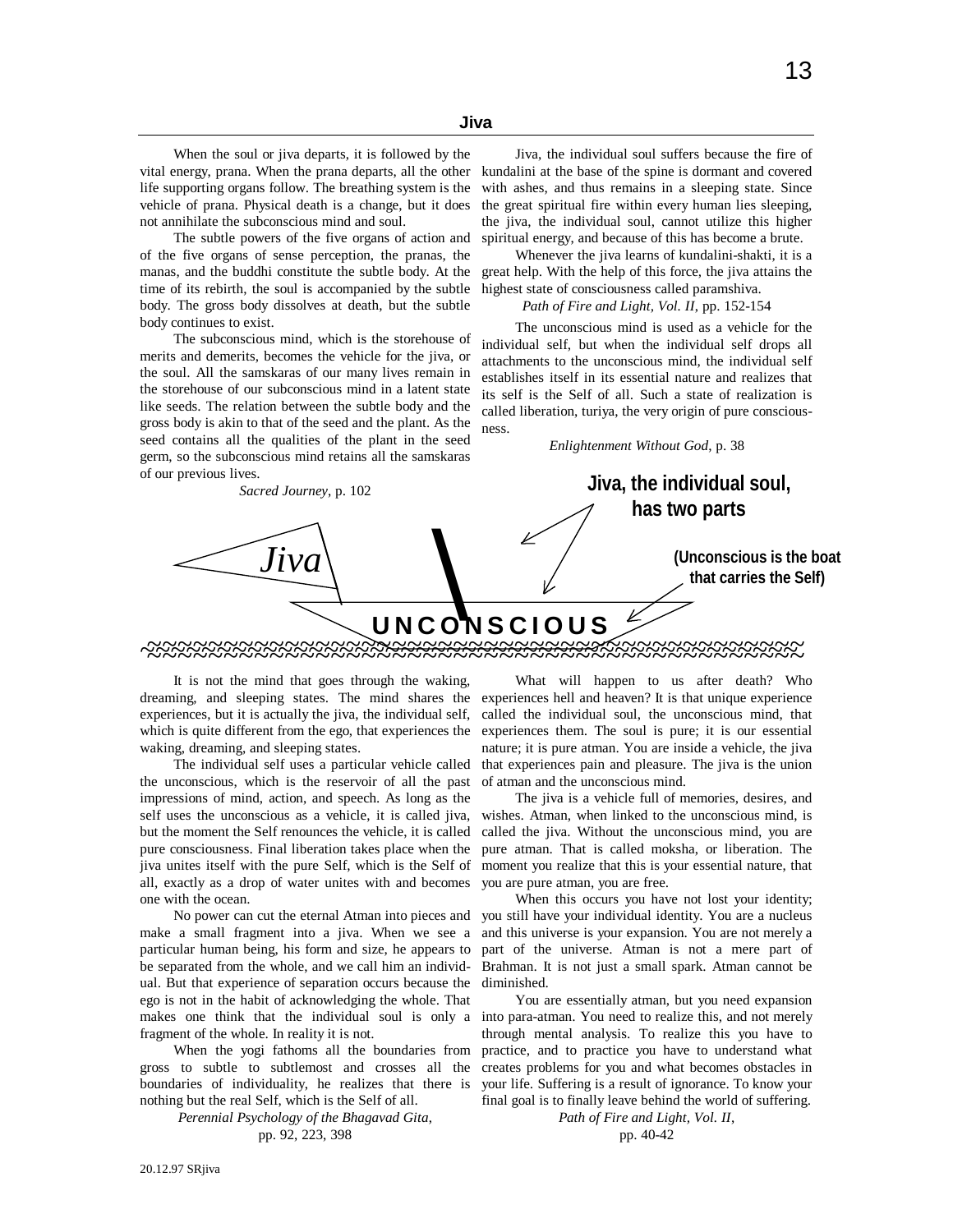

 $1$  Expansion and contraction are mentioned by Swami Rama throughout his books.

<sup>&</sup>lt;sup>2</sup> "The waking state can be expanded, but even if you do not want to expand it, then you should still learn how to make your mind one-pointed through meditation on a focal point." (*Path of Fire and Light, Vol. II*, p. 63)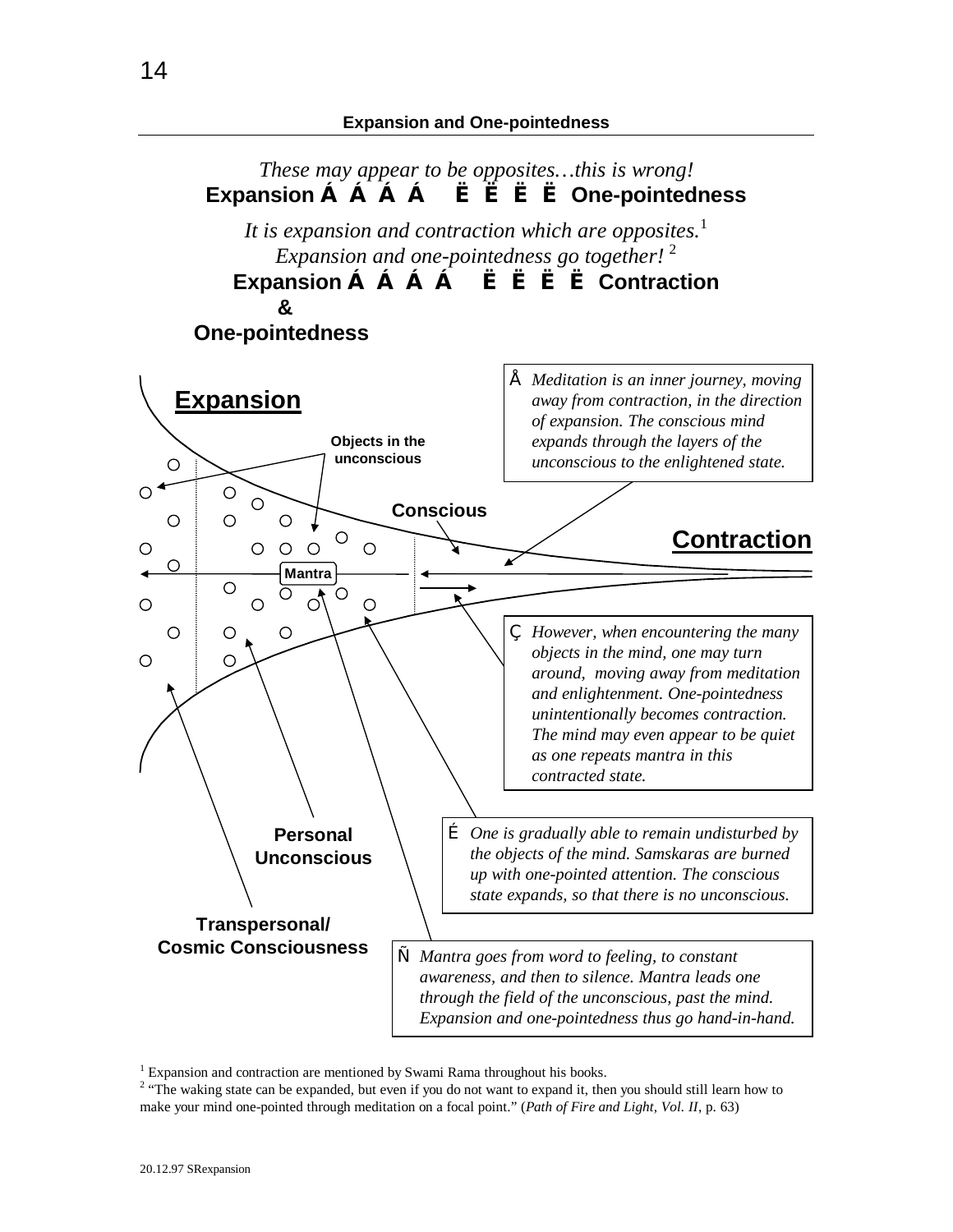The inward journey is succinctly summarized in Chapters 6 through 8 of *Path of Fire and Light, Vol. II*. Swami Rama writes, "Commit yourself to a serious study of this process for at least a year. You have spent many hours and many years in colleges and universities; the question is whether you are willing to devote one year to the real university of knowledge within. This should be your duty, and the time you devote to this study should be very exact." (p. 144)

You have the capacity and strength to expand your conscious mind with the help of a method that is called "interior research," the internal journey.

The following self-transformation program, including yoga nidra practice, will definitely help you if you follow it conscientiously and systematically.

- 1. **Regular practice:** Practice sitting in meditation at the same time every day to create additional patterns, new grooves or habits in the mind.
- 2. **Internal dialogue:** Learn to have "internal dialogue" with yourself within your mind, making a friend of your own mind.
- 3. **Posture:** Develop a still, steady, yet comfortable posture for meditation.
- 4. **Breath:** Develop a pattern of serene breath.

\_\_\_\_\_\_\_\_\_\_\_\_\_\_\_

- 5. **Determination:** The next step is cultivating sankalpa, or determination; that is, establishing your willpower. Before you do something, you have to determine that you will do it, that you have to do it, and that you can do it. That is determination.
- 6. **Letting go:** Learn to let go of any distracting thought that comes into your mind. It should not remain there. You should not brood on any particular thought, no matter how wonderful or bad it is.
- 7. **Introspection:** The seventh step is a process of inspecting your thoughts, called introspection, which means seeing which thoughts are worthwhile to cultivate. The yoga manuals talk about two types of thoughts, *klista* and *aklista*. The first is helpful and the latter is harmful and injurious. Helpful thoughts are those that inspire you or encourage your effort. Injurious thoughts involve thinking, for example, that you are good-for-nothing or inferior. These are negative thoughts. You need to inspect your thoughts to determine which help you and which should be eliminated.
- 8. **Witnessing:** After introspection, the next step is to learn another wonderful process, called "witnessing." When you have learned to witness the things of the world, when you are not identifying with the things of the world, then you have become a seer.

Some other places where aspects of the inward journey are summarized are: *Meditation and Its Practice*, pp. 13-14, 18-22, 79-94; *Path of Fire and Light, Vol. II*, pp. 99-136, 200-201; *Lectures on Yoga*, pp. 138-141; *Wisdom of the Ancient Sages*, pp. 127- 128; *Book of Wisdom*, pp. 31-34; *Inspired Thoughts of Swami Rama*, pp. 37-39; *Inspired Thoughts of Swami Rama*, pp. 154-156 or *Science of Breath*, pp. 128-129; *A Practical Guide to Holistic Health*, p. 91; *Freedom From the Bondage of Karma*, p. 74; *Perennial Psychology of the Bhagavad Gita*, pp. 193-194, 238-241.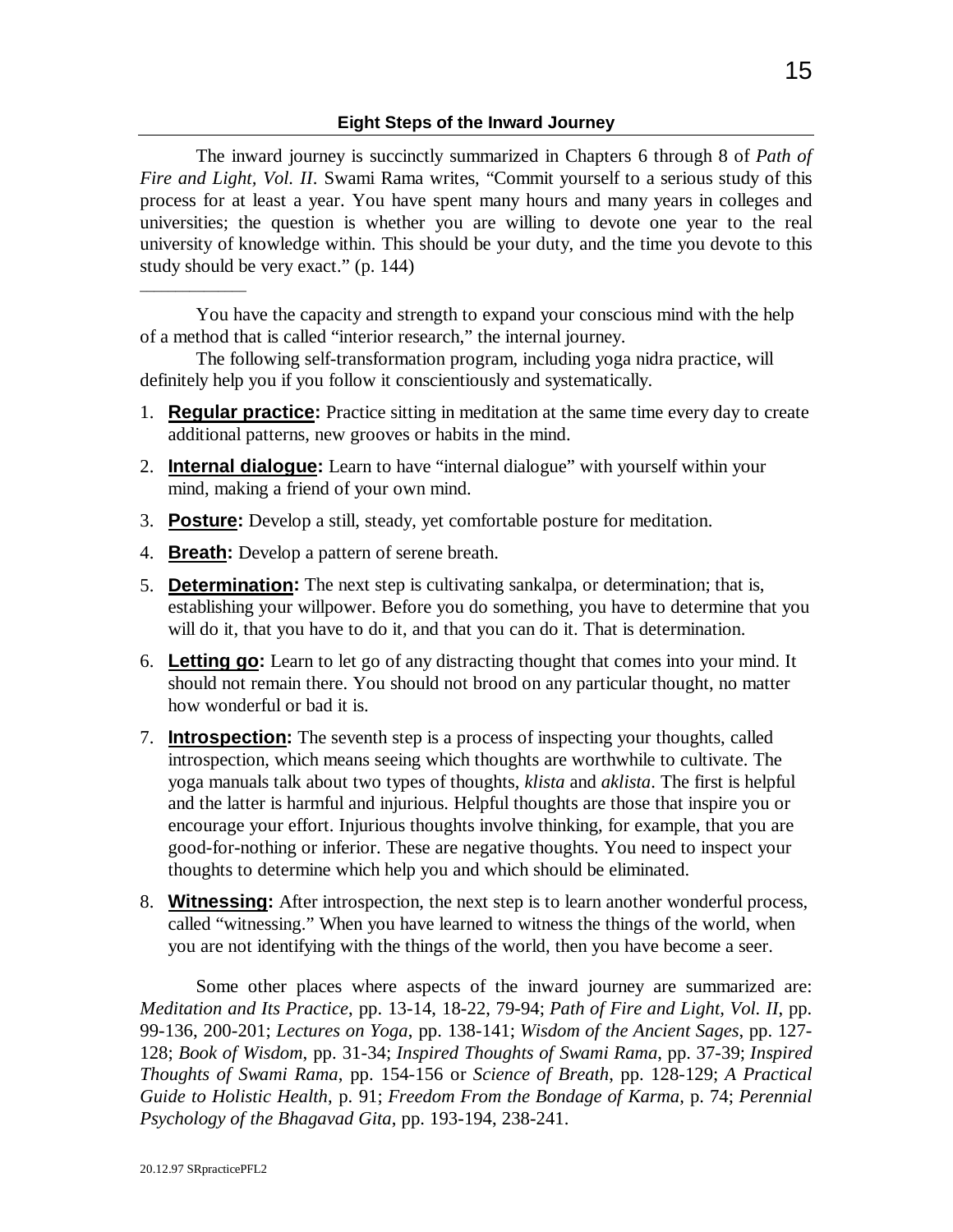Uncontrolled thoughts lead to the asylum, but controlled internal dialogue leads to an understanding of the nature of the mind and helps in the path of meditation and contemplation.

In a monastery novices do not begin with meditation. First students are taught to purify their minds. Modern man is too impatient and wants to master the art of meditation immediately.

Learn to have a dialogue between the observer and that which is being observed. Follow the imagination in this dialogue, analyze and observe the train of mental objects, and slowly control will be gained over these things. We rise above them, and they disappear from the domain of mind.

*Freedom from the Bondage of Karma*, pp. 9, 73



One's conscience already knows what is right and wrong, good and bad, helpful and unhelpful. One simply has to tune into his inner conscience, which guides him all the time. That is called seeking counsel within before performing action. In practicing not doing that which is not to be done, one will find that he is being guided from within. Then he can dialogue with his conscience, which is not polluted by the fickleness and feebleness of the mind. Experimenting in this way leads one to understand that the real counselor is within each person.

The first and foremost duty of a true and selfless teacher is to introduce his student to that inner guide which leads one during the waking, dreaming, and sleeping states. When one takes time from his busy life and learns to sit calmly in a quiet place, the inner counselor begins counseling. It would be helpful if therapists and psychologists, as well as priests and spiritual teachers, would learn to listen to the inner counselor and then introduce that inner guide to their clients and students. *Perennial Psychology of the Bhagavad Gita*, p. 98

The dialogue between the student and the teacher is called "upanishad." You can also enter into such a dialogue with your own inner Self, if you become a real student, and if you are committed, and have decided that you want to receive knowledge from within. *The Art of Joyful Living*, p. 168

If you learn to have an internal dialogue you will become comfortable with yourself. Fears of the outside

world, of others, and of circumstances, will disappear. With any close friend you are interested in their life and you are sensitive to their emotions. You listen to them. Be gentle with yourself, as you would be with any good friend. Don't condemn yourself or be judgmental.

*Sacred Journey*, p. 35

If you do not want to meditate, then do not meditate. You should not have a fight with your mind; you should have a gentle dialogue with your mind. You will learn many things when you enter into self-dialogue.

You do not begin with meditation itself. First you learn to set a regular meditation time, and then to have a dialogue with yourself. If you have a dialogue with yourself for a few minutes or a few hours before you do meditation, then your meditation will be good. If you do not do that, then you use your meditation time for self-dialogue, and then the "meditation" is not really meditation.

Be a close friend to your mind, a very close friend. Let the mind whisper those inner secrets to you, and put all things in front of your mind.

You need to make the mind your friend because it is either a great friend or a great foe. That which is an enemy can be converted into a great friend.

> *Path of Fire and Light, Vol. II*, pp. 79, 102, 103, 106, 107, 110



Today you cannot face yourself; you don't want to know yourself because you are afraid. Once you know how to have this kind of dialogue with yourself, it will help you enormously.

First, you need to understand what you are doing wrong. Next, you need to create new grooves, so that your mind does not automatically flow in its old grooves, but instead begins to flow in the new grooves.

Learn to counsel yourself and have a self-dialogue. Learn to mentally talk to yourself. Sit down and have a dialogue with yourself; ask yourself why you are doing an action. Many times you will say to yourself, "I don't want to do this, but I have been doing it, so now it's a routine," and then you'll understand the process of habit formation.

With all your idealization of sadhana and gurus and teachers, you have neglected one thing: you need to know something practical. You need to know a practical method of gaining freedom from those weaknesses that you have formed in your childhood, which have become part of your life, and are difficult for you to resolve.

In this kind of training, books can't help you; nothing external will help you. You need to consider why you often do not do what you really want to do. Put these questions to yourself and you'll find the answers.

*The Art of Joyful Living*, pp. 96, 138, 167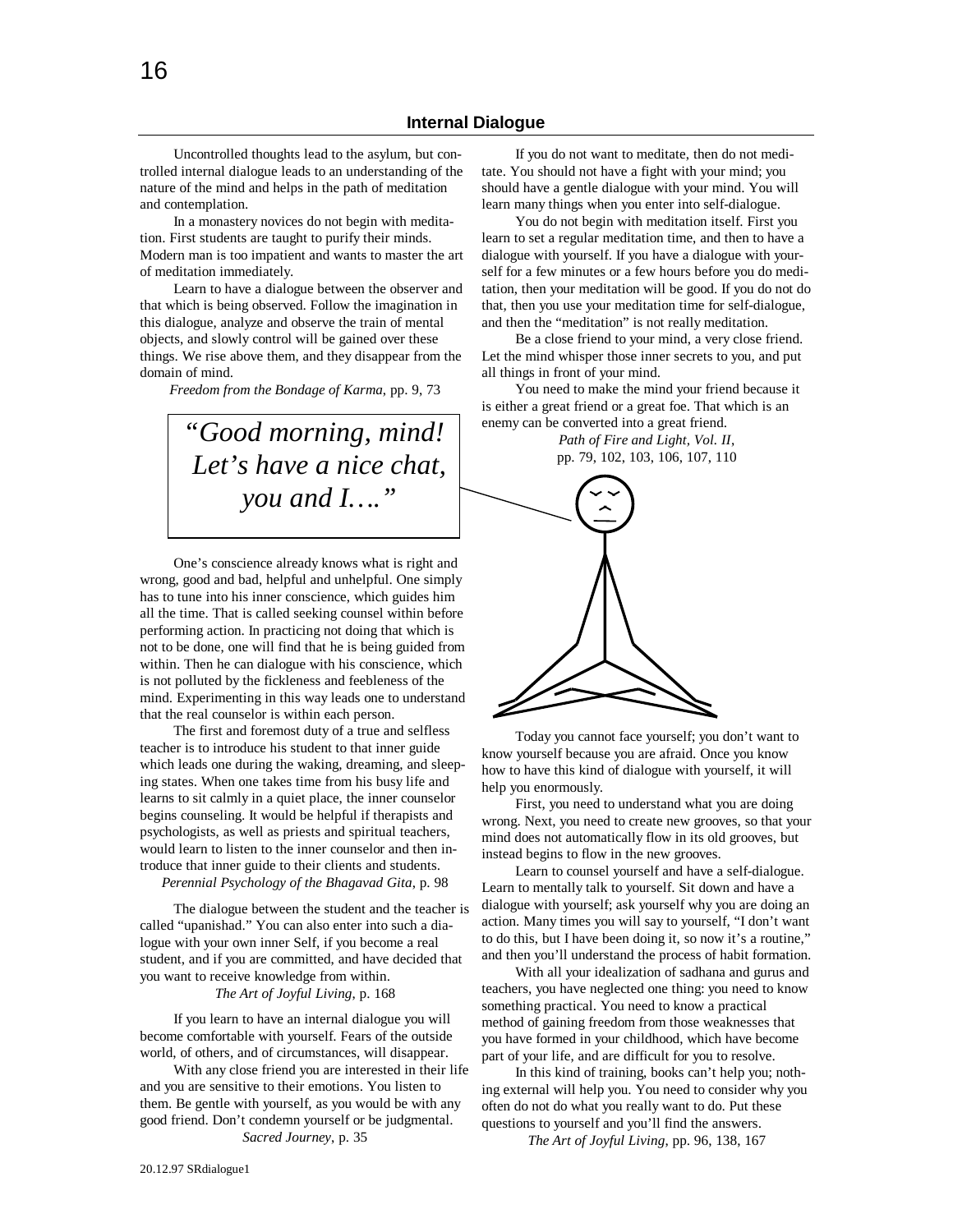How do you begin to counsel yourself? You cannot see an external counselor or therapist every day to solve your problems. First, you should learn to observe and understand something about yourself. One important question is, "Is my first thought good or bad—is it clear or clouded?" You need to learn for yourself, is your first thought a guiding thought or not? Does your second thought guide you more clearly, and does your third thought lead you to confusion or to clarity? This is something you should learn about yourself by observing how your mind operates while self-counseling—to know when you should trust the advice of your mind. When you learn that, it is extremely helpful to you.

*The Art of Joyful Living*, p. 81

# **Internal dialogue as contemplation**

Inner dialogue, a contemplative method, sometimes replaces meditation. Such dialogues strengthen the faculty of decisiveness and sharpen the buddhi (higher intellect), which can penetrate into the subtleties of the inner levels. The primary step of inner dialogue is a part of contemplation. It inspires the aspirant in his search for knowledge. Knowledge that does not reveal the object as it is, is not knowledge at all, and acquiring mere information is unfulfilling. Nonattachment and practice are the most effective tools in the quest for real knowledge. Contemplation is not a method of escaping from the realities of life; rather through the process of contemplation, one makes a strong mental resolution on which he builds his whole philosophy of life.

*"O mind, witness the world of objects, and observe the impermanence of those objects you long to achieve, to embrace, and to save. What difference is there in the objects of dreams and the objects of the waking state? What reason is there for being attached to the unreal things of the world; they are like experiences of the dreaming state. They are constantly changing, and you have no right to own them, for you can only use them. O mind, listen to the sayings of the great sages and teachers; follow in the footprints of those who have already trod the path of light and enlightenment. You will find that Truth is that which is unchangeable; Absolute Reality is that which is beyond the conditioning of time, space and causation." Enlightenment Without God*, pp. 103-104

**Remaining aware of the reality within** 

Practicing an internal dialogue can help one remain aware of the reality within while he is doing his actions in the world. One should sit down every morning and talk to himself. This will help him learn more about himself, and knowing about himself, he will not become egotistical. All the ancient scriptures are dialogues. Christ talked with His apostles; Moses talked with the wise men; Krishna talked with Arjuna—these are all dialogues. We should also learn to go through a mental dialogue of our own. You should have dialogue with yourself within your mind every day.

- A conscious process of inner dialogue can pacify one and wash off all his bad feelings.
- Dialogue is one of the finest therapies there is and prepares one for meditational therapy.
- Meditational therapy, if used and understood properly, is the highest of all the therapies and teaches one how to be still on all levels: how to have physical stillness, a calm and even breath, and a calm, conscious mind.
- Then by allowing the unconscious mind to come forward, one can go beyond it, and that inner reality comes to the conscious field and expands.

*A Practical Guide to Holistic Health*, pp. 122-123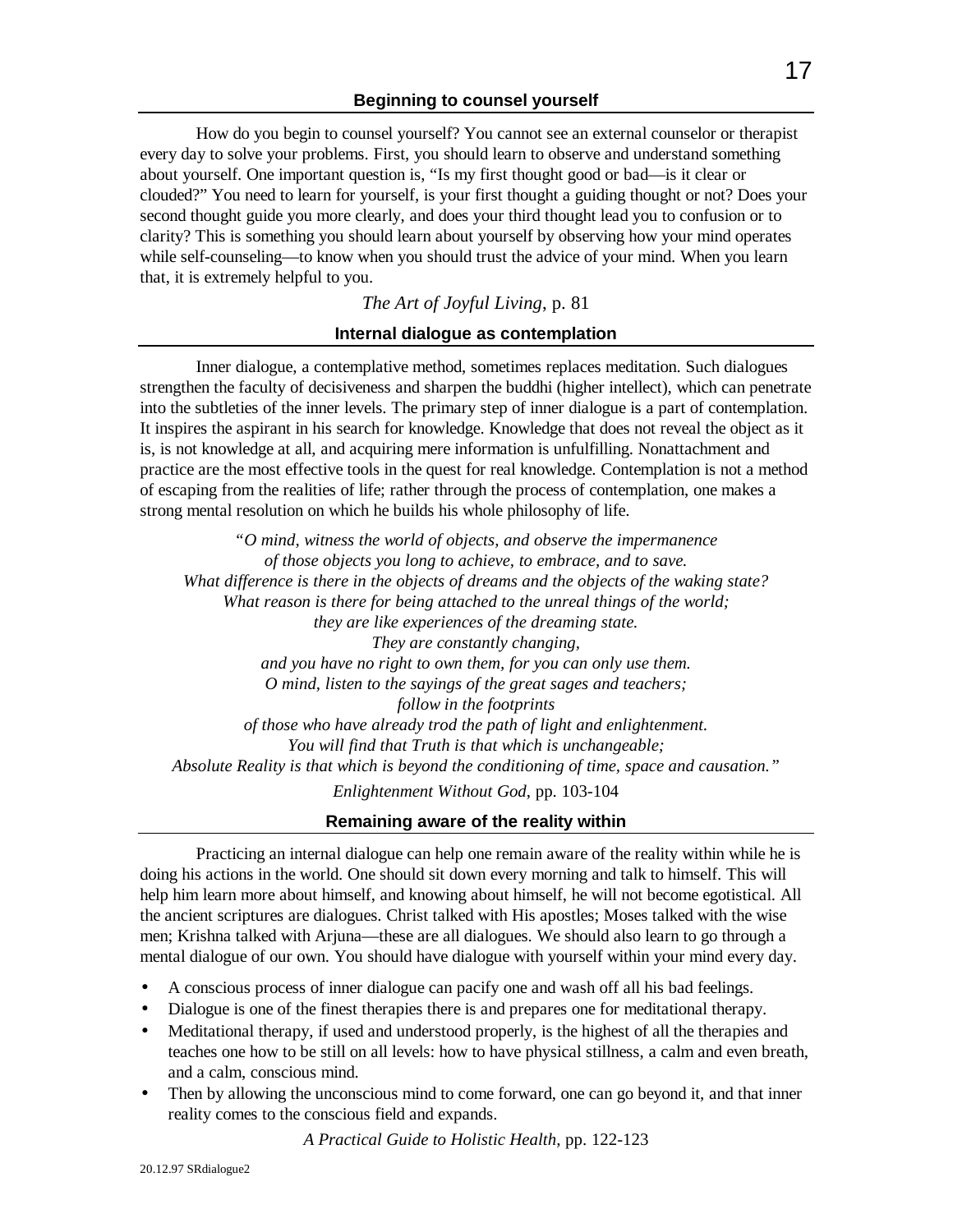According to the yogic scriptures, there are 72,000 nadis, or energy channels. Among them, ida, pingala, and sushumna are the most important. As long as the mind is outward, only ida and pingala remain active. But when the mind is calm and tranquil, sushumna, the central channel, is awakened. The joy derived from the mind traveling through the sushumna channel is unique; it cannot be compared with any sensory pleasure. Because of that inner joy, the mind loses its taste for worldly pleasures.

Sushumna application is the most important factor in spiritual practice. The moment sushumna is awakened, the mind longs to enter the inner world. When the flow of ida and pingala is directed toward sushumna, and distractions are thereby removed, meditation flows by itself.

*A Call to Humanity*, p. 68

á

á

á

á

S

o

o

o

o

á

á

á

á

â

â

â

â

H

a

m

m

m

â

â

â

â

In the Kathopanishad, the King of Death says, "One who can enter sushumna at the time of death can attain Brahman, the highest goal of life. All other paths are paths of rebirth. Sushumna is the key point of liberation. From the sahasrara or crown chakra, he rises finally to the realm of the absolute Brahman."

#### *Life Here and Hereafter*, p. 109

Put a tape recorder by your nose and inhale and exhale. You will hear the sound "ham-sa," a mantra. This is your breath sound. It means "I am that." The breath is singing the sound, "I am that, I am that, I am that"; you are making a melody of that. The breath is constantly singing this perennial sound, so-ham.

How do we awaken kundalini-shakti? We awaken it in two stages: first by actually awakening it, and second by learning to lead it. To awaken kundalini there is a very small and succinct technique. To awaken the fire, you blow on it. The sound that arises with that blowing is the mantra so-ham, so-ham, so-ham.

#### *Path of Fire and Light, Vol. II*, pp. 140-141, 156

To begin the process of sushumna awakening, focus the mind on the breath as it is *felt* between the two nostrils. When both nostrils flow freely, that is called sandhya, the wedding of the sun and the moon, or between pingala and ida. Once this experience can be maintained for five minutes, the student has crossed a great barrier, and the mind has attained some onepointedness. Then the mind becomes focused inward.

#### *Meditation and Its Practice*, pp. 90-91

When students of meditation learn to apply sushumna, then they really start practicing meditation, and meditation becomes a joyful experience.

*Choosing a Path*, pp. 164-165

When you attempt sushumna application, *ask your mind* to focus at the nose bridge. Let your thoughts come and *do not be afraid*. The whole unconscious mind will become active and bring forward many hidden and forgotten things. Let distracting thoughts come forward, and then allow them to go. You have to go through that process of release in meditation therapy. This is a very good process. After a while, a time will come when no thought patterns disturb you, and you can watch your thoughts. Then, you can witness your whole life. If a disturbing thought comes, you allow it to go away.

The first step in sushumna application is learning to change the flow of breath with your mental ability. There are many mechanical methods by which you can do this, but they are not actually helpful; they are not really recommended. To really accomplish this process, you must learn to create a relaxed focus on the right or left nostril. If the nostril is blocked, but not due to some condition like sinusitis, then when the mind focuses on it, that nostril will become active because of the focus of the mind.

When you have learned to change the flow of the nostrils with your mind, then after some time, a time comes when both nostrils begin flowing evenly. This may take some months or perhaps a year, depending on your capacity and the burning desire within you. When the nostrils flow evenly, the mind cannot worry, because it is disconnected from the senses. Mind does not know how to worry then. It attains a state of joy called sukhamana, the joyous mind. That state of mind is conducive to deep meditation. This is an accurate and effective procedure for you to follow, and it is important not to rush or be impatient.

The science of breath actually *ends* with sushumna application.

*Path of Fire and Light, Vol. II*, pp. 121-122

For meditation, the finest of all breathing exercises is sushumna application. When you learn how to apply sushumna, there is no way for your mind to go anywhere but into the inner journey. According to the ancient yoga manuals and the science of yoga, there are three important points in the inward journey. The cream of the yoga science is to learn first to apply sushumna; next to awaken kundalini and lead her to the highest dimension; and then to attain the knowledge of the Absolute. This is the entire purpose of the yoga system.

*Path of Fire and Light, Vol. II*, p. 122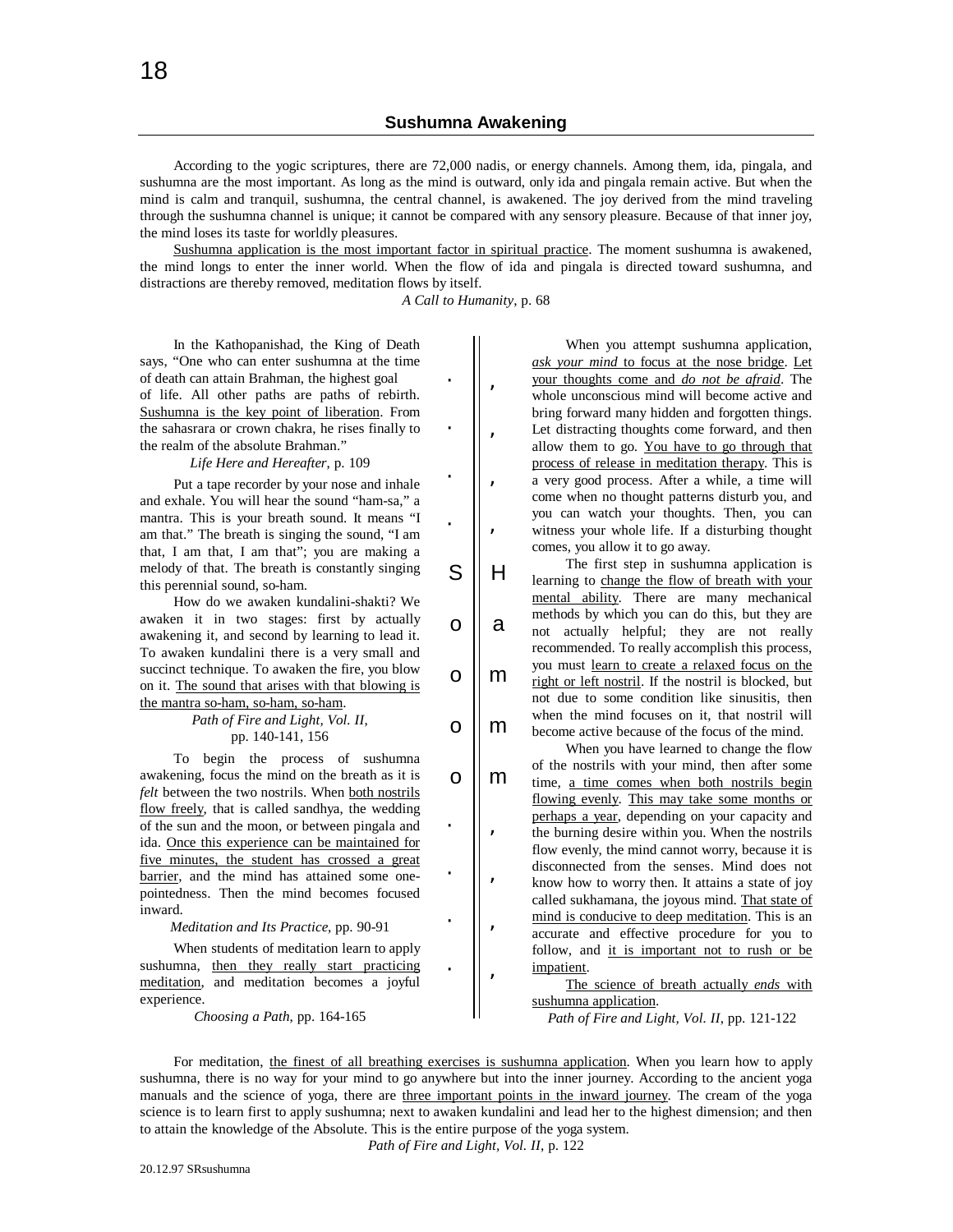The meditator really becomes an internal explorer and investigator, who is studying the internal reactions and processes of the mind, on both the conscious and unconscious levels. The meditator is an interior researcher. Meditation helps you to fully know and understand all the capacities of the mind—memory, concentration, emotion, reasoning, and intuition. Those who meditate begin to understand how to coordinate, balance, and enhance all these capabilities, using them to their fullest potential. Then they go beyond the usual states of mind and consciousness.

*Meditation and Its Practice*, pp. 54-55

To research the inner world, one needs a burning desire to know his inner potentials and states. *Choosing a Path*, pp. 16



Thousands of thoughts remain awaiting to be entertained. The purpose of sadhana is to attend to those thoughts in a systematic manner so that they do not create unrest in the inner world.

Slowly one begins discriminating between helpful thoughts and those unhelpful thoughts. This introspective (inspecting within) method leads one to the next step: witnessing. While one is learning, he must be patient.

*Perennial Psychology of the Bhagavad Gita*, pp. 78, 98-99

The process of inspecting your thoughts, called introspection, means seeing which thoughts are worthwhile to cultivate. The yoga manuals talk about two types of thoughts, klista and aklista. The first is helpful and the latter is harmful and injurious. You need to inspect your thoughts to determine which help you and which should be eliminated.

To be an interior researcher you first need to understand the four states of consciousness: the waking state, the dreaming state, the state of deep sleep, and the state beyond. Once you understand the first three states, then you definitely understand that there is something beyond.

If you do not have determination first, do not inspect your thoughts, because otherwise your thoughts will control you. Then you will see how easily you are distracted. Your mind will create many fantasies and images, one after another.

Your thoughts are people. They are not mere thoughts; they are people within you. You are a world in yourself. You are a universe, and all your thoughts are people. Just as people are born and die, so too, thoughts are born and die.

*Path of Fire and Light, Vol. II*, pp. 59, 100, 133-136

Learn to introspect, which means "inspection within." To do this, sit down and observe what you are thinking. You actually already know; you really know all your weaknesses, and actually you are busy hiding them.

To burn your samskaras, you sit in deep meditation, build your determination, and tell your mind and your samskaras, "At this time my mind is *only* for meditation. I have to meditate and learn to go beyond this mire of delusion and confusion created by my mind." Then, you allow all the impressions to come forward and you don't get involved with them. That method is called "inspection within," or introspection.

When you want to study the mind, how do you actually do it? You don't have any external device or instrument to use to study the mind, so you have to train *one of the aspects* of your mind to study the totality of the mind. You have to train a *part* of the mind, so that *all* the functions of the mind can be studied through the use of that *one part*.

*The Art of Joyful Living*, pp. 108, 156, 197-198



By gaining control over the thinking *process* we can gain control over the *impressions* stored in the mind and eventually over our *entire karma*. Through introspection, inspection within, one can discover the nature and origin of his thought. Through introspection we can learn to understand and see clearly our habits and their origins. Through introspection we can change our habits and thus change our character and personality.

We need to inspect our thinking process. We must recall that what is going on in our minds is produced by us. We should inspect it and recognize it as our own product. Each person's thinking is his own creation. We begin by learning to inspect and analyze our own minds. Through analysis, through introspection we learn to discriminate between the thinker and the thinking process. The first step to control and liberation is self-observation.

The *first* stage of meditation is to *clear* the mind. It is essential to observe the thinking process and witness the contents of the mind. To establish ourselves in our own basic nature we need to know how to cleanse the mind.

> *Freedom from the Bondage of Karma*, pp. 28-30, 69-74

19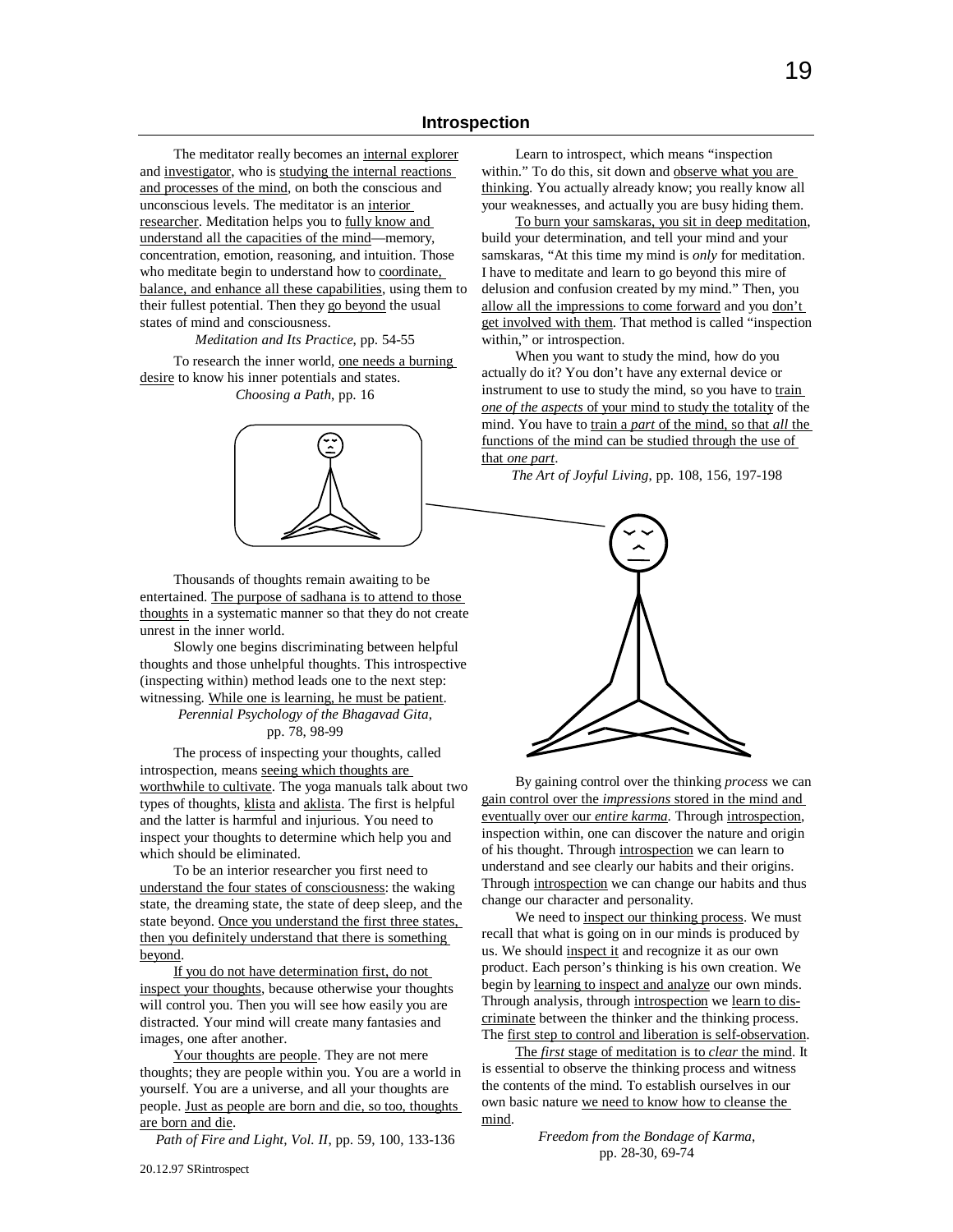~~~

 $~\mathcal{Z}$ 

 $\mathfrak{d}(6)$ 

 $\frac{1}{2}$  $\frac{1}{2}$ 

 $\frac{1}{2}$ 

 $\frac{2}{\lambda}$  $\frac{2}{\alpha}$ 

 $\frac{1}{2}$ 

When you attempt sushumna application, ask your mind to focus at the nose bridge. Let your thoughts come know yourself, then no one can force you. But as you and do not be afraid. The whole unconscious mind will become active and bring forward many hidden and forgotten things. When this happens, people often get upset, thinking that the meditation is disturbing them. But it is not the meditation that causes the disturbance, it never be afraid of yourself, and you'll also never be afraid is what you have bottled up. You have to go through that process of release in meditation therapy. This is a very good process. Let the distracting thoughts come forward, and then allow them to go. A time will come when no thought patterns disturb you, and you can watch your thoughts. Then, you can witness your whole life.

Do not be afraid to meditate. Be confident that you will not become lost—you are within yourself.

*Path of Fire and Light, Vol. II*, pp. 76, 122-123

When both nostrils flow freely, that is called sandhya, the wedding of the sun and the moon, or between pingala and ida. This is a delightful moment, in which neither worry, fear nor other negative thoughts can distract the mind.

~~~<br>~~~ When there is fear in meditation, the problem often occurs in those who have avoided knowing and becoming aware of their subtle thoughts, desires, suppressions, and repressions, as well as those who want to escape from self awareness, not wanting to analyze or understand their thinking processes. Actually, a student is always safe during his or her meditation periods, because the closer that one is to

the Reality and awareness, the safer one becomes. Sincere effort and practicing one's meditation consistently, at a regular time will, with firm determination, help the student to eventually overcome such hurdles and obstacles that arise in one's own mind.

To fear and try to escape from examining one's own thought processes is a serious mistake for a student to make. You should examine all your fears, and then you will find that fears are imaginary and irrational.

Meditation is the highest of all therapies, provided it is systematically practiced. Gradually, one learns to deal with one's own problems, fears, and habit patterns. Every human being has the capacity to advance and is fully equipped to deal even with gigantic problems, provided one follows his or her path with firm determination and sincerity.

#### *Meditation and Its Practice*, pp. 90, 93, 100-101, 104

Taking their present condition for granted, most people refuse to explore the possibility of other states of existence. Afraid to explore the unknown and unseen, they emphasize only the existence of the manifest aspect of the Truth.

We must not be afraid to ask questions and find answers. We must not be afraid to discard illusion and embrace the Truth.

*A Call to Humanity*, pp. 11, 46

If you don't want to know yourself or don't care to grow you will come to a point where you will want to know your deeper Self, and then you become committed to the idea that you will know yourself in this lifetime.

If you learn to have an internal dialogue, you'll of anyone else. Today you cannot face yourself; you don't want to know yourself because you are afraid. Once you know how to have that kind of dialogue with yourself, it will help you enormously.

As you examine your fears, you will learn that all your fears are somehow false and based on misunderstandings. There is no truth or reality to your fears. You are afraid to examine your fears, but you should learn to examine each fear, one by one, and to encounter them and then be free of their control. This process is very important.

> ~~~~<br>~~~ Start observing your own mind. Do not try to escape; do not be afraid of your thinking. If anything comes into your mind, and if you do not accept it within the mind, then it is not yours. Even your realization that a thought does not belong to you involves the thought of someone else. What is that thought that is your own thought? No thought is really yours. Try to consider a single thought that is purely yours. In all of your thoughts, there is either someone else involved or there is an image from outside. The way to work with your intruding thoughts is to

 let each thought come, whether it is good or bad. What happens to most people is that any thought that comes into their mind disturbs their whole being. They become afraid because some particular thought is coming into their mind. This may happen to you; thoughts that were hidden or unconscious are no longer hidden and come to your attention, and they disturb you because you react to them emotionally.

All the time you are afraid; fear is a major part of your life. In your entire life, your major motivation is fear, yet you never try to examine your fears. You should sit down and ask your mind what your fears are. If you do that, you'll discover that all your fears are imaginary—all are the result of your imagination.

#### *The Art of Joyful Living*, pp. 15, 87-88, 121, 122, 201

Modern man is trying to kill his conscience. He relies on the feedback from others and is afraid of becoming aware of himself as he really is. One should never condemn himself for thinking a particular thought. No one is a criminal for having bad thoughts. He becomes a criminal when he identifies himself with those thoughts and starts acting according to them—but not before that. If one lets the thoughts pass away, they are gone.

*A Practical Guide to Holistic Health*, pp. 109-110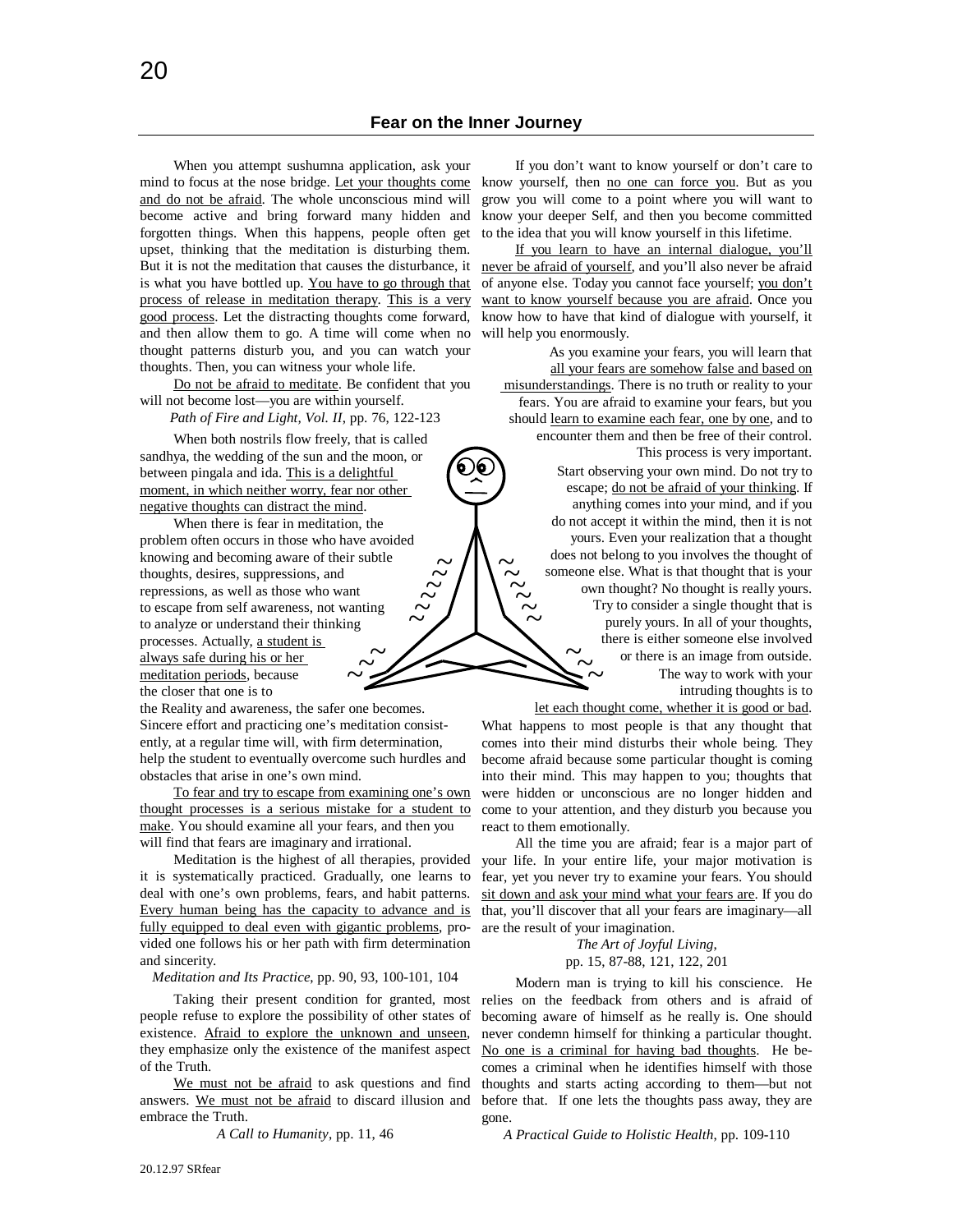#### **Experimenting**

Most students either follow the instructions of their teacher blindly without understanding them, or they just try to understand the instructions intellectually but do not experiment with them and practice to assimilate them correctly. When a teacher imparts knowledge, he wants his student to use his free will, to be courageous, and to make experiments to experience and then to realize what is right for him.

One can develop a dialogue with his conscience, which is not polluted by the fickleness and feebleness of the mind. Experimenting in this way leads one to understand that the real counselor is within each person.

*Perennial Psychology of the Bhagavad Gita*,

#### pp. 98, 121-122, 457

Do experiments with yourself: how many times does your mind lie and how many times is it accurate? Establish a friendship with your mind on an equal basis, and do not listen to the mind's temptations. Listen to its suggestions, good ideas, and advice, and learn to observe what type of mind you have.

*Path of Fire and Light, Vol. II*, pp. 108-109



It is shocking to realize that whatever we have learned so far is not ours. That is why it is not satisfying. Even if we have mastered an entire library, still it doesn't satisfy us. However, by experimenting with the knowledge that we have acquired from outside, we can move a step toward enlightenment.

#### *Sacred Journey*, pp. 96-97

Throughout your life you have done experiments on matter, mind, and energy, but you have not done enough experiments on the real Self within you. The easiest way to make progress is just to know thyself—to accept and understand yourself on all levels. Once you know the way, become aware of the goal, and have determination, then it's easy for you to understand yourself.

When a desire is fulfilled, you should observe whether it feeds your pride, and if it is not fulfilled, observe whether it feeds your anger. You have to watch yourself carefully for these two reactions. You need to learn to make inner experiments with your own emotions when you seek to work with yourself and go within. To the serious student, there is only one real book to study and learn from—the greatest of all books—and that is the very manuscript that you, yourself, are.

You should continue to do experiments with yourself, and every time you do one, you will find that you are growing and growing.

We all have homes, and our homes are meant for our inner spiritual experiments with ourselves. *The Art of Joyful Living*, pp. 24, 56, 74, 103

You need to make internal experiments with yourself: you need to train your buddhi to give a correct, clear judgment to your manas. You also have to train your manas to take the advice of buddhi.

If you sincerely want to develop personal strength and willpower, you should first learn to keep yourself open and be an observer of yourself until you observe that your willpower has become dynamic. Instead of making such dramatic resolutions, simply make yourself open to observing yourself and decide to experiment in observing yourself.

There are two different concepts; one is doing an experiment in the external way, and the other involves doing experiments within. That latter system, which leads you to the deeper levels of your being, is an entirely different system. In internal research, you don't have any external means to help you; you have to help yourself.

Within yourself, you have a lab for experimentation, and you can work with yourself. Don't accept the idea that you are bad or weak or incomplete. You are a human being. This imposition of the idea that you are bad or good is due to your habits.

> *The Art of Joyful Living*, pp. 82, 111, 193-194, 203-204



Discipline means self-learning. I am not talking about knowing; knowing is only a small part of learning. Learning means "to know, to experiment, to experience, and to come to certain conclusions and then be firm." Learning reduces conflict. Conflict comes when you cannot decide anything, when your buddhi cannot make decisions, when you do not know how the ego should be trained and used. That which bothers you is in your mind. That which is to be understood is your mind.

According to our lineage, there are two branches of teachers. One teaches the scriptures, observing austerities, and following the path of renunciation. The other branch is a branch of meditators and contemplators doing documentation experiments and scientifically collecting data on all levels of life-physical, energy level, level of sense perception, the way things are perceived on the mental level, and finally on a spiritual level.

*Inspired Thoughts of Swami Rama*, pp. 18-19, 254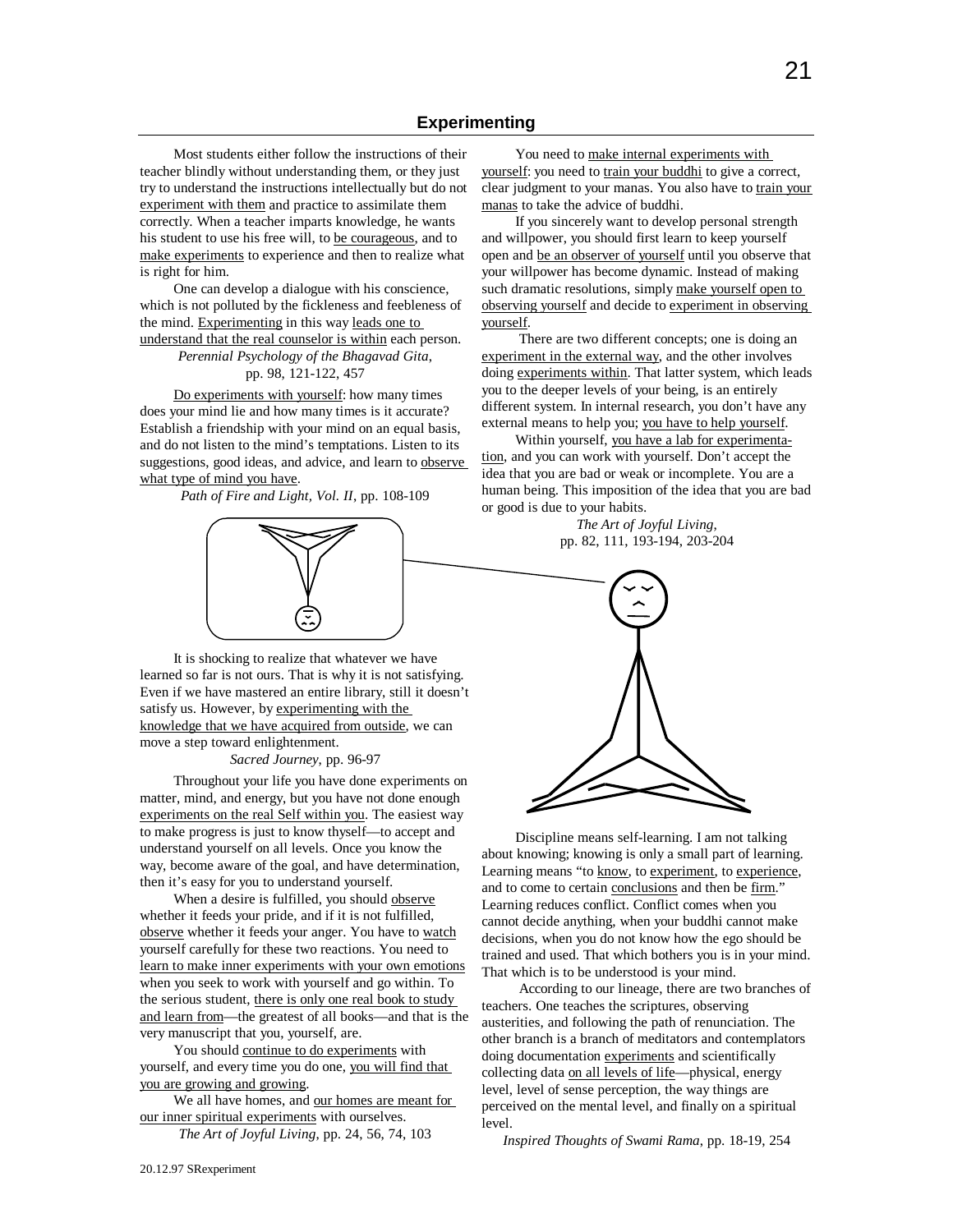The student must do his practice, otherwise the teacher cannot do anything. The teacher's responsibility is fifty percent; the other fifty percent is the student's. Where you encounter obstacles then the teacher will help you, but if you don't do your part and you expect the teacher to do his duty, then there's nothing anyone can do.

The path to enlightenment and unfoldment is not really so austere, abstruse, or difficult—it's actually very easy. The easiest way to make progress is just to "know thyself"—to accept and understand yourself on all levels. To know yourself you don't need external crutches; you don't need gurus or teachers to know yourself. Once you know the way, become aware of the goal, and have determination, then it's easy for you to understand yourself. You have every right to understand and enlighten yourself.

If you are not becoming self-reliant, healthy, and happy, then leave your guru.

*The Art of Joyful Living*, pp. 18, 24, 198

Guru is a sacred word that has been misused many times in the past and is completely vulgarized today. To declare that "I am a guru" is a false pronouncement; the modern "guru" is a spiritual joke.

The authentic guru-disciple relationship is the highest of all. The relationship between teacher and student also is worthy of reverence, but in no way can a teacher be called a guru.

The actual word that should be used for a guru is gurudeva, which means "that bright being who dispels the darkness of ignorance." The gurudeva represents a noble tradition through which flows pure love inseparably mingled with unalloyed knowledge.

A teacher is like a boat that is the essential means to help one cross the mire of delusion. A seeker should not delude himself and believe that by accepting someone as a guru or becoming a disciple, he does not have to practice, that he will become enlightened without any effort.

*Perennial Psychology of the Bhagavad Gita*, pp. 45, 49



One should not worry about who the guru is, or what the guru will do. The first concern is getting prepared, organizing life and thoughts in a spiritually healthy way. At the right time the master will be there.

Guru is not a person, but guru can be represented in a person. Guru is not a physical being. If a guru begins thinking this power is her or his power, then they are no longer a guide.

#### *Sacred Journey*, pp. 81-87

Gurus impart the best of their knowledge in silence. When you are in silence, they communicate with you through silence, and in silence. For the student whose mind is in tune, that teaching is the finest of teachings. This silent communication can happen no matter where you are physically, whether you are 10,000 miles away or very close. When you sincerely tread the path, you will meet one who can help you with all setbacks.

> *Path of Fire and Light, Vol. II*, pp. 16, 161-162

Guru is frequently considered to be merely someone who is trained in philosophy, meditation, and hatha yoga, and is expected to share his knowledge with the students, training them in scriptures and various spiritual disciplines. While the student may become dependent on the teacher and have high expectations about what the teacher should do on behalf of the student, the guru is nonetheless viewed as a teacher only.

Guru is much more than a teacher. He or she represents the special energy that is guiding individuals toward their fulfillment as human beings, toward perfection. Grace is the impulse of that energy. The word "guru" is a compound of two words, "gu" and "ru." "Gu" means "darkness" and "ru" means light. That light which dispels the darkness of ignorance is called guru. The energy and the action of removing darkness are guru. Guru is not a person; it is a force driven by grace.

> *Living with the Himalayan Masters*, pp. 391-394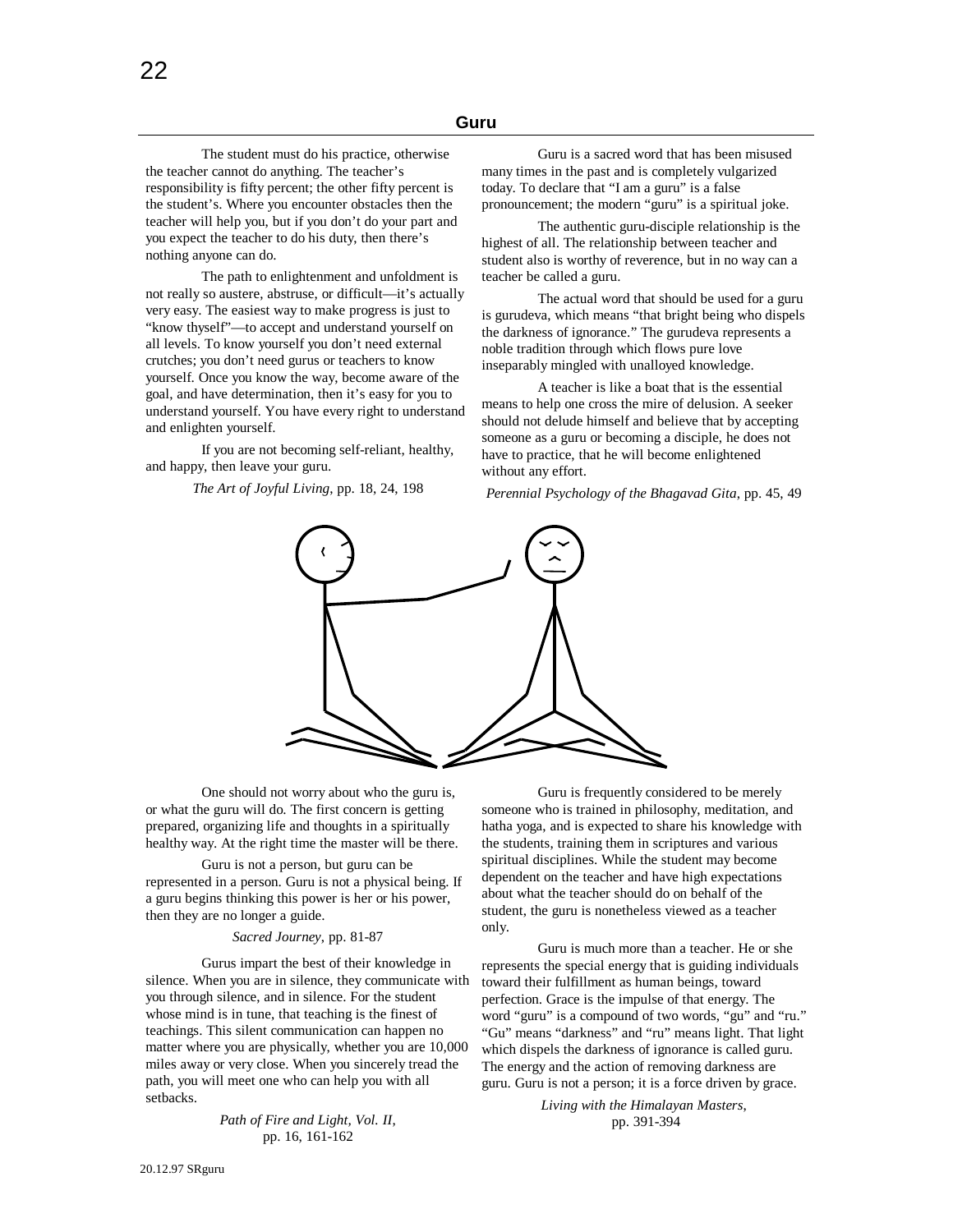In meditation, you sit down quietly and repeat your mantra. During that period of meditation your mind remains one-pointed, but after that, your mind goes back again to its same previous grooves. This is not the full process of meditation; the full process of meditation is a whole life process.

"Meditation" means "to attend." It means attention to the whole of life. It should not be a strenuous act; it should not be forced. Your whole life can be one of meditation….People often ask how they can do this. My method is to consider some question that is on my mind.…I have questions concerning the welfare of my students, because that is my life's work….For example, perhaps I think of someone is a very quiet person, and I want him to become a good teacher. Perhaps this question comes to me: "What shall I do with him? What shall I tell him?"

When such questions that are pending in my mind come to me, I say to them, "Okay, come." What *you* do when such thoughts come, is to try to think of your mantra. This means that you try to use your mantra to avoid and escape from certain situations. Then, when you have done your mantra for a while, your mind again goes back to the same worry. That is not helpful; instead, let everything come before you for a decision—just watch….



Early in the morning, right after I get up, I go to the bathroom and prepare for meditation, and then I sit down….I ask my mind what I have to do, and then I set up a dialogue with myself….

Sit down quietly and ask yourself, "What do I want?" When you do this, you will find that there are two types of desires: the simple daily wants, and the higher desires. The two types of desires are mingled together….Do not let yourself suppress [the mundane thoughts] by reacting, "Oh, what I am thinking! I should not think like that!" That is not helpful: instead, let the thought come before you and become a sort of observer. Start observing your own mind. Do not try to escape; do not be afraid of your own thinking….The way to work with intruding thoughts is to let each thought come, whether it is good or bad. Simply decide that whatever comes, you will not be disturbed….

Before I practice meditation, I allow all such thoughts, both "good" and "bad," to come into my mind and then go away, because they are only thoughts….

The first lesson in this practice is to simply allow the thoughts to arise. Then, secondly, bring back before yourself that which is important. You can do this; it does not require any advanced practice of meditation….

In my practice, when all the thoughts have gone through the mind, then I sit down and start to remember my mantra. Usually you try to remember your mantra from the very beginning, and there are those thoughts waiting for your consultation, but you do not pay attention to them. Then, the thoughts are coming and going in your mind and you are trying to repeat your mantra, and the more the thoughts come, the more you repeat your mantra, and the result is an internal battle. That is not helpful; you need not do that.

—*The Art of Joyful Living*, pp. 119-125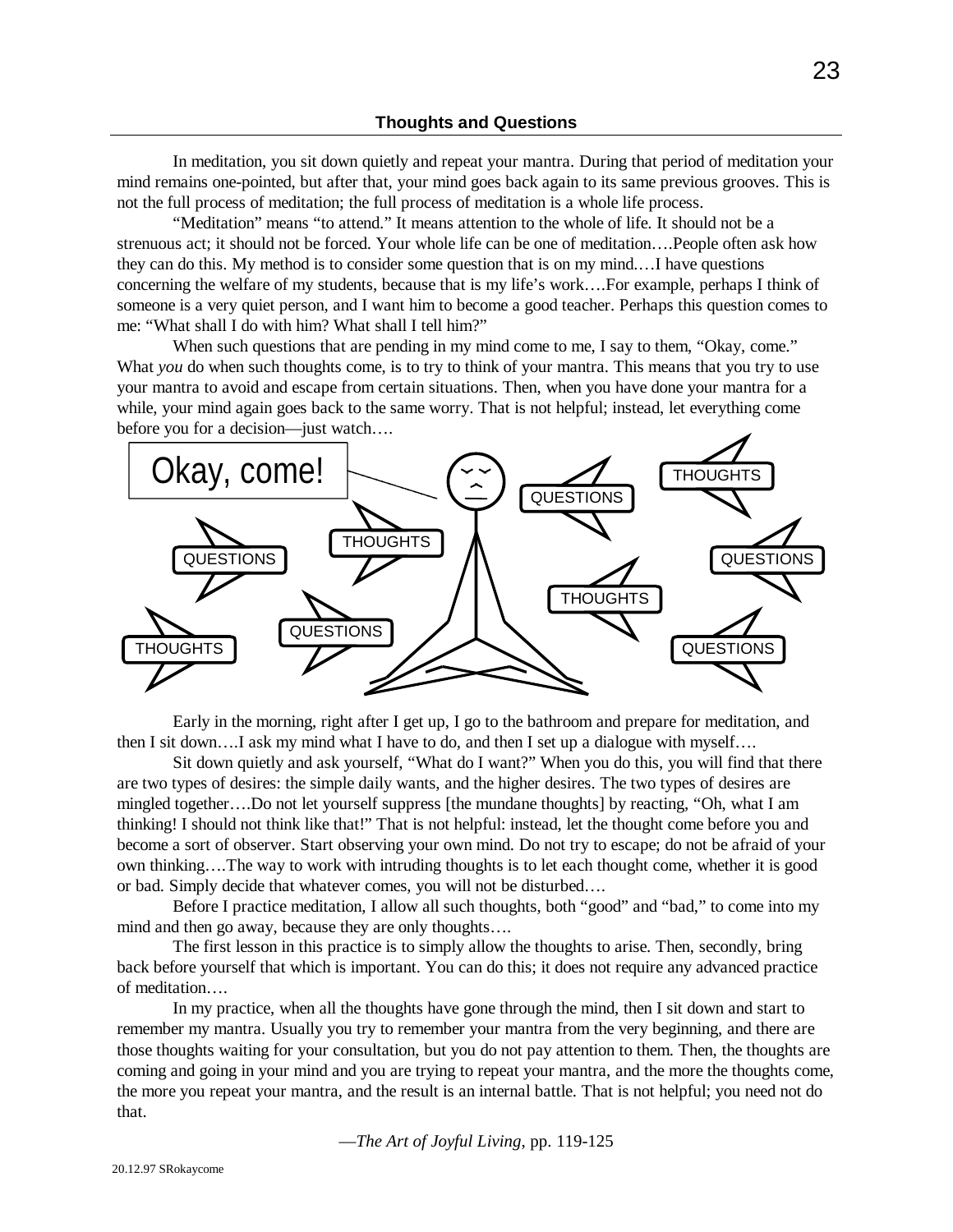**Use of Mantra** 

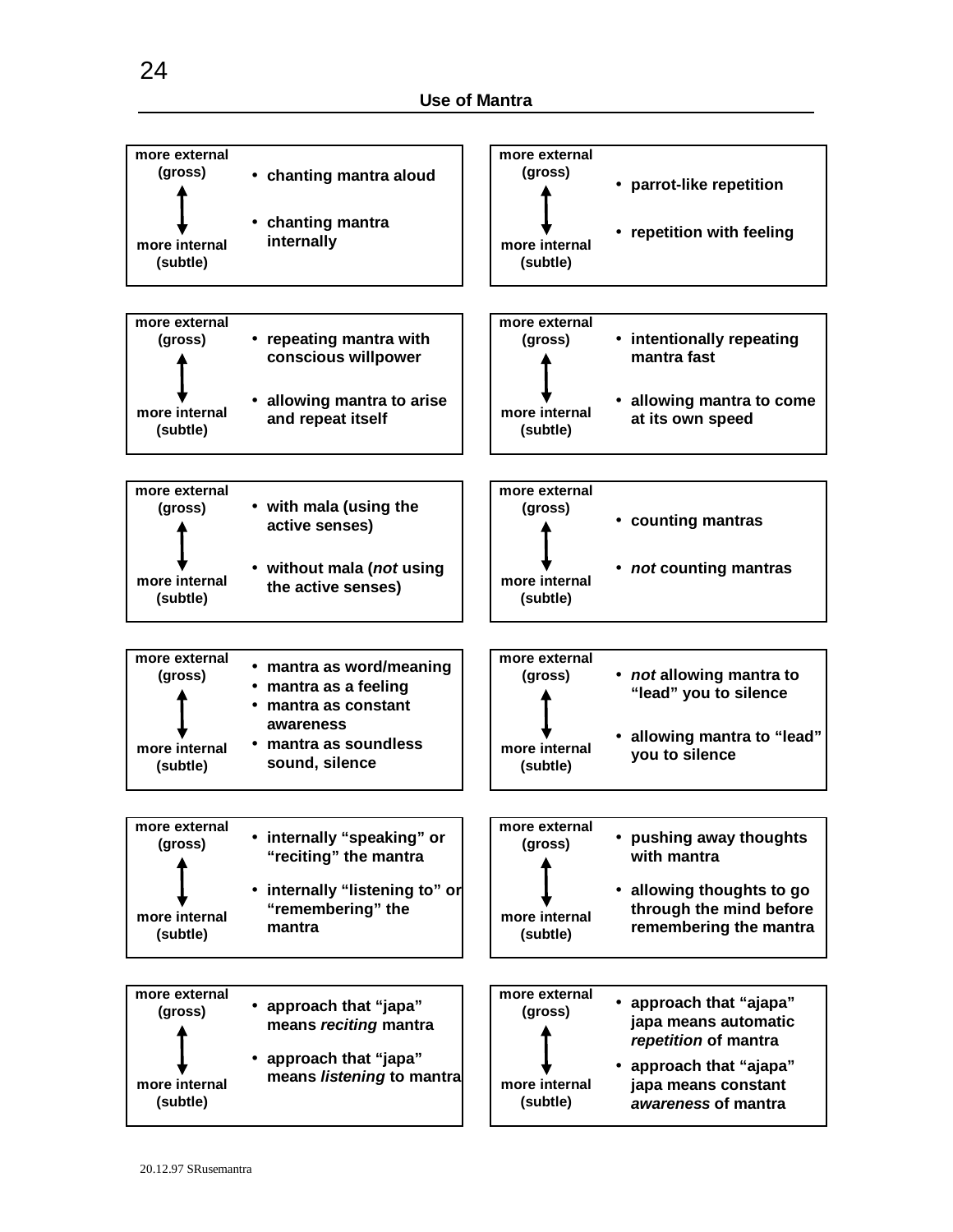### **The subtle aspects of mantra**

A mantra has four bodies or *koshas* (sheaths). First, as a word, it has a meaning; another more subtle form is its feeling; still more subtle is a deep, intense and constant awareness or presence, and the fourth or most subtle level of the mantra is soundless sound. Many students continue repeating or muttering their mantra throughout life, but they never attain a state of *ajapa japa*—the state of constant awareness without any effort. Such a student strengthens his awareness, but meditates on the gross level only.

*—The Art of Joyful Living*, p. 231

Mantra should be repeated with meaning and feeling; parrot-like repetition is not of much use. Repeating mantra merely with the rosary [mala] and tongue is a very inferior sadhana. It won't do merely to complete a given count

*—Book of Wisdom*, p. 33

To go to the subtler aspect of mantra, then you, like the sages, must go to the silence. You go to the silence, you go to the silence, you go to the silence.

*—Path of Fire and Light, Vol. II*, pp. 140, 164

My way of using the mantra is different from yours, because I do not want to fool around with the process. I sit down, and I *observe* my whole being *listening* to the mantra. I do not *remember* the mantra or *repeat* the mantra mentally, because then the mind repeats *many* things. Instead I make my whole being an ear to *hear* the mantra, and the mantra is coming from everywhere. This will not happen to you immediately in meditation, but when you have attained or accomplished something, then this will happen to you.

*—The Art of Joyful Living*, pp. 127-128

#### **Clearing the clouded mind**

The mind usually remains clouded, confused, and undisciplined in the *external* world, where everything seems to move and change. Because the mind itself is confused, even learning how to collect data correctly, or accurately perceive the external world, is a serious problem. For meditators, it becomes possible to collect the data and impressions *exactly as they are*. Such a person sees things *clearly*, while in contrast, the *clouded* mind remains distorted and dissipated.

*—Meditation and Its Practice*, pp. 91-92

When the senses are *un*trained, they will give you distorted input and that creates constant confusion within. *If you have accepted* that there is confusion in your mind, and *if you understand* that, then *nothing* will lead you astray. But if you *don't* have that understanding, and if you *enjoy* that confusion, then your mind will create chaos within. That confuses you even more, and there will be *no end* to your confusion.

*—The Art of Joyful Living*, p. 163

## **Purifying buddhi is the most important task**

*Saucha* means cleanliness and purity, both of the body and the mind. Purity of the body is easily practiced, but purity of the mind needs a sincere, honest, and constant effort. And once purity of mind is attained, *then* one is *fully prepared* for the inner voyage. To achieve this state, one should cultivate constant awareness by being mindful all the time. To purify the buddhi, or the faculty of discrimination is the most important task.

When one remains always aware of one's thoughts and learns to discriminate between pure and impure thoughts, helpful and disturbing thoughts, he develops the sense of determination and strengthens his will, and thus does not allow the seeds of impure thoughts to grow within. When the faculty of discrimination is sharpened and a student knows that impure thoughts lead to greater bondage and create obstacles, he then strengthens the pure thoughts.

*—Choosing a Path*, p. 125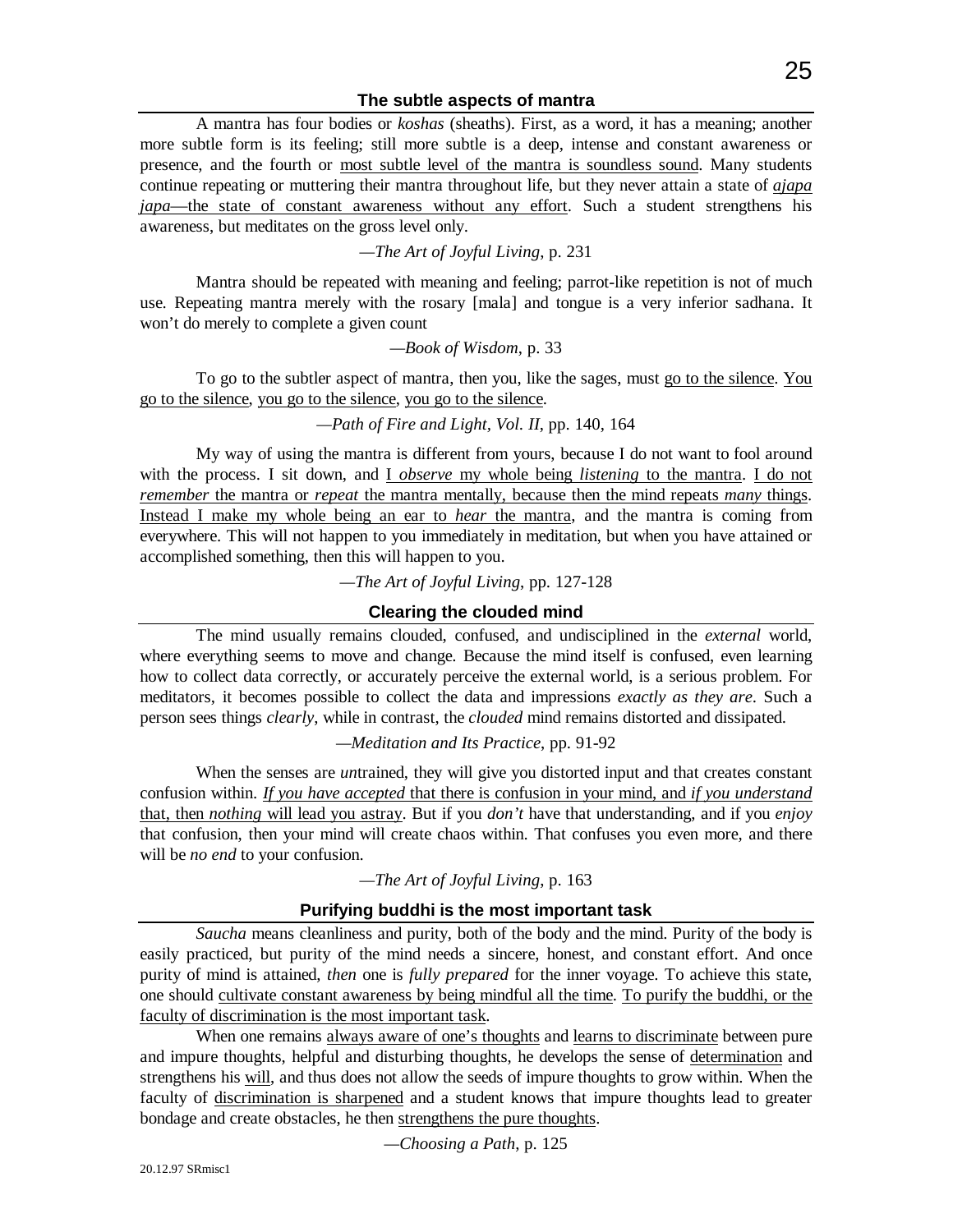## **Scriptures, sages, and self-study**

*Svadhyaya* is a study leading to the knowledge of Self-realization. This study is conducted on two dimensions and not simply by studying the sayings of the great sages, or the scriptures. The sayings of the great sages do inspire and support the student in the pursuit of his practices. But studying one's own thoughts, emotions, deeds, and actions is the real study. The scriptures and other books of spiritual value help the student, for many great sages and yogis who have trodden the path of enlightenment have imparted their direct experience, and such knowledge is very helpful, especially when the student faces obstacles on the path. Mere study of the scriptures is the sort of information that is really not knowledge, but only a part of knowing. We intellectually know many things, yet our ignorance is not dispelled.

By self-study, or studying within and without, we experience directly that which dispels the darkness of avidya, or ignorance. The great sages, the yogis, impart their practical experience, and this rational acceptance of spiritual truths leads the student to the higher state, the source of intuition. The finest source of all knowledge opens itself and then the true understanding of life and its purpose is understood. Only when one has carefully learned the study of his own internal states will the true knowledge of the Self begin to dawn.

*—Choosing a Path*, pp. 127-128

### **Advancing in Meditation**

A time comes when meditation stirs the unconscious mind and brings forward hidden impressions. It *quickens* the method of analyzing, understanding, and surveying the unconscious. *—Enlightenment Without God*, p. 92)

If you are emotional, use anahata chakra, the center between the two breasts. If you are intellectual, or think much, use ajna chakra, the breath chakra, between the two eyebrows. In no way, at this point, should you meditate on the crown chakra, or any lower chakra. If you meditate on the crown, on sahasrara chakra, you might hallucinate.

There is a tiny circle on the space between the two eyebrows. In the center of the circle, there is an unflinching, milky white flame steadily burning. Sound and light come from within. Either you should strengthen visualization or you should engage your mind in listening to the sound coming from within. Those who listen to the sound within begin to hear the anahata nada, the inner sound. When an aspirant is able to make his whole being into an ear, he hears the sound of anahata nada. Finally, you'll hear the sound like OM; your whole being vibrates from within, though your body is still. Your mind is being led by the mantra, toward the silence. When your mind is not following the subtle sound of the mantra, then it becomes aware of the illumination of ajna chakra.

Suddenly your mind enters into something like a tunnel, that leads you to the gateway of sahasrara chakra, the thousand-petaled lotus.

## *—First Step Toward Advanced Meditation* (audio tape)

When the consciousness of the mantra is deepened, the mantra is able to guide the mind in the inner world. The student is then taught to be aware of the inner light that already burns without flickering. The light which is within us is the finest and best form upon which to meditate. The mind then begins to see clearly; it is no longer clouded. Then the light of consciousness and mantra become one, because at that stage the mantra is not actually remembered, but its meaning and feeling are revealed. When one develops the feeling of constant awareness of the mantra, it unites with the mainstream of consciousness where light and sound are inseparably mingled. In a higher stage sound and light are united, and in the highest state pure Consciousness alone exists.

# *—Perennial Psychology of the Bhagavad Gita*, p. 246

Bindu means a point or a dot, and in bindu-bhedana the bindu is visualized at the ajna chakra as a tiny transparent pearl until the vision is clear. Then the visualized pearl-like bindu is moved to the sahasrara chakra. In this practice the bindu is regarded as the essence of the mind, and the mind is enriched by direct contact with the resulting superconscious state.

*—Lectures on Yoga*, p. 116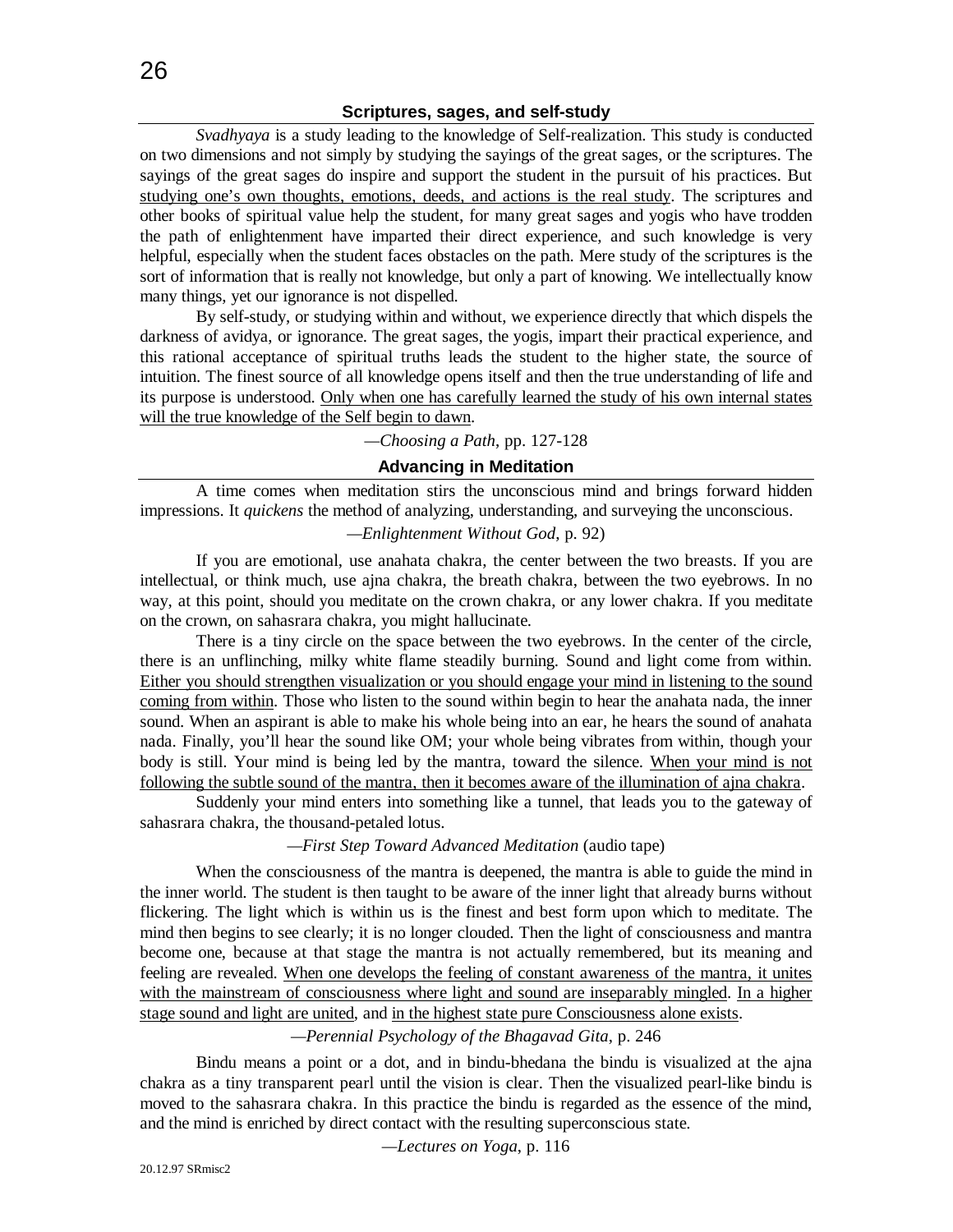# *1. Practice self-observation in daily life*

- Watch the mind's functioning through actions and speech, beginning with observation of gestures and body language.
- Observe the thinking process within, including the interaction of the four functions of mind, the ten senses, emotions, desires or expectations, and the four primitive fountains.

# *2. Dialogue with your mind as a friend*

- Use internal dialogue for contemplation, self-counseling, and friendship.
- Dialogue before meditation—if you don't want to meditate, then dialogue.

# *3. Meditate in silence*

Preparation

- Prepare the body physically—bathe or wash your face, hands, and feet.
- You will feel most comfortable if you empty the bowels and bladder.
- Have a regular time and place, and a good environment for meditation.

# **Stretches**

- Simple stretches
- Joints and glands exercises
- Hatha postures (A comprehensive daily routine is in *Choosing a Path*, pp. 131-132)

Relaxation (*Meditation and Its Practice*, *Path of Fire and Light, Vol. II*)

- Tension/release relaxation
- Complete relaxation in corpse posture
- 61-points

Breathing (*Meditation and Its Practice*, *Path of Fire and Light, Vols. I & II*, *Science of Breath*)

- Breath awareness—removal of irregularities
- Diaphragmatic breathing, even breathing
- Two-to-one breathing
- Complete breath
- Kapalabhati
- Bhastrika
- Nadi Shodhana

**Meditation** 

- Breath along the spine
- Sushumna awakening—bridge of the nostrils
- Listen to mantra or *So Hum* mantra
- Space between breasts or eyebrows
- Go to the silence

# *4. Complementary daily practices*

- Agnisara (*Path of Fire and Light, Vol. II*, Chapter 11)
- Yoga nidra (*Path of Fire and Light, Vol. II*, Chapter 11)
- Memory exercise (*The Art of Joyful Living*, Chapter 7)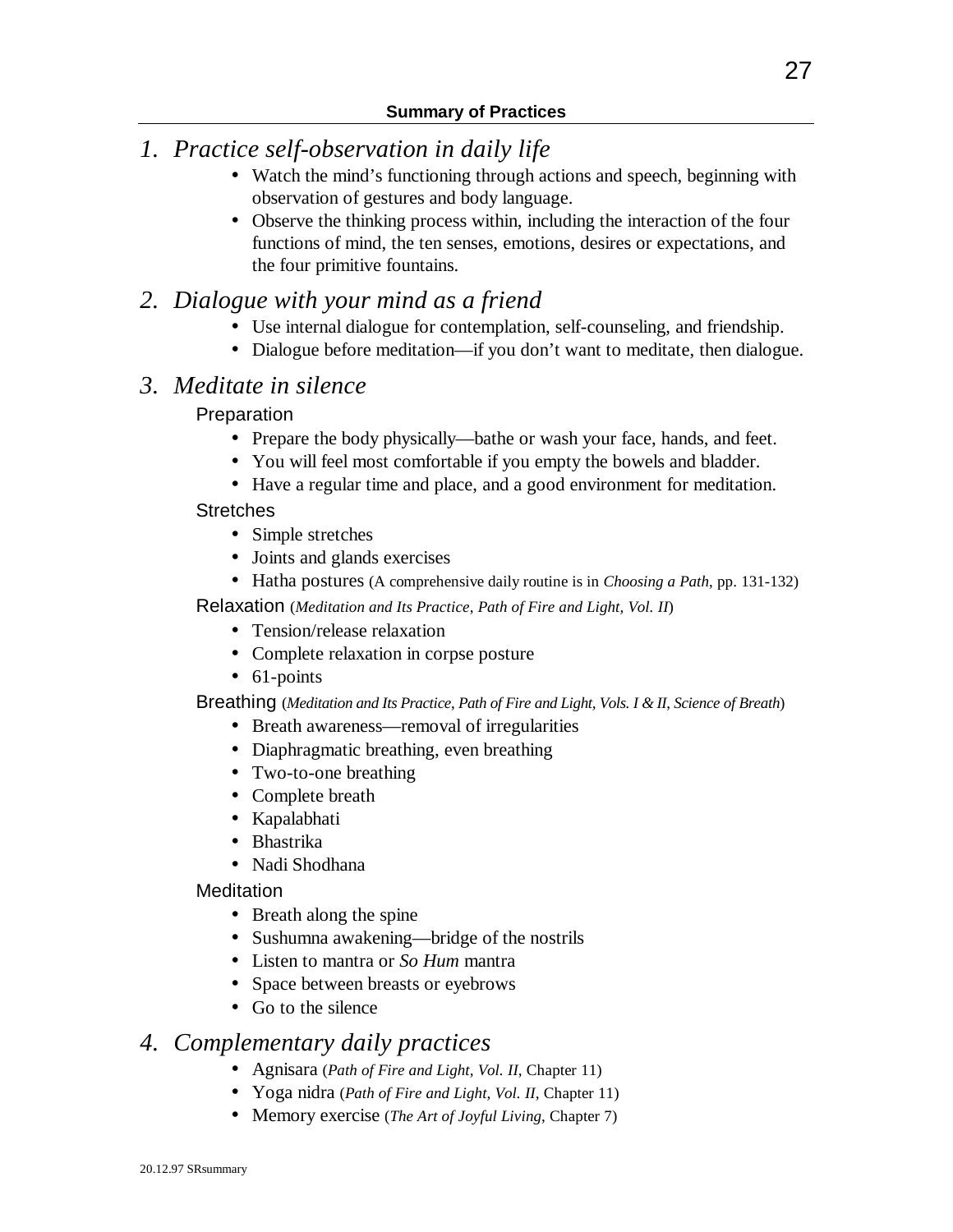In the state of samadhi you are fully conscious; you are free. Your consciousness is fully expanded. In deep sleep, you are very close to samadhi, but you are not conscious. Through yoga nidra you can have conscious sleep. Yoga nidra is a state between sleep and samadhi. It is a halfsleep and half-waking state. It is not a waking state, and it is not really a sleep state. It is a state where you can gain complete rest and a little bit of sleep, but remain fully awake.

Normally your mind does not have sufficient capacity because you have cultivated only a small part of it, but in yoga nidra your field goes beyond the waking, dreaming, and sleeping states. The mind is not in turiya itself, but it is between turiya, the fourth state, and sleep

Yoga nidra is the safest practice in the world. There is no method better than yoga nidra, which is yogic sleep.

*—Path of Fire and Light, Vol. II*, pp. 179-198

The yogis use the state of yoga nidra to go into a deep state of voluntary sleep in order to simultaneously realize the three manifest states of consciousness—waking, dreaming, and sleep. In this state, the clarity of mind is more profound than in the waking state.

The aspirant strengthens his practice of meditation and contemplation and learns to analyze and resolve all his desires, thoughts, and feelings through the practice of yoga nidra. He attains a state in which he consciously learns to place his mind in deep rest. The yogis use this state for sleep and meditation both. Except through meditation and yoga nidra, one cannot give rest to the totality of the mind.

Careful vigilance and observation lead the student to study the incoming thoughts from the unconscious mind. The yogis recall all their samskaras, watch them, examine, and even select and reject them according to their need. Those thought patterns that are disturbing are rejected by the yogis, and those that are helpful are strengthened. A deep study of these three states—waking, dreaming, and sleeping—reveals that, with the help and practice of yoga nidra, one can go beyond all the levels of the unconscious.

In yoga nidra, the corpse posture (shavasana) alone is recommended. *—Enlightenment Without God*, pp. 55-65

# **Different methods of Yoga Nidra**

You will want to carefully study the texts about yoga nidra and its practice. There are many fine and subtle points which can be missed if you read only casually.

- For yoga nidra itself, there is a three step sequence of attention on the eyebrow center, then the throat center (while visualizing the moon), and finally on the heart center, the space between the breasts. (*Path of Fire and Light, Vol. II*, p. 196)
- Practice the 61-points exercise (*Path of Fire and Light, Vol. II*, pp. 183-186); then do shithali karana (*Path of Fire and Light, Vol. II*, pp. 186-191, 196-198); then do yoga nidra as above.
- Another method is to do diaphragmatic breathing for twenty inhalations and exhalations; then feel as though you are inhaling by visualizing an incoming wave of the ocean and exhaling by emptying yourself with the wave going back to the ocean. After ten or fifteen breaths, do the 61-points exercise. Then learn to divest yourself of thoughts, feelings, and desires, but see that you do not touch the brink of sleep. (*Enlightenment Without God*, p. 64)

#### **Shithali karana**

Shithali karana is a deeper exercise than 61-points. Exhale from the crown of the head to the toes, and inhale from the toes to the crown ten times. Do the same with the ankles and knees. Then only five times to the perineum, navel, heart center, throat, bridge between the nostrils. Then from the space between the eyebrows to the bridge between the nostrils at least ten times. Then reverse the process, coming back to the toes. (*Path of Fire and Light, Vol. II*, 186-191)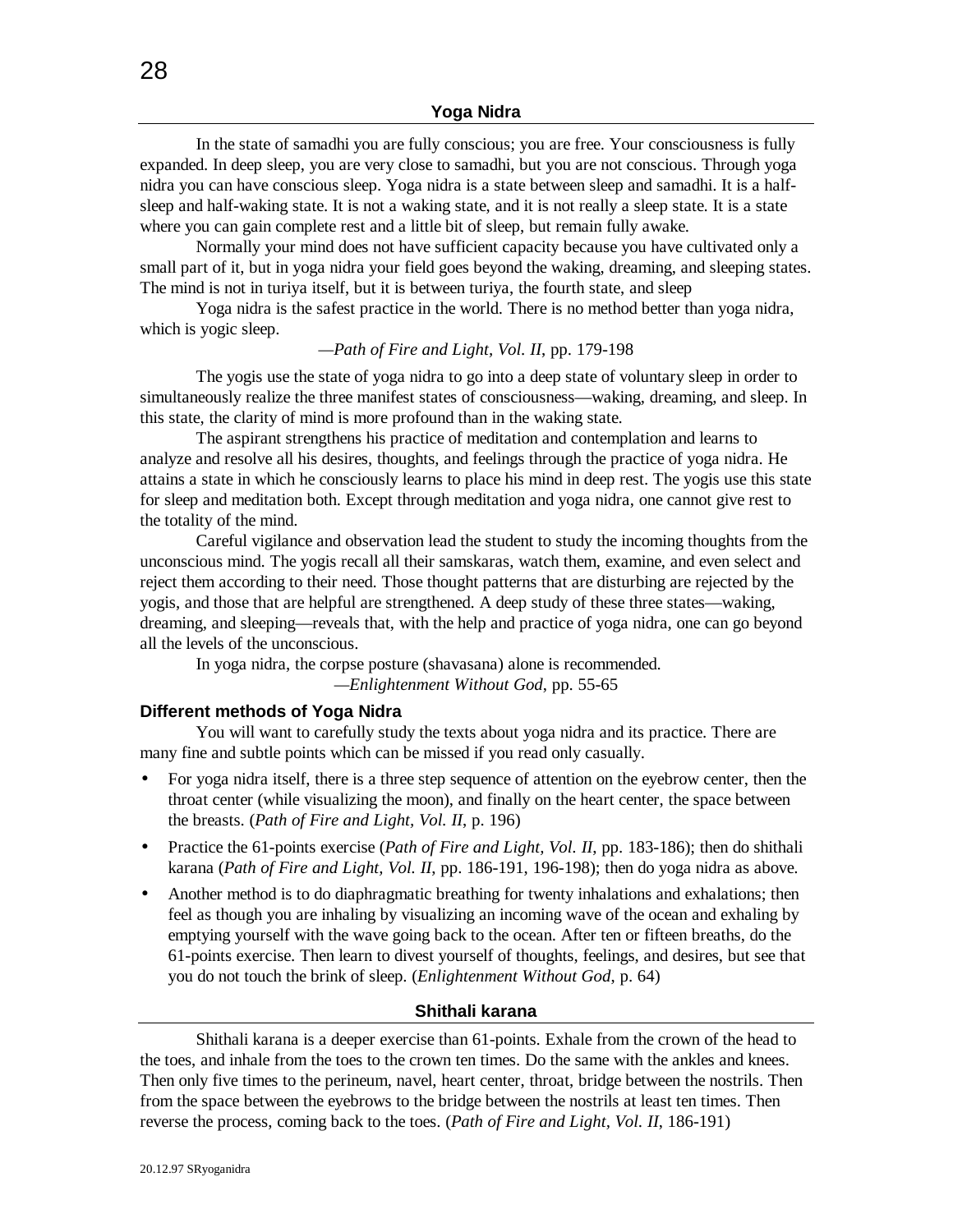#### **61-points exercise**

Lie in shavasana, the corpse posture, with a small pillow under your head. Begin with overall body awareness; then turn your awareness to your breath; then take your awareness through each of the parts of the body listed below (*Path of Fire and Light, Vol. II*, pp. 183-186).

| 1. center of the forehead                          | 17. left wrist joint          | 33. center of the abdomen   | 49. tip of left big toe    |
|----------------------------------------------------|-------------------------------|-----------------------------|----------------------------|
| 2. throat center                                   | 18. tip of left thumb         | 34. right hip joint         | 50. tip of left second toe |
| 3. right shoulder joint                            | 19. tip of left index finger  | 35. right knee joint        | 51. tip of left middle toe |
| 4. right elbow joint                               | 20. tip of left middle finger | 36. right ankle joint       | 52. tip of left fourth toe |
| 5. right wrist joint                               | 21. tip of left ring finger   | 37. tip of right big toe    | 53. tip of left little toe |
| 6. tip of right thumb                              | 22. tip of left little finger | 38. tip of right second toe | 54. left ankle joint       |
| 7. tip of right index finger                       | 23. left wrist joint          | 39. tip of right middle toe | 55. left knee joint        |
| 8. tip of right middle finger 24. left elbow joint |                               | 40. tip of right fourth toe | 56. left hip joint         |
| 9. tip of right ring finger                        | 25. left shoulder joint       | 41. tip of right little toe | 57. center of the abdomen  |
| 10. tip of right little finger                     | 26. throat center             | 42. right ankle joint       | 58. navel center           |
| 11. right wrist joint                              | 27. heart center              | 43. right knee joint        | 59. heart center           |
| 12. right elbow joint                              | 28. right breast              | 44. right hip joint         | 60. throat center          |
| 13. right shoulder joint                           | 29. heart center              | 45. center of the abdomen   | 61. center of the forehead |
| 14. throat center                                  | 30. left breast               | 46. left hip joint          |                            |
| 15. left shoulder joint                            | 31. heart center              | 47. left knee joint         |                            |
| 16. left elbow joint                               | 32. navel center              | 48. left ankle joint        |                            |
|                                                    |                               |                             |                            |

#### **Agnisara**

You should know, understand, and do agnisara. It is a very unique and useful exercise that has the benefits of all the other exercises. If you cannot do any other physical exercise on a particular day, at least do this one exercise. It cures many diseases.

Agnisara is different from the stomach lift and it is important not to confuse it. Unlike the stomach lift, which focuses at the navel center, agnisara is an exercise for the lower abdomen and pelvic region. It is called "agnisara" because it energizes the entire solar system of the body. The solar system is the largest network in the human body and agnisara provides warmth to this entire system.

- To do agnisara, stand with your feet about six inches apart and rest the weight of your body through your arms on your knees, keeping the back relaxed.
- Then as you exhale, contract the muscles in the *lower* abdomen and pull them *in* and *up*.
- As you inhale, you gently *release* the muscles, *allowing* the lower abdomen to return to its natural position.

When you pull in the abdomen it helps you to expel all the waste gasses of the lungs. When you allow the abdomen to come out, it creates more space in your lungs for oxygen. You should make this exercise a habit.

To do agnisara correctly, coordinate it with your normal breathing. You exhale, pulling in and up and you inhale and release. Exhaling, you contract the lower abdominal muscles and the area just above the pelvis, drawing them inward and upward, more tightly; and then inhaling, you release. it is not a stomach lift; it involves the lower abdomen. This is the real agnisara.

The exercise starts with the pelvis and ends at the pelvis. If you can do agnisara 100 to 150 times a day, you do not need any other exercise. You will have so much energy you will feel like you are floating. It creates perfect digestion and terrific energy. You will become more efficient in any field. Begin the practice of agnisara with twenty-five repetitions and increase to beyond a hundred. This exercise should not be done by pregnant or menstruating women.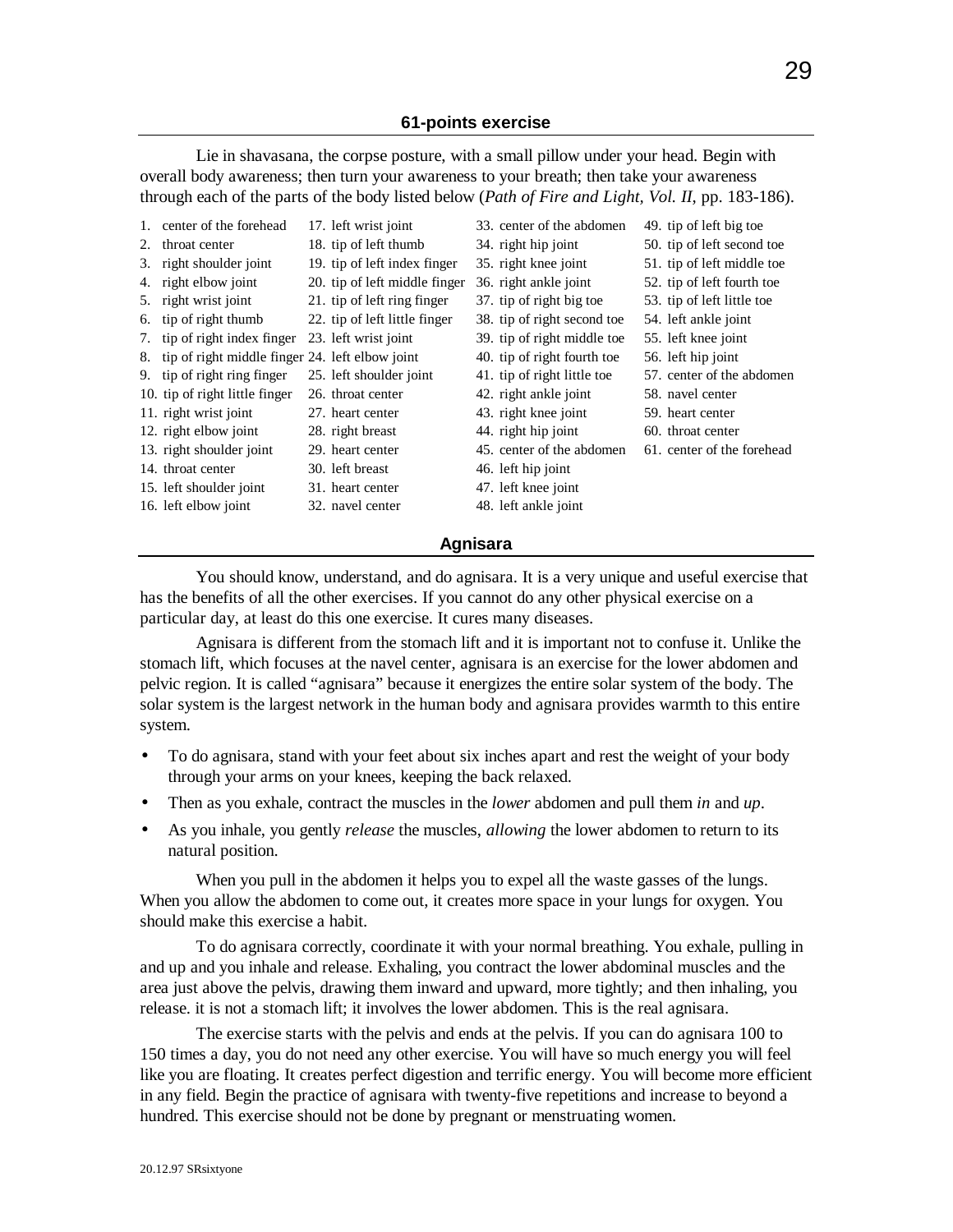There are many variations of nadi shodhana, or alternate nostril breathing. To learn alternate nostril breathing is a simple process which is very effective for helping to calm the nervous system and prepare the mind for meditation. Start with method #1 below, first exhaling with the active (more "open") nostril, then inhale with the passive nostril. After about two months, add the second and third methods until you are doing some of all three. Nadi shodhana is more thoroughly discussed in *Meditation and Its Practice*, pp. 70-77, 120-121.

| Method #1             | Method #2             | Method #3             |  |  |
|-----------------------|-----------------------|-----------------------|--|--|
| <b>Active Passive</b> | <b>Active Passive</b> | <b>Active Passive</b> |  |  |
| Eê                    | Eê                    | Eê                    |  |  |
| Ié                    | Ié                    | Ié                    |  |  |
| Eê                    | Eê                    | Eê                    |  |  |
| Ié                    | Ié                    | Ié                    |  |  |
| Eê                    | Eê                    | Eê                    |  |  |
| Ié                    | Ié                    | Ié                    |  |  |
| Eê                    | Eê                    | Eê                    |  |  |
| Ié                    | Ié                    | Ié                    |  |  |
| Eê                    | Eê                    | Eê                    |  |  |
| Ié                    | Ié                    | Ié                    |  |  |
| Eê                    | Eê                    | Eê                    |  |  |
| Ié                    | Ié                    | Ié                    |  |  |
| $E=exhale$            | $E=exhale$            | E=exhale              |  |  |
| <b>I</b> =inhale      | <b>I</b> =inhale      | <b>I</b> =inhale      |  |  |

#### **Memory Exercise**

Presently, your memory is blocked; when the passages between the conscious mind and the unconscious mind are blocked it is because you do not know how to handle the rush of thoughts and information coming into your conscious mind.

Begin by counting from one to a hundred without saying the numbers out loud, at the speed of one digit a second. Note the interruption and the kind of interruption that takes place—they tell you about your mental suppressions or procrastination. Consider the origins of these disturbances and in this way you will learn many things about yourself. Eventually extend up to a thousand and then back. When you can do that without interruption, you'll find that your mind has become very sharp. There is no doubt about the effect of this exercise. The exercise itself doesn't take much time—perhaps only ten or fifteen minutes. You should do such an exercise for at least two minutes every day.

A serious student must learn to train the mind. If you have not paid this price, and have not disciplined yourself in some way or another, you'll never understand the importance of discipline. And if you allow the mind to roam and wander wherever it wants, you'll never achieve much in your meditative training. You have to learn to direct that great force of the mind in a specific way. If you carefully observe the process, you will understand the use of either a geometrical figure or the digital counting system. If you cannot initially count and maintain concentration to a thousand, or if you have a problem with your memory, then begin with counting to one hundred.

Working to train and discipline the mind with such simple exercises can definitely improve memory and concentration, and these are important first steps in all training of the mind. A serious student must learn to train the mind.

*The Art of Joyful Living*, pp. 131-148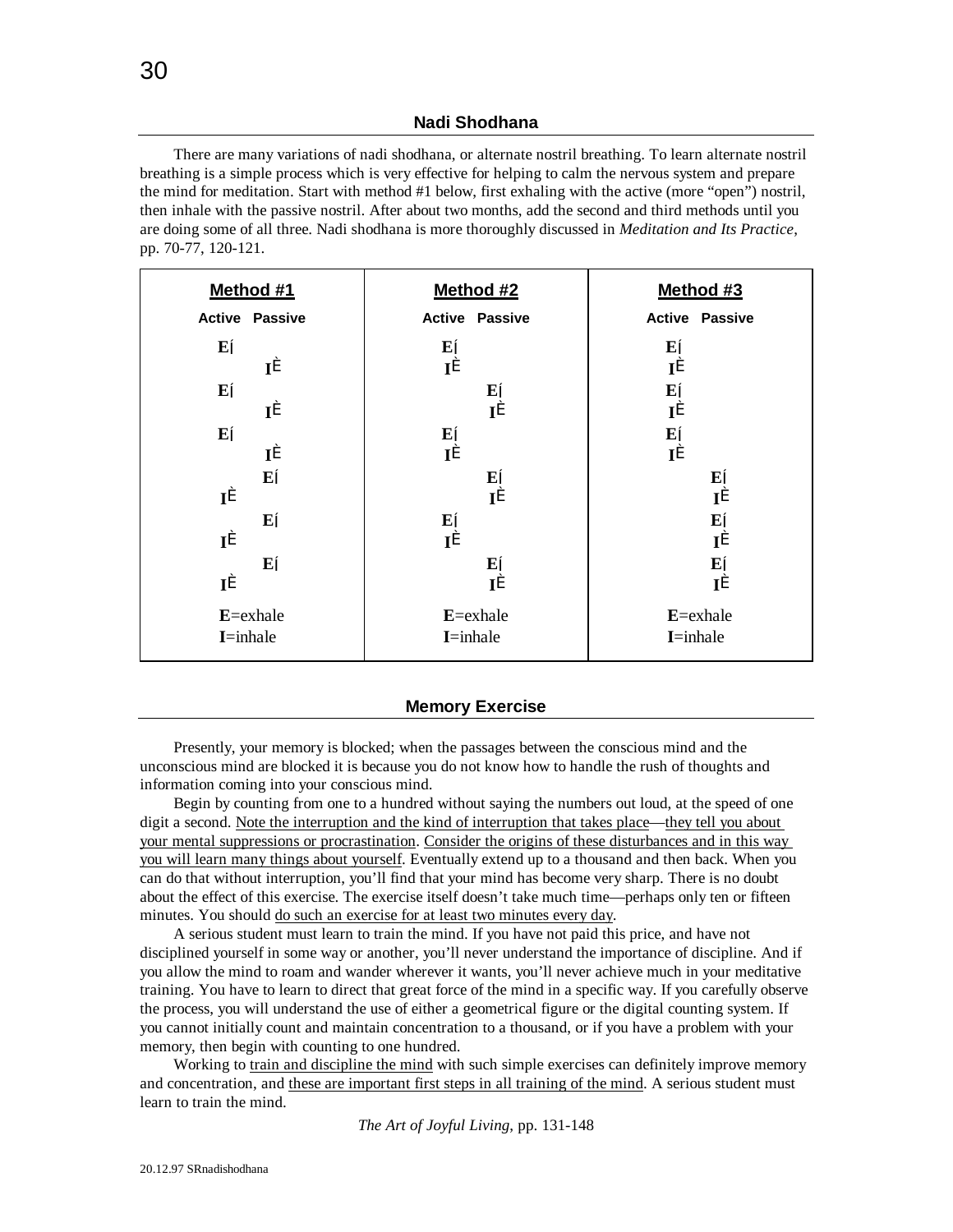"Meditation" means to "attend." It means attention to the whole of life. It should not be a strenuous act; it should not be forced. Your whole life can be one of meditation. Instead of making dramatic resolutions, simply make yourself open to observing yourself and decide to experiment in observing yourself. Once purity of mind is attained, then one is fully prepared for the inner voyage. To achieve this state of purity of mind, one should cultivate constant awareness by being mindful all the time. To purify the buddhi, the faculty of discrimination, is the most important task.

Attention is the key point that leads you to concentration, then to meditation, and then to samadhi. Mindfulness means paying attention. You have to pay attention to the thing you are doing, and you have to learn to train your mind. This is a very preliminary step and you have to learn that first.

In doing practices of mindfulness, internal dialogue, and meditation, including introspection and witnessing, it is extremely useful to have a road-map. Otherwise, the mind can just toss and turn in a confused sort of "dialogue" while one is struggling to be "mindful."

The concepts listed below are important working tools for your practice—they are not just background information. As you come to understand these concepts, you will enjoy knowing and using them, as you also come to know and be friends with your own mind.

You may want to photocopy this sheet and keep it with you in a pocket until you have learned the concepts. Use the principles often each day to observe your thoughts, words, and actions, as well as your gestures and body language. After you have learned them, mentally scan all of the items from time to time during the day as a means of cultivating mindfulness.

Choose one of the 40 items, and for a day (or a week) observe it in all aspects in the external and internal world. Notice how actions, speech, and thoughts are related, and how that one item also affects the others. Pay particular attention to how the four functions of mind are affected. Check off that item, and on the following day (or week), select another item from a different group and then observe that one item.

| <u>Yamas &amp; niyamas</u>                                    | <b>Ten Senses</b>               | <b>Streams of emotion</b>         |  |  |  |
|---------------------------------------------------------------|---------------------------------|-----------------------------------|--|--|--|
| Yamas:                                                        | <b>Five Cognitive:</b>          | The prime emotion:                |  |  |  |
| $\Box$ Non-violence (ahimsa)                                  | Hearing                         | Desire/expectation (kama)         |  |  |  |
| $\Box$ Truthfulness (satya)                                   | Touching                        | If desire is fulfilled:           |  |  |  |
| $\Box$ Non-stealing (asteya)                                  | Seeing                          | $\Box$ Pride (muda)               |  |  |  |
| $\Box$ Continence (brahmacharya)                              | Tasting                         | Attachment (moha)                 |  |  |  |
| $\Box$ Non-materialism (aparigraha)                           | Smelling                        | □ Greed (lobha)                   |  |  |  |
| Niyamas:                                                      | Five Active:                    | If desire is not fulfilled:       |  |  |  |
| $\Box$ Purity (saucha)                                        | Speaking                        | Anger (krodha)                    |  |  |  |
| $\Box$ Contentment (santosha)                                 | Grasping                        | $\Box$ Jealousy (matsarya)        |  |  |  |
| $\Box$ Training senses (tapas)                                | Moving                          | If desire is or is not fulfilled: |  |  |  |
| $\Box$ Study (svadhyaya)                                      | Reproducing                     | Egoism (ahamkara)                 |  |  |  |
| $\Box$ Surrender (ishvara pranidhana)                         | Eliminating                     | <b>Four primitive fountains</b>   |  |  |  |
| <b>Five elements</b><br>$\Box$ Earth/solidity/form (prithivi) | Four functions of mind<br>Manas | $\Box$ Food<br>Sleep              |  |  |  |
| $\Box$ Water/flow/fluidity (apas)                             | Chitta                          | Sex                               |  |  |  |
| $\Box$ Fire/energy/power (agni, tejas)                        | Ahamkara                        | Self-preservation                 |  |  |  |
| $\Box$ Air/lightness/airiness (vayu)                          | <b>Buddhi</b>                   |                                   |  |  |  |
| $\Box$ Space/ether/existence/beingness                        |                                 |                                   |  |  |  |

(akasha)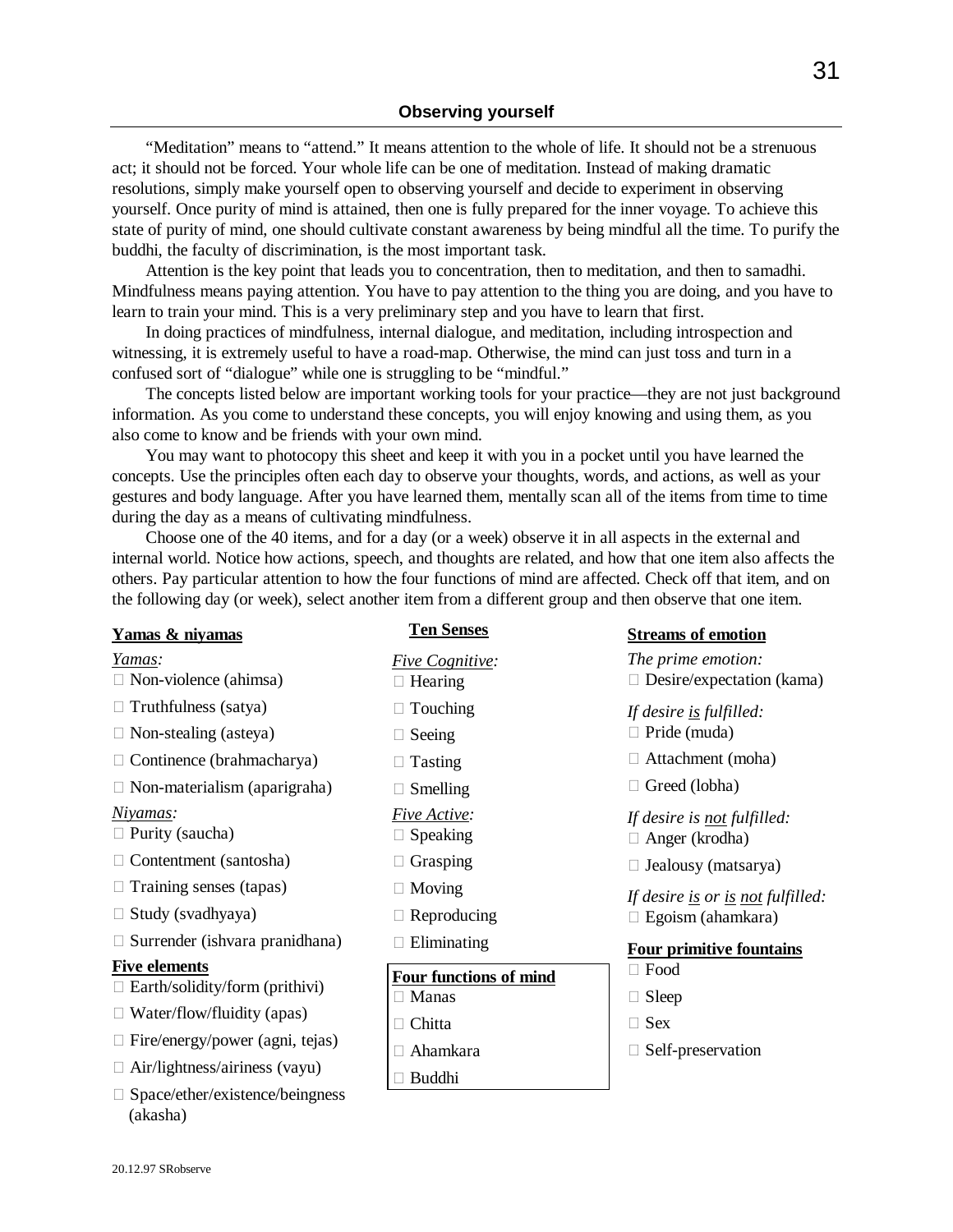In *The Art of Joyful Living* (pp. 128-129), Swami Rama suggests that one develop thirty goals for thirty days, and pick one for each day. These should be small points, but things you work on steadily. For example, you may decide that today you are not going to lie. That does not mean that you will redouble your lies tomorrow, but rather, that today your whole thinking process is about this: that you are not going to lie. You never claim that you will be able to speak the total Truth, but simply decide that you are not going to consciously lie.

If you adopt thirty points to work on for thirty days, you can just watch what you have accomplished in thirty days' time. The point is not, for instance, whether you have lied or not lied: it is that you have built your willpower. This is the real process of building willpower. After thirty days you will conclude, "Yes, I have done what I wanted to do." But do not choose big principles that you cannot fulfill—that is destructive. Instead, select little things.

Later, you may want to do this experiment of "thirty goals for thirty days" using a separate list of goals which you make up yourself, but for now, you will find the following to be a useful practice. You might want to write a few words or sentences each day about what you have observed. Start by using the number on the list which matches today's date. Check-off the goal at the end of the day.

- 1. Lovingly serve others today.
- 2. Observe *one* of the yamas (non-violence, truthfulness, non-stealing, continence or Brahmacharya, non-materialism), directing your actions and speech, while observing your thoughts.
- 3. Allow your actions to come from conscious choice rather than as a result of habit.
- 4. Observe *one* of the niyamas (purity, contentment, training senses, self-study, surrender)
- 5. Observe all of your actions and ask yourself, "why am I doing this action?"
- 6. Observe *one* of the five elements (earth, water, fire, air, space), externally and internally.
- 7. Witness everything, external and internal.
- 8. Observe *one* of the five cognitive senses (hearing, touching, seeing, tasting, smelling).
- 9. Be aware of your breath today, noticing its qualities and how it relates to thoughts and emotions.
- 10. Observe *one* of the five active senses (speaking, grasping, moving, reproducing, eliminating).
- 11. Notice how fears can control you, and how fears are related to imagination.
- 12. Observe *one* of the four functions of mind (manas, chitta, ahamkara, buddhi).
- 13. Speak very little today—only what is accurate, purposeful, and non-hurting.
- 14. Observe your reactions when a desire, expectation, want, or need *is* or is *not* fulfilled.
- 15. Observe your gestures and body language, noticing how they reflect thoughts and emotions.
- 16. Observe *one* of the yamas (non-violence, truthfulness, non-stealing, continence or Brahmacharya, non-materialism), directing your actions and speech, while observing your thoughts.
- 17. Practice one-pointedness, paying attention to whatever you are doing today.
- 18. Observe *one* of the niyamas (purity, contentment, training senses, self-study, surrender)
- 19. Resolve that today "I will love everyone and not hate anyone today."
- 20. Observe *one* of the five elements (earth, water, fire, air, space), externally and internally.
- 21. Observe whether your "first thoughts" or "second thoughts" are good or bad, clear or clouded.
- 22. Observe *one* of the five cognitive senses (hearing, touching, seeing, tasting, smelling).
- 23. Be aware of the principle of meditation in action.
- 24. Observe *one* of the five active senses (speaking, grasping, moving, reproducing, eliminating).
- 25. Be aware of how you adjust to changing circumstances around you.
- 26. Observe *one* of the four functions of mind (manas, chitta, ahamkara, buddhi).
- 27. Observe how you relate to other people.
- 28. Observe your reactions when a desire, expectation, want, or need *is* or is *not* fulfilled.
- 29. Notice which thoughts coming into your mind are "useful" or "not useful."
- 30. Choose one of the primitive fountains (food, sleep, sex, self-preservation) and observe how it affects your other desires, emotions, thoughts, speech, and actions.
- 31. Witness everything, external and internal (in months which have 31 days).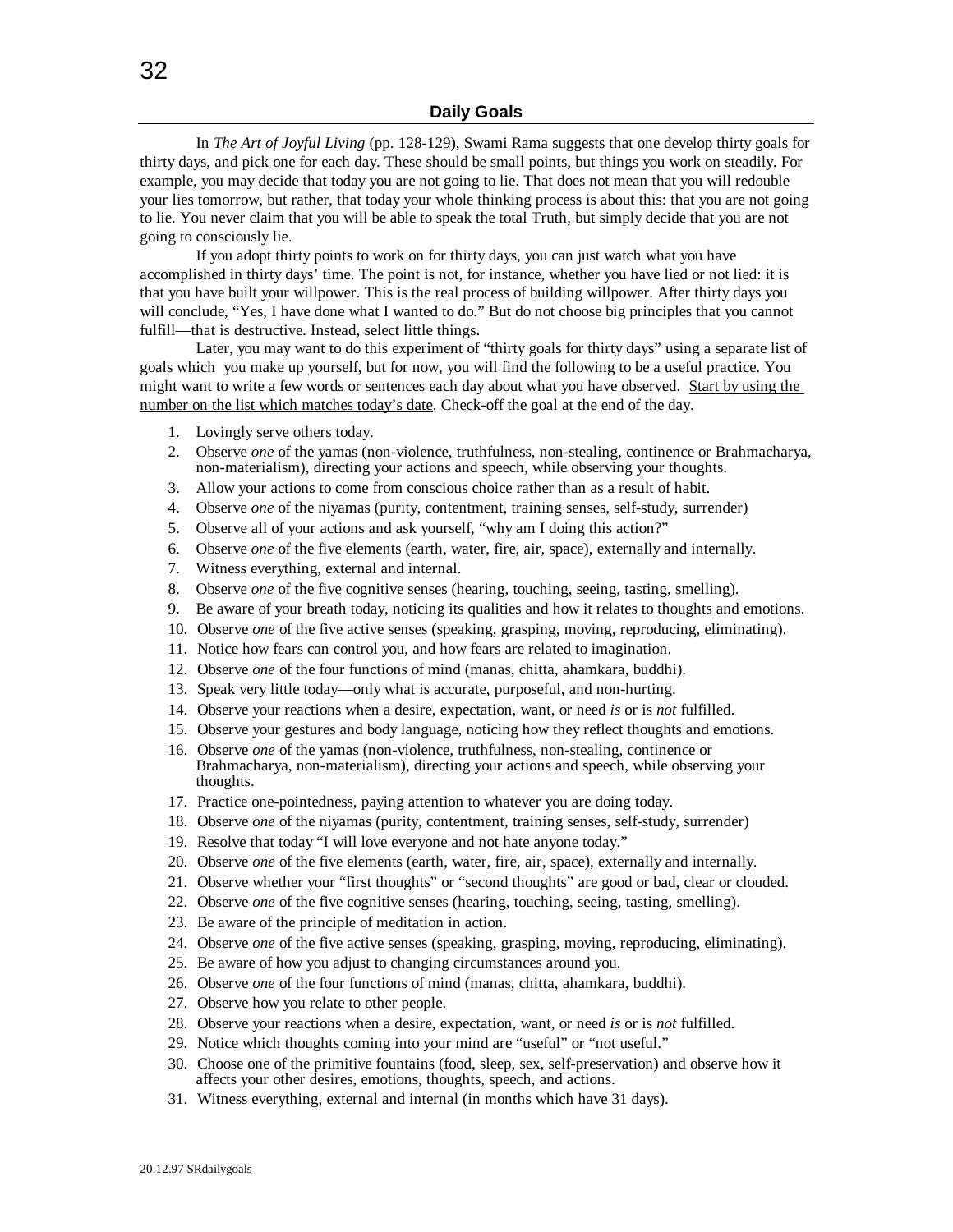Internal dialogue step is a very important step, but is one that few students understand. To succeed in meditation you have to develop this important step. You do not begin with meditation itself. First you learn to set a regular meditation time, and then to have a dialogue with yourself. In this process you are coming in contact with your inner, internal states. You are learning about the subtle aspects of your mind, your own conscience, and at the same time you are also training yourself.

As you develop the practice of internal dialogue, you will dialogue about many subjects. You will not just have a single dialogue on a single topic—internal dialogue will become a normal way of relating to your own mind. However, to help you get started in this practice, you may find it useful to have a specific topic with which to start the dialogue. Start by using the number on the list which matches today's date. Remember, you are having a "dialogue" with your mind, a two-way communication, not just a "monologue," merely talking in the presence of your mind—rather, the conscious, waking state "you" is having a "conversation" with your vast unconscious. Use the suggestions below to start the dialogue and then allow the "conversation" to expand naturally. Check-off the dialogue practice at the end of the day.

The subject of internal dialogue is well described in *Path of Fire and Light, Vol. II*, pp. 102-110.

- 1. Dialogue with yourself about mistakes you have made. Don't condemn yourself or be judgmental.
- 2. When sitting for meditation, *ask* your mind to go to, and to heal aching parts. When you attempt sushumna application, *ask* your mind to focus on the nose bridge.
- 3. *Ask* yourself, "what do I want?" Raise questions about the purpose of life.
- 4. Explain to your mind that it is too worldly and materialistic.
- 5. Train the senses by using dialogue; actually dialogue with the individual ten senses.
- 6. *Ask* yourself if you want to meditate, to explore, to know yourself, and to choose your habits.
- 7. *Ask* how you think, why you are emotional, and what the problems are with your mind.
- 8. Establish a relationship, a friendship with your mind; learn to love by being gentle with yourself.
- 9. *Ask* yourself, "what do I want?" This may relate to small things or to the purpose of life.
- 10. Tell the mind that it has become dissipated, and should tread the path of light, love, and devotion.
- 11. Self-counsel about negative emotions. When upset, *ask*, "why am I thinking like this?"
- 12. *Ask* your mind to open a blocked nostril for you. *Ask* your mind to flow with the breath.
- 13. Consider some problem and *ask* your mind "what are some solutions? what should I do?".
- 14. Dialogue with that whatever is being observed, including mental objects and thoughts.
- 15. *Ask* yourself, "what do I want?" Remind yourself of your real identity.
- 16. *Ask* yourself why you are doing certain actions. How do the actions reflect thoughts and emotions?
- 17. Say to your mind, "please be my friend." How does your mind respond?
- 18. *Ask* your mind what you have to do. *Ask* why you sometimes do not do what you want to do.
- 19. When distracting thoughts come, remind yourself of your purpose; tell yourself that this thought or desire is distracting and will lead you to a fantasy.
- 20. *Ask* "does my ego get in my way or not?" Spend a few minutes simply being honest with yourself.
- 21. *Ask* yourself, "what do I want?" This may relate to small things or to the purpose of life.
- 22. *Ask* why you become emotionally disorganized, forget things, and do not attend to things properly.
- 23. When sitting for meditation, say to your mind, "mind, please go beyond the senses."
- 24. While doing breathing practices *ask* your mind to "please flow with the breath."
- 25. Make a contract with the mind to let the mind whisper those inner secrets to you, and put all things in front of your mind. Discuss this "contract" with your mind.
- 26. *Ask* the mind why it disturbs you in meditation. How can meditation be improved?
- 27. *Ask* yourself, "what do I want?" You will learn many things when you dialogue.
- 28. Consider some choices you face in life and *ask* buddhi, "should I do it or not?"
- 29. *Ask* "is my first thought good or bad—is it clear or clouded?" Your second or third thoughts?
- 30. *Ask* your mind what your fears are and what to do with them.
- 31. Say to your mind "please be my friend." (in months with have 31 days )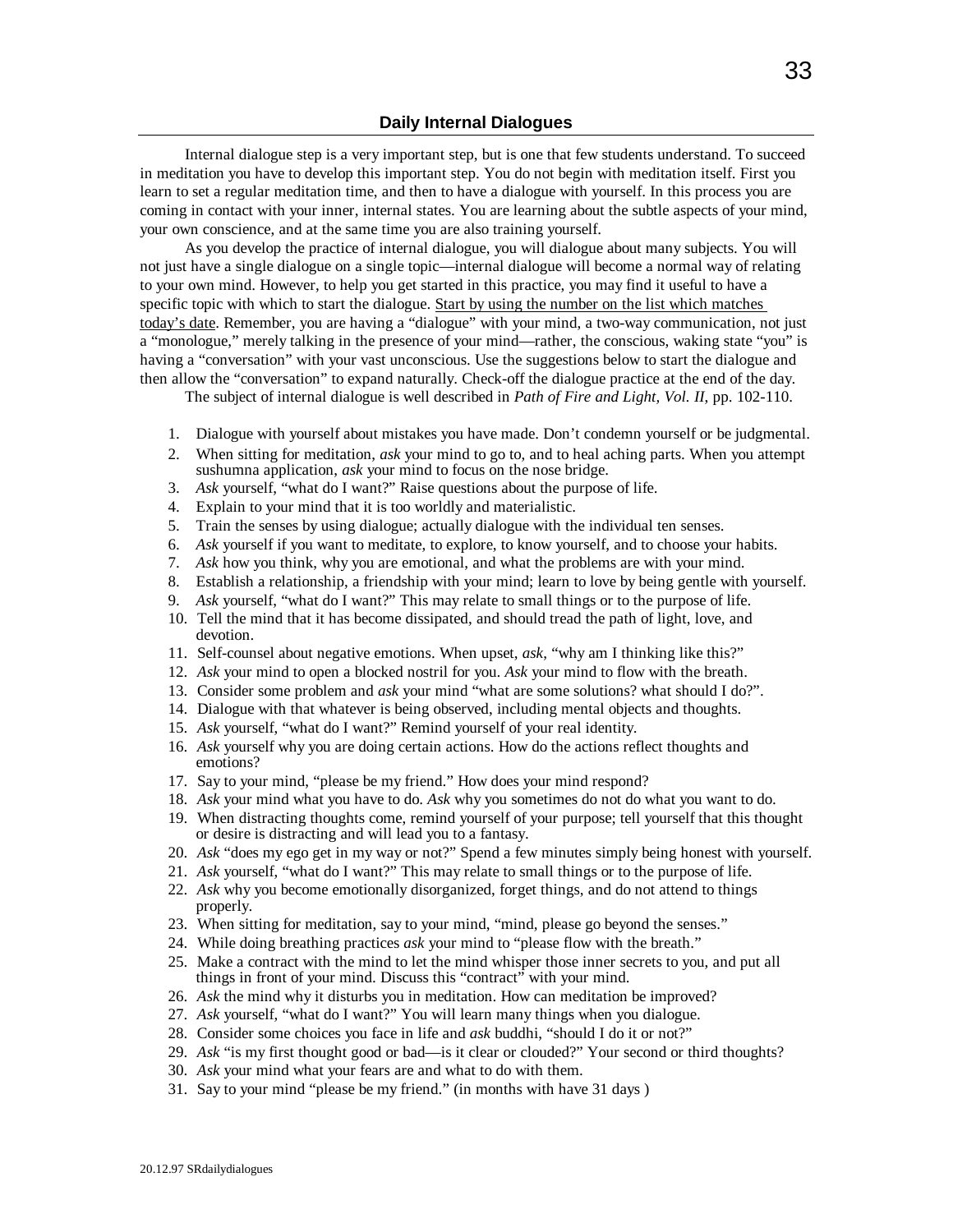*The final step of meditation is to remain in silence. This silence cannot be described; it is inexplicable. This silence opens the door of intuitive knowledge, and then the past, present, and future are revealed to the student.* 

*Once upon a time, a student of meditation went to see a sage. The student began discussing philosophical concepts, such as God and the divine existence, but the sage didn't say anything.* 

> *The aspirant talked on and on about God and asked many probing questions, but still the sage kept still.*

*Finally, in frustration, the aspirant inquired why the sage wouldn't answer his questions.* 

*Then the sage smiled and said gently, "I have been answering you, but you are not listening: God is silence."* 

*In the course of my search and study in the Himalayas and the other parts of India, I met a fortunate few, who enjoyed such a deep state of silence and who also helped those who are prepared to meditate.* 

*Beyond body, breath, and mind lies this silence. From Silence emanate peace, happiness, and bliss.* 

*The meditator makes that silence his or her personal abode; that is the final goal of meditation.* 

*Om. Peace, Peace, Peace . . .*

*—Meditation and Its Practice*, p. 94